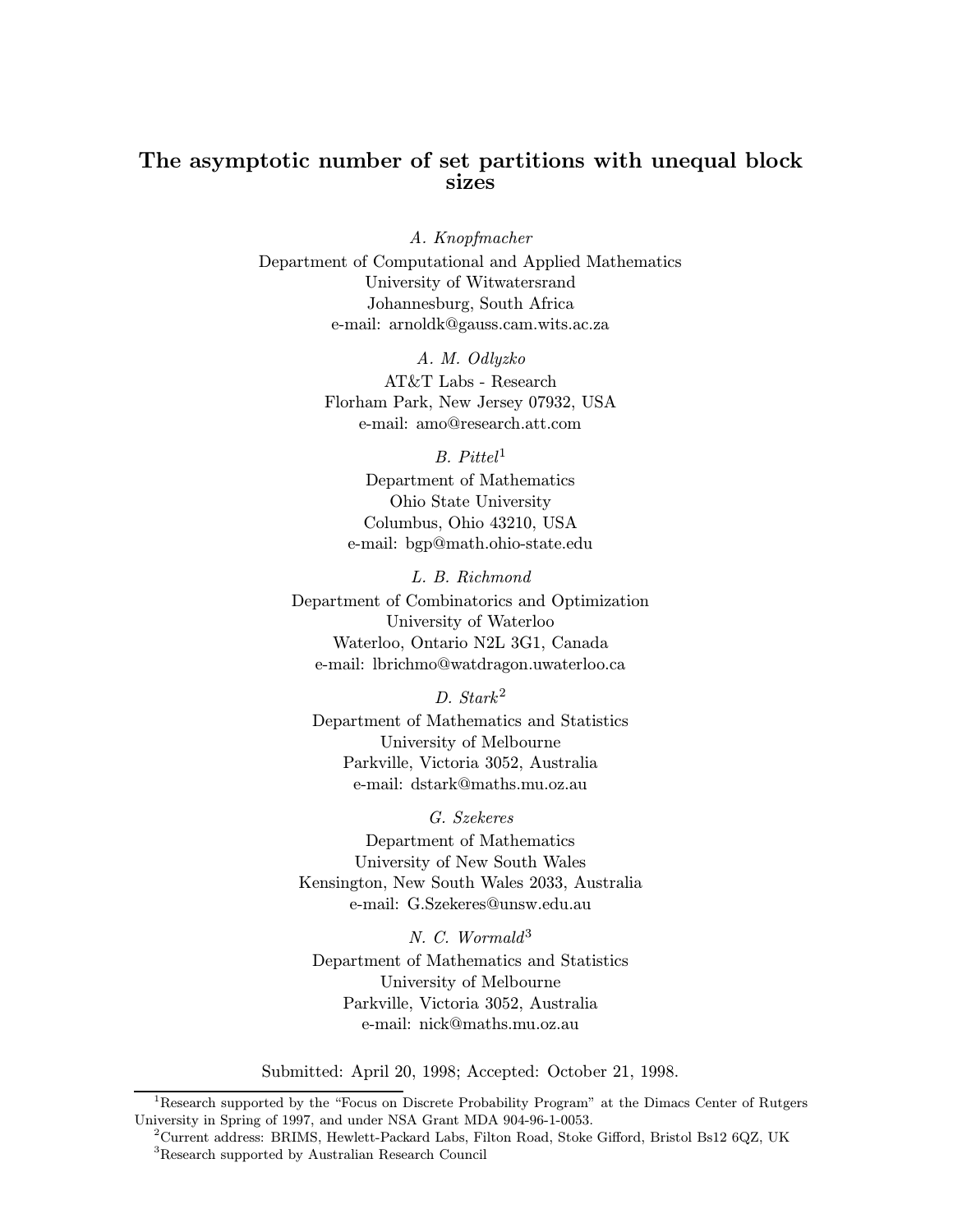# Abstract

The asymptotic behavior of the number of set partitions of an  $n$ -element set into blocks of distinct sizes is determined. This behavior is more complicated than is typical for set partition problems. Although there is a simple generating function, the usual analytic methods for estimating coefficients fail in the direct approach, and elementary approaches combined with some analytic methods are used to obtain most of the results. Simultaneously, we obtain results on the shape of a random partition of an n-element set into blocks of distinct sizes.

Mathematics Subject Classification (1991): 05A18, 05A16

# 1. Introduction

The literature on enumerating set partitions is not as extensive as that on ordinary partitions, but it is large. We refer to [4, 11, 17] for references to recent papers. In this note we investigate  $b_n$ , the number of partitions of an *n*-element set with blocks of unequal sizes.

Carlitz [6] has shown that  $b_n$  has the explicit generating function

$$
F(z) = \sum_{n=0}^{\infty} \frac{b_n}{n!} z^n = \prod_{k=1}^{\infty} \left( 1 + \frac{z^k}{k!} \right) . \tag{1.1}
$$

In addition, according to Wilf (p. 96 in [22]),  $F(z)$  is a special case of an enumerator in an exponential family for hands whose cards all have different weights.

One interesting aspect of our work is that although  $F(z)$  is defined very simply and is entire, we do not obtain our estimates by the usual analytic methods which start by applying Cauchy's formula to express a coefficient as a contour integral. There are other problems with similar generating functions for which the asymptotics are easy to derive. For example, evaluation of sums of multinomial coefficients (p. 126 in [7]) leads to the generating function

$$
G(z) = \prod_{k=1}^{\infty} \left( 1 - \frac{z^k}{k!} \right)^{-1} .
$$
 (1.2)

The function  $G(z)$  has a first order pole at  $z = 1$  with residue

$$
R = \prod_{k=2}^{\infty} \left( 1 - \frac{1}{k!} \right)^{-1} = 2.529477\dots
$$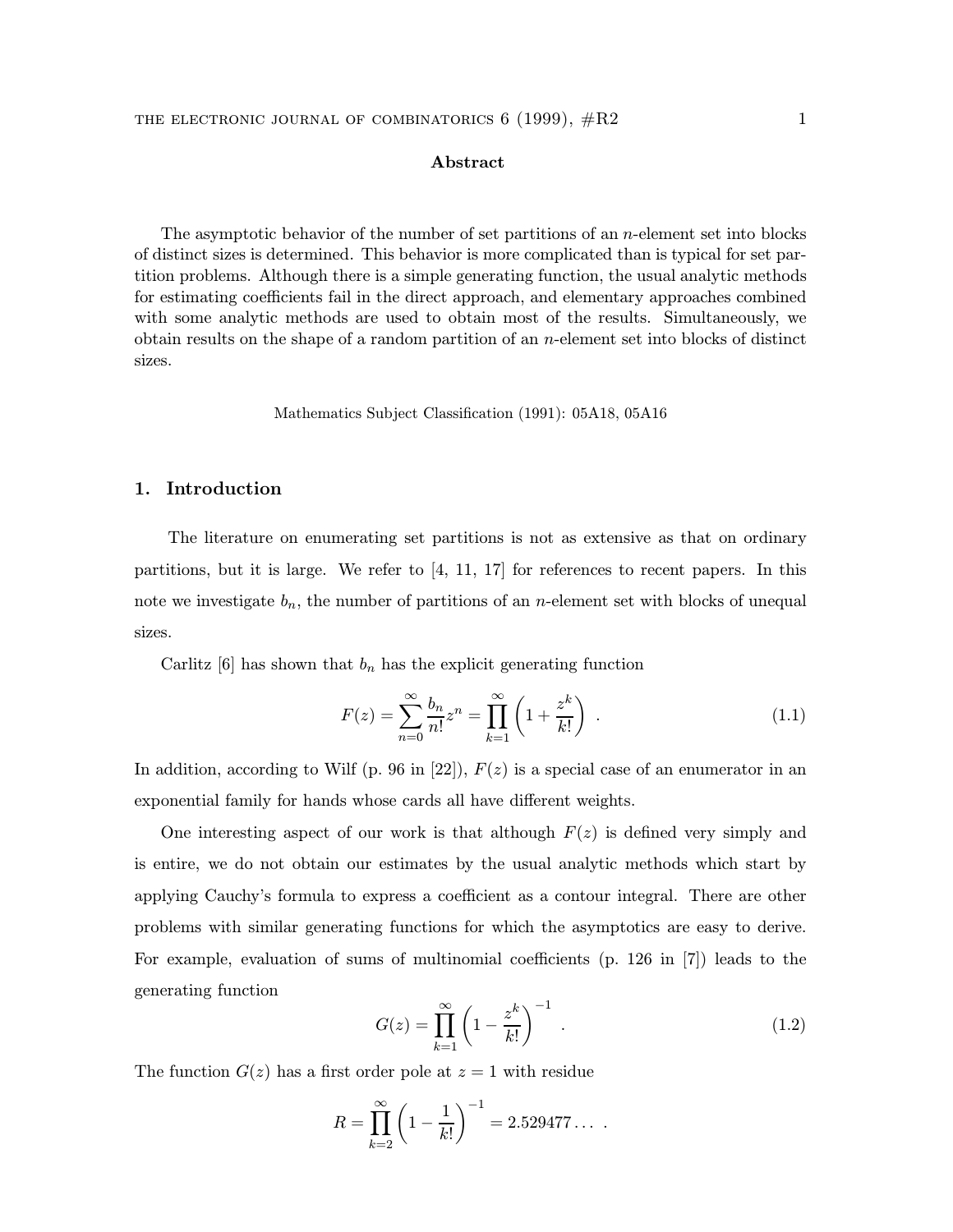The next smallest singularities are the first order poles at  $\pm\sqrt{2}$ . Therefore  $[z^n]G(z)$ , the coefficient of  $z^n$  in the Taylor series expansion of  $G(z)$ , satisfies

$$
[zn]G(z) = R + O(2-n/2) .
$$

The analysis of  $[z^n]G(z)$  is simple because  $G(z)$  has a single dominant singularity at  $z = 1$ . If we consider

$$
H(z) = \prod_{k=1}^{\infty} \left( 1 + \frac{z^k}{k} \right) , \qquad (1.3)
$$

then  $[z^n]H(z)$  is the probability that a permutation on n letters will have all cycle lengths distinct. The unit circle is a natural boundary of analyticity for  $H(z)$  and there are no singularities of  $H(z)$  in  $|z| < 1$ , so the situation is more complicated than for  $G(z)$ . Greene and Knuth [12] used a Tauberian theorem to show that

$$
[z^n]H(z) \sim e^{-\gamma} \quad \text{as} \quad n \to \infty ,
$$

where  $\gamma = 0.577...$  is Euler's constant. A generating function similar to  $H(z)$  arises when we consider the analogous problem of determining the probability that a polynomial over a finite field with q elements has only distinct degree irreducible factors. See [15].

The function  $F(z)$  is entire and has nonnegative coefficients, so at first glance it might appear that it should be easy to obtain the asymptotics of its coefficients, easier even than for  $H(z)$ . The usual method for doing this is the saddle point method. It works well in many situations where the generating function is smooth and grows rapidly. However, it cannot be applied to  $F(z)$ . The basic saddle point conditions are not satisfied, as the high order logarithmic derivatives of  $F(z)$  for z real are not sufficiently small. At a more fundamental level, the saddle point method fails here because it requires that on a circle centered at the origin, the integrand can be large only in a small neighborhood of the positive real axis. The function  $F(z)$  has k evenly spaced zeros on each circle of radius

$$
(k!)^{1/k} \sim k/e
$$
 as  $k \to \infty$ .

On the other hand, on the circle of radius  $r = (k + 1/2)/e$ , a short analysis shows that  $|F(z)| > F(r)/10$ , say. Therefore the integrand is not small outside a small region, and the saddle point method cannot possibly work.

The generating function  $F(z)$  is also one of the relatively rare cases where the simple bound

$$
[z^n]F(z) \le \min_{x>0} F(x)x^{-n} ,
$$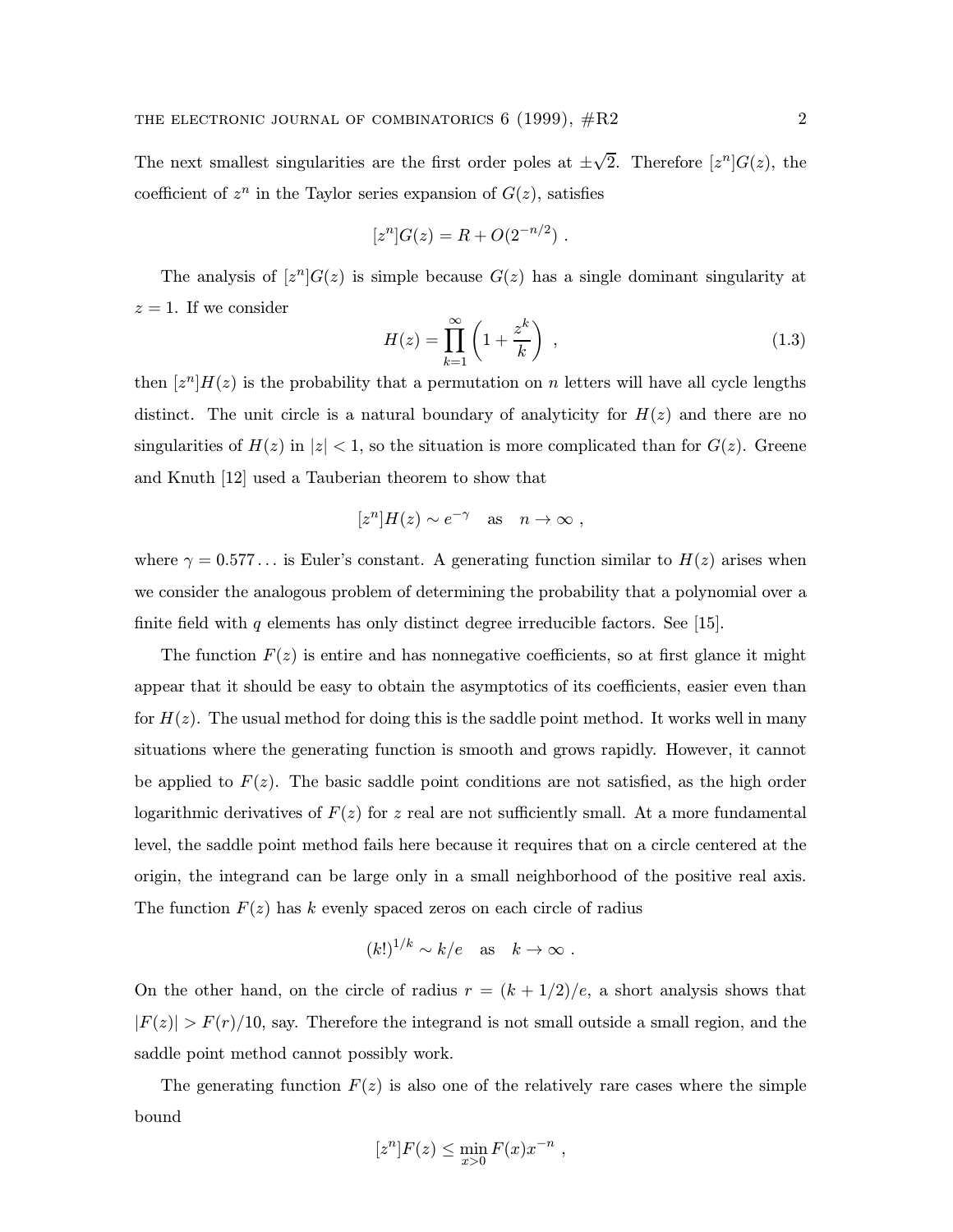gives a poor result. This bound holds for all generating functions with nonnegative coefficients, and it is often too weak by only a fractional power of  $n$  (cf. [16]). For our function  $F(z)$ , defined by (1.1), this bound is off only by a constant factor when  $n = k+m (m+1)/2$ for k either very small or very close to m. It is poor when  $\epsilon m \leq k \leq (1 - \epsilon)m$  and  $m \to \infty$ , on the other hand.

For most values of  $n$ , we shall use elementary estimates and some well-known bounds for ordinary partitions (of a number) to express most values of  $b_n$  in terms of the number of ordinary partitions of k with bounded or determined largest part. For some particularly recalcitrant values of n, this requires more sophisticated analytic techniques. Analysis of the partitions of k completes the task.

We use  $(1.1)$  and define  $a_n$  by

$$
a_n = [z^n]F(z) = \frac{b_n}{n!} = \sum_{\substack{h_1 < h_2 < \dots < h_r \\ \sum h_j = n}} \frac{1}{\prod_{j=1}^r h_j!} \tag{1.4}
$$

We will show in Proposition 2.2 that the largest term in this sum, when  $n = m(m+1)/2+k$ ,  $0 \leq k \leq m$ , is

$$
\frac{(m+1-k)!}{\prod_{j=1}^{m+1}j!},
$$

which comes from  $r = m, \{h_1, ..., h_m\} = \{1, 2, ..., m+1\} - \{m+1-k\}$ . This proposition is not actually used as part of the proof of our asymptotic estimates, but rather to motivate the following definition. We define  $f(m, k)$  to be  $a_n$  divided by this largest term, that is,

$$
b_n = n! \frac{(m+1-k)! f(m,k)}{\prod_{j=1}^{m+1} j!} \tag{1.5}
$$

Figure 1 presents a graph of  $\log f(200, k)$  for  $0 \le k \le 200$ , which represents the values of  $a_n$  for 20100  $\leq n \leq 20300$ . It shows that the oscillations of  $f(m, k)$  are large even for small values of m.

One disadvantage of  $f(m, k)$  as a measure of the behavior of  $b_n$  is that it compares  $b_n$ to the contribution of the largest term, which does not behave smoothly. Table 1 presents another measure of the irregularity in the behavior of the coefficients  $b_n$ . It shows the asymptotic form of  $b_{n+1}/b_n$  for n near  $m(m+1)/2$  as  $m \to \infty$ . It is of interest to note that  $b_n$  grows roughly like the square root of the total number of partitions of an n element set, denoted say by  $B_n$ , in the sense that  $\log b_n \sim \frac{1}{2} \log B_n$  as  $n \to \infty$ .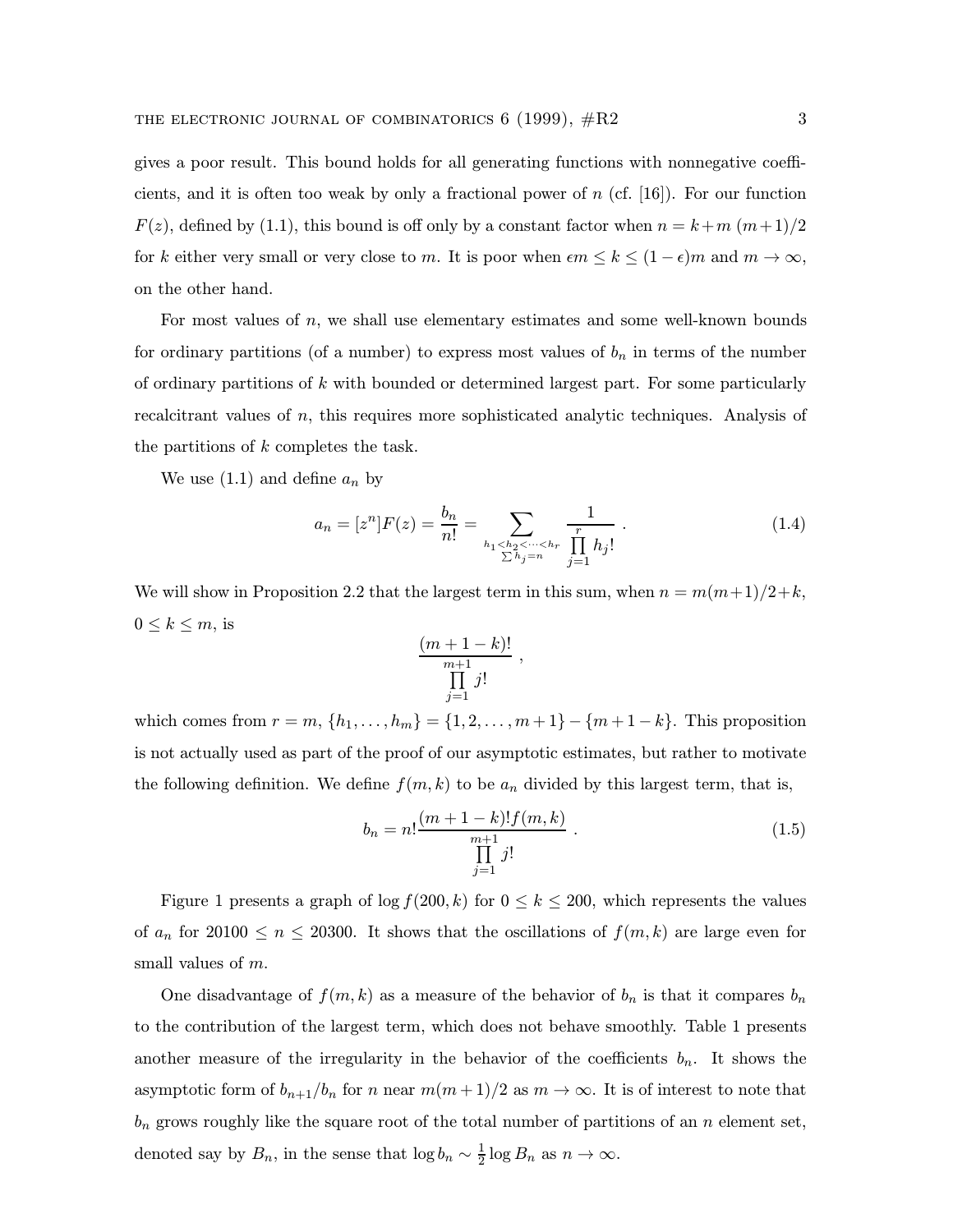

Figure 1:  $\log f(200, k)$ 

| $j \begin{vmatrix} -3 & -2 & -1 & 0 & 1 & 2 & 3 \end{vmatrix}$                                            |  |  |  |  |
|-----------------------------------------------------------------------------------------------------------|--|--|--|--|
| ratio $\frac{1}{8}m^2$ $\frac{1}{4}m^2$ $\frac{1}{2}m^2$ $\frac{1}{2}m$ $m$ $\frac{3}{4}m$ $\frac{5}{6}m$ |  |  |  |  |

Table 1: Asymptotic behavior of the ratio  $b_{N+j+1}/b_{N+j}$  for  $N = m(m+1)/2$  as  $m \to \infty$ .

Equation (1.4) shows that  $b_n$  can be interpreted as a certain weighted sum over the ordinary partitions of n with distinct parts. The analogous combinatorial sum over unrestricted partitions of n has as its exponential generating function the function  $G(z)$  of Eq. (1.2). The same sum over compositions (ordered partitions) of n is  $B(n) = \sum_{k=1}^{n} k! S(n, k)$ , the number of ordered partitions of an  $n$  element set. Finally, by the multinomial theorem, the same sum over ordered *n*-tuples of nonnegative integers is  $n^n$ .

For the similar weighted sum

$$
\sum_{\sum h_j = n} \frac{1}{\prod_{j=1}^r h_j}
$$

over partitions with distinct parts we have the generating function  $H(z)$  of Eq. (1.3) considered by Greene and Knuth. The corresponding sums over unrestricted partitions and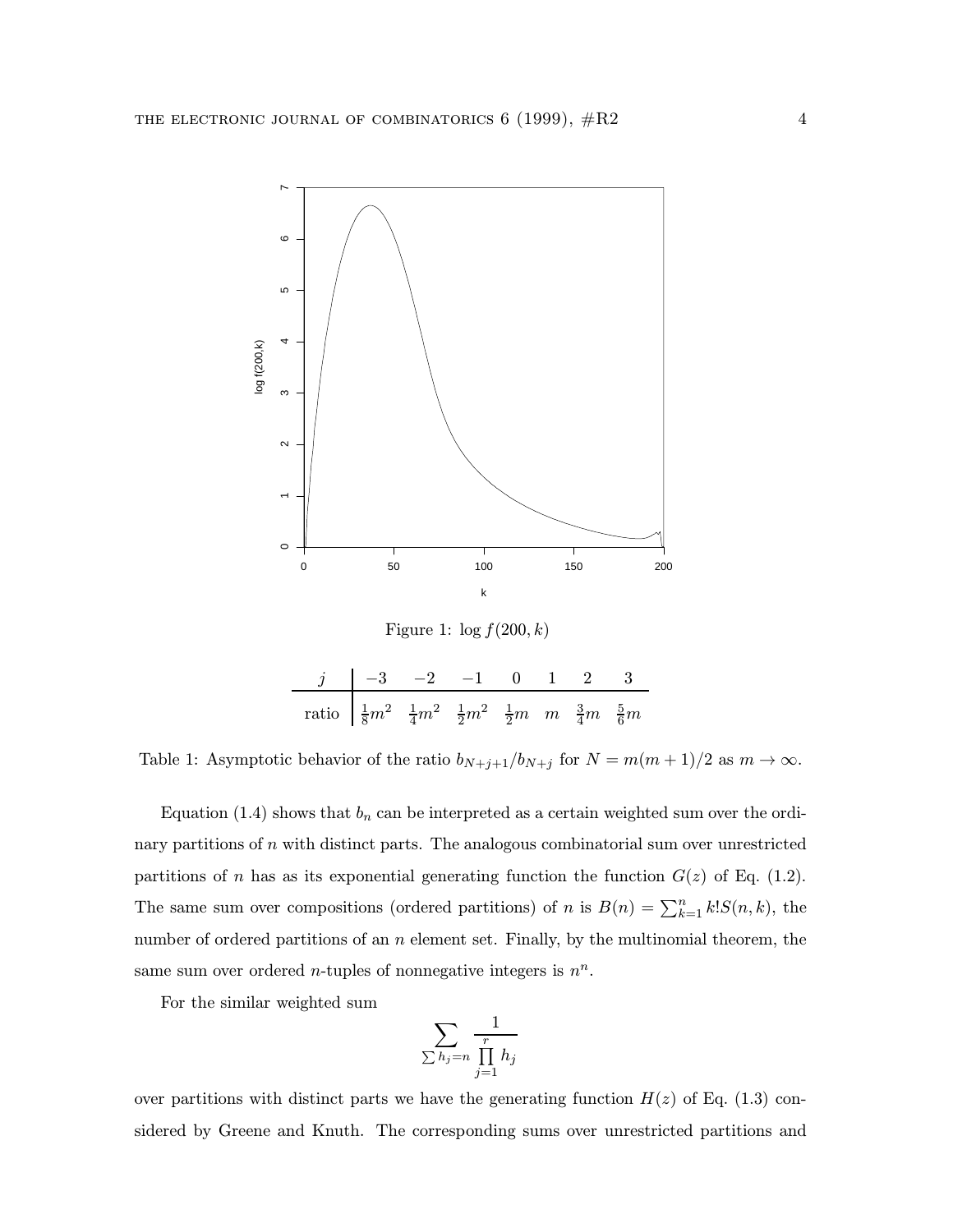compositions are treated in [14].

The shape of an *unrestricted* set partition was studied in [8] and [19]. It was proved, for instance, that in a typical set partition almost all elements of the set are in blocks of size close to  $\log n$  ([8]). This situation contrasts sharply with the present topic of partitions with distinct block sizes. In this case, we show that a typical partition has blocks of sizes  $1, 2, \ldots, s$ , where s is approximately  $\sqrt{2n}$ , with a few missing. We obtain various precise results about the distribution of the missing sizes, from which the shape is determined completely.

### 2. Main results

Let  $p(n)$  and  $Q(x)$  be defined by

$$
Q(x) = \sum_{k=0}^{\infty} p(n)x^{n} = \prod_{l=1}^{\infty} \frac{1}{1 - x^{l}},
$$

so that  $p(n)$  denotes the number of partitions of (the number) n, and Q is its ordinary generating function. Also, define  $p(n, k)$  to be the number of partitions of n with largest part at most  $k$ . We will have use of the rough bound

$$
p(n) \le \exp(\pi \sqrt{2n/3})\tag{2.1}
$$

(valid for all  $n \geq 1$ ; see Apostol [2] for instance) and the more precise

$$
p(n) \sim \frac{1}{4\sqrt{3}n} \exp\left(\pi \sqrt{2n/3}\right)
$$
 (2.2)

as  $n \to \infty$ . Moreover, it is well known from Erdős and Lehner [10], that for almost all partitions of *n* the largest part is asymptotic to  $(\pi\sqrt{2/3})^{-1}n^{1/2}\log n$ ; thus

$$
p(n, [n^{1/2} \log n]) \sim p(n)
$$
\n(2.3)

as  $n \to \infty$ .

**Theorem 2.1.** Let  $n = k + m(m + 1)/2$  and  $0 \le k \le m$ . Then with  $f(m, k)$  defined by  $(1.5)$ , we have as  $m \to \infty$  the asymptotic relations

$$
f(m,k) \sim \begin{cases} \frac{[m]_k}{m^k} p(k) , & \text{if } k = o(m^{2/3}/\log m) ,\\ \frac{1}{(s+1)!} \sum_{v \geq 0} \sum_{\substack{d_0 < \dots < d_v \\ d_0 + \dots + d_v = s+1}} \prod_{j=0}^v d_j! , & \text{if } k = m-s, \text{ s fixed .} \end{cases}
$$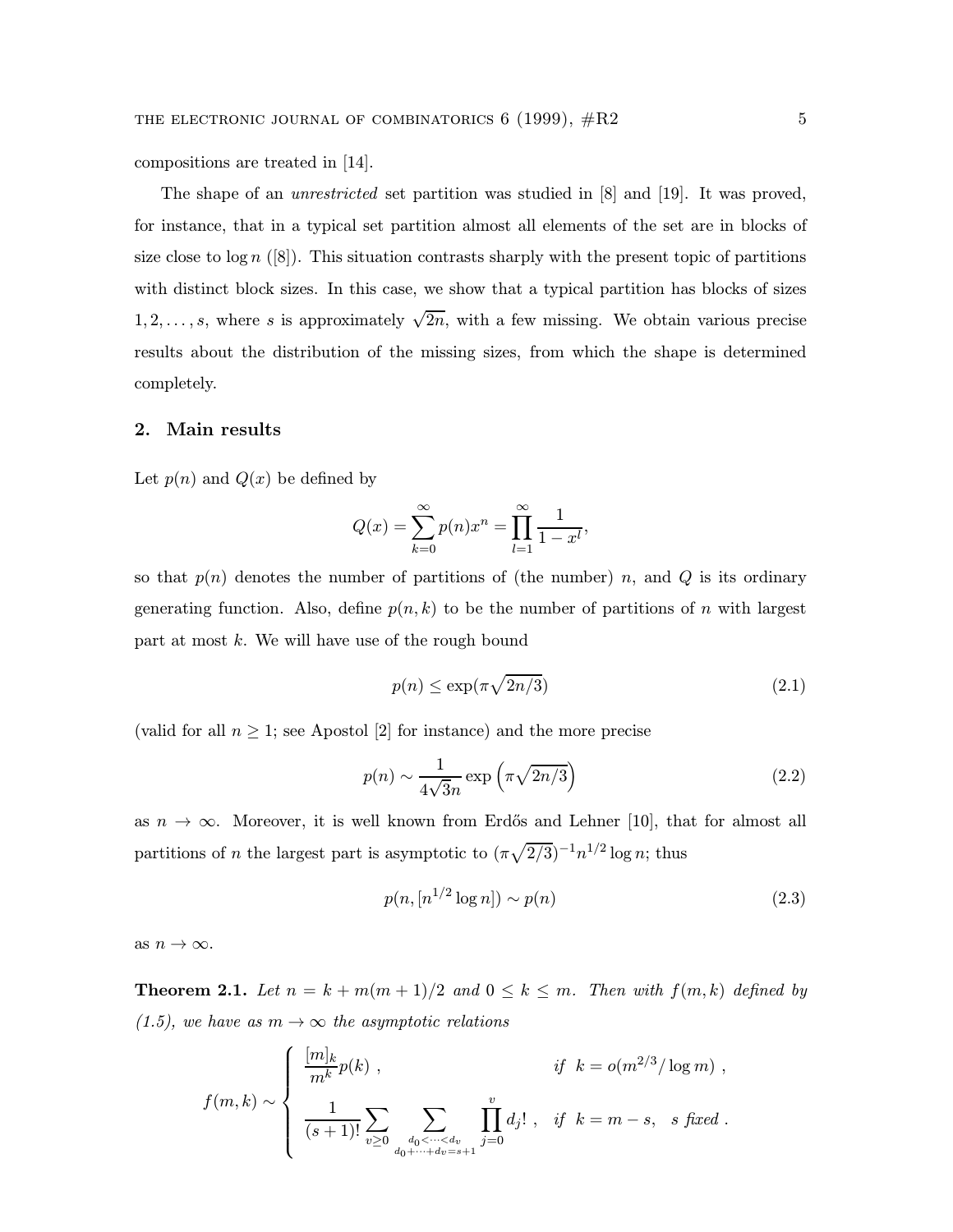**Theorem 2.2.** Let  $n = k + m(m + 1)/2$  and  $0 \le k \le m$ . Then with  $\omega(m)$  denoting an arbitrary function such that  $\omega(m) \to \infty$  as  $m \to \infty$ , we have as  $m \to \infty$ 

$$
f(m,k) \sim \sum_{t=0}^{k} \frac{[m+1-k+t]_t}{m^t} p(t, k-t)
$$

for  $\sqrt{m} \log m < k < m - \omega(m)$ .

This formula is actually valid for the small  $k$  range as well, and when  $k$  is fairly large it can be expressed in an interesting way.

**Proposition 2.1.** Let  $n = k + m(m + 1)/2$ ,  $0 \le k \le m$ . Then with  $f(m, k)$  defined by (1.5) and  $\omega(m)$  denoting an arbitrary function  $\rightarrow \infty$  as  $m \rightarrow \infty$ , we have as  $m \rightarrow \infty$ 

$$
f(m,k) \sim \sum_{t=0}^{k} \frac{[m+1-k+t]_t}{m^t} p(t, k-t)
$$

if  $0 \leq k \leq m - \omega(m)$ , and

 $f(m, k) \sim Q(1 - k/m)$ 

provided  $Cm^{3/4}\log m < k < m - \omega(m)$  for some  $C > 0$ .

**Remark.** Note that the formula given for  $f(m, k)$  in Theorem 2.1 or Proposition 2.1 is asymptotic to  $p(k)$  for  $k = o(\sqrt{m})$ . It is curious that, as shown in Proposition 2.1, the asymptotics change from this Taylor series coefficient of a generating function to a value of that generating function as k varies.

To obtain the asymptotics of  $f(m, k)$  it is still necessary to evaluate the summation involving  $p(t, k - t)$  in Theorem 2.2 for a wide range of k. For  $0 < \mu < 1/3$ , define

$$
S_1 = S_1(\mu) = \frac{1}{(24\mu k)^{1/4}} \left(\frac{1-\mu}{1-3\mu}\right)^{1/2} \exp\left(F(\mu k) + 2c\sqrt{\mu k}\right),\tag{2.4}
$$

where  $c = \pi/\sqrt{6}$  and  $F(t)$  is defined for  $0 \le t \le k$  by

$$
F(t) = (m - k + t) \log \left( 1 + \frac{t}{m - k} \right) + t \log \left( 1 - \frac{k}{m} \right) - t.
$$

Also, define

$$
S_0 = e^{F(k)}p(k) \sim \frac{1}{4\sqrt{3}k} \exp\left(2c\sqrt{k} + (m-k)\log\left(\frac{m}{m-k}\right) - k\right),
$$

where we used (2.2). Our final asymptotic formula for  $f(m, k)$  in terms of simple functions is the following. Note that we permit  $\beta \to 0$  and  $\beta \to \infty$ .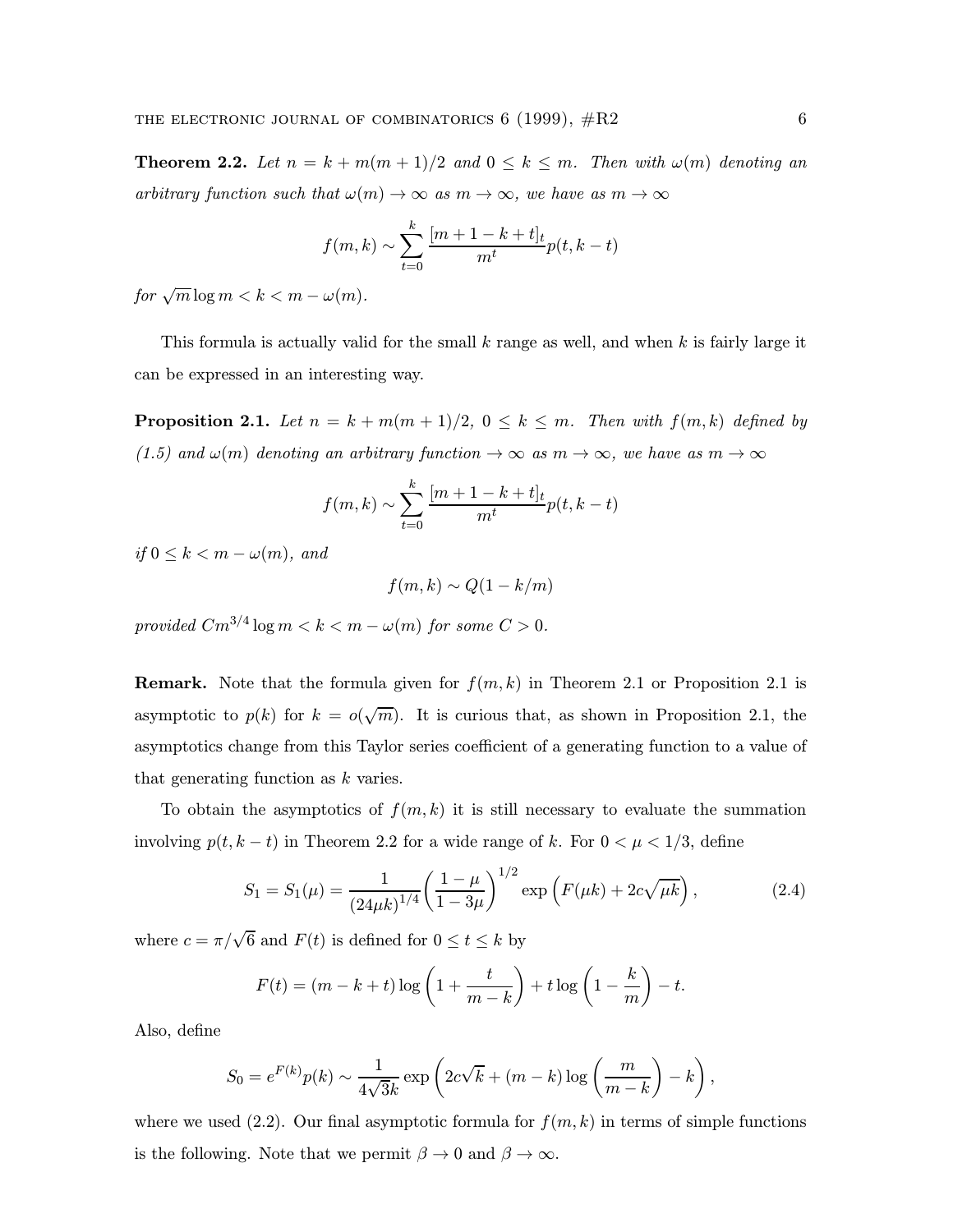Theorem 2.3. Take m and k as in Theorem 2.1. Set

$$
\beta = cm/k^{3/2}
$$

and determine  $\xi$  by

$$
\beta = \frac{8}{27} + \frac{2}{27c^4} \frac{\log m}{m^{\frac{1}{3}}} + \frac{\xi}{m^{\frac{1}{3}}}.
$$

For  $0 < \beta \leq 2/3\sqrt{3}$ , let  $\mu$  be the (unique) solution of

$$
\mu^{1/2}(1-\mu) = \beta, \quad 0 < \mu \le 1/3.
$$

Then

$$
f(m,k) \sim \begin{cases} S_0, & \text{if } \xi \to \infty, \\ S_0 + S_1, & \text{if } \xi = O(1), \\ S_1, & \text{if } \xi \to -\infty \text{ and } k = o(m), \\ \frac{1}{(s+1)!} \sum_{v \ge 0} \sum_{\substack{d_0 < \dots < d_v \\ d_0 + \dots + d_v = s+1}} \prod_{j=0}^v d_j! \quad \text{if } k = m-s, \text{ s fixed}. \end{cases}
$$

Moreover, for  $\xi = O(1)$ ,

$$
f(m,k) \sim \frac{\sqrt{2}}{\sqrt{3}c^{\frac{1}{6}}m^{\frac{7}{96}}} \exp\left(\frac{15}{32}c^{\frac{4}{3}}m^{\frac{1}{3}}\right) \times \left(\frac{1}{9\sqrt{2c}} \exp\left(\frac{513}{64}c^{\frac{4}{3}}\xi - \frac{243}{128}c^2\right) + \frac{2^{\frac{1}{4}}}{3^{\frac{1}{4}}} \exp\left(\frac{81}{64}c^{\frac{4}{3}}\xi - \frac{217}{384}c^2\right)\right).
$$

Remark on "continuity" of estimates.

This theorem was proved by continuously adding unsuspecting collaborators until the proverbial camel's back could hold no longer. Conceptually, what is a camel, if not a horse designed by a committee? In our case, it was not even a camel, just a function  $f(m, k)$ . Its graph in Figure 1 has some suspicious humps, due, no doubt, to the tail behavior! So it would be comforting to check that the last theorem provides a piece-wise smooth asymptotic description for  $f(m, k)$  dependent on how large k is, compared to m. The first three formulas for  $f(m, k)$  indicate three distinct modes of asymptotic behavior, subcritical  $(\xi \to \infty)$ , near-critical  $(\xi = O(1))$ , and supercritical  $(\xi \to -\infty)$ . The  $\xi$ - parametrization and the last formula for the near-critical case  $\xi = O(1)$  provides a *smooth* interpolation (a magnified bridge) between the three modes. Indeed, it will be seen in the proof that, for  $\xi = O(1)$ , the first of the two terms in the long parenthetical factor comes from  $S_0$ , the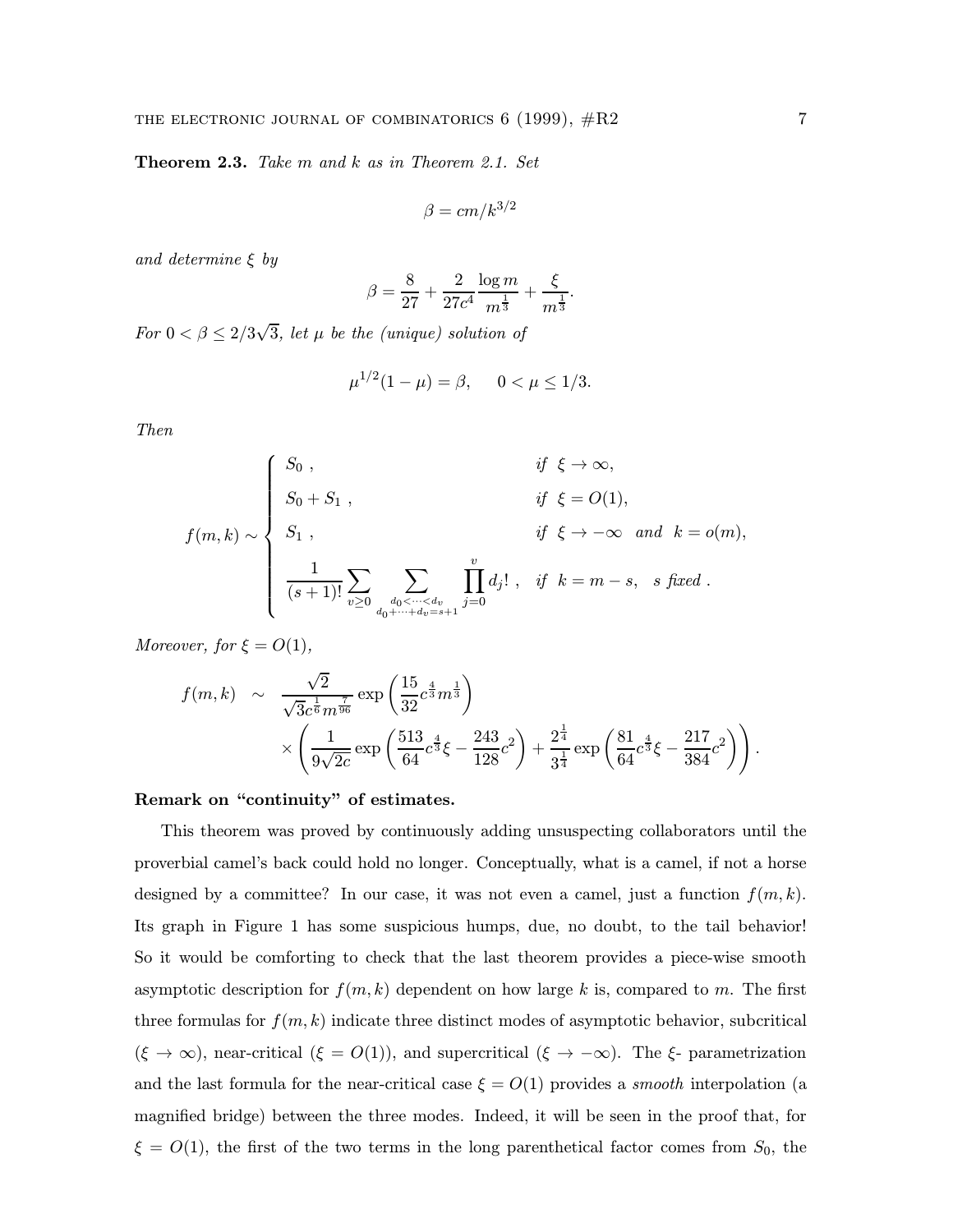second - from  $S_1$ , and the first (second, resp.) term is dominant if  $\xi \to \infty$  (if  $\xi \to -\infty$ , resp.). Thus, for  $k = o(m)$ , the various asymptotics gracefully merge into each other at the borders of their respective spheres of influence, and  $f(m, k)$  has no humps, except legal ones! (Actually we shall see that the estimate  $S_0 + S_1$  is valid for  $\varepsilon_1 < \beta < \frac{8}{27} + \varepsilon_2$ , for  $\varepsilon_1 > 0$  and  $\varepsilon_2$  sufficiently small.) Next consider large k, in particular the expression in Theorem 2.1 for  $k = m - O(1)$ . If we let  $f(x) = \sum_{k \geq 1} k! x^k$  we see that the terms with  $v \ge 1$  are bounded by  $[x^{s+1}]f(x)^{v+1}$ . However  $[x^{s+1}] \sum_{v\ge 0} f(x)^{v+1} \sim (s+1)!$  by Bender[3, Theorem 3]. Thus  $\lim_{s\to\infty} f(m, m - s) = 1$ , and so the expression for  $k = m - O(1)$  merges with the expression for large k in Proposition 2.1.

Further remarks. It is also worth checking the extent of overlap of the various formulae we have for  $f(m, k)$ . If  $k = \delta m^{\frac{2}{3}}$  then

$$
S_0 \sim p(k) \frac{[m]_k}{m^k} \sim p(k) \exp\left(-\frac{1}{2}\delta^2 m^{\frac{1}{3}} - \frac{1}{6}\delta^3 + O(m^{-\frac{1}{3}})\right)
$$

and so by Theorem 2.3 the range of the first expression in Theorem 2.1 can be extended to  $o(m^{\frac{2}{3}})$  and even  $\xi \to \infty$ , which is the limit of its range of validity.

We next check the range of validity of the second formula in Proposition 2.1. If  $k =$  $xm^{\frac{3}{4}}$  then  $\beta = cx^{-\frac{3}{2}}m^{-\frac{1}{8}} = o(1)$  so  $f(k,m) \sim S_1$ . Now since  $\sqrt{\mu}(1-\mu) = \beta$  we have  $\mu = \beta^2 + 2\beta^4 + 7\beta^6 + O(\beta^8)$  so

$$
\mu k = c^2 x^{-2} m^{\frac{1}{2}} + 2c^4 x^{-5} m^{\frac{1}{4}} + 7c^6 x^{-8} + O\left(m^{-\frac{1}{4}}\right),
$$

$$
(m-k+\mu k)\log\left(1+\frac{\mu k}{m-k}\right) = \mu k + \frac{(\mu k)^2}{2(m-k)} + O(m^{-\frac{1}{2}}),
$$

$$
\mu k \log \left( 1 - \frac{k}{m} \right) = -\frac{\mu k^2}{m} - \frac{\mu k^3}{2m^2} + O(m^{-\frac{1}{4}}).
$$

Thus

$$
F(\mu k) = -\frac{c^2}{x}m^{\frac{1}{4}} + \frac{c^4}{2x^4} + O(m^{-\frac{1}{4}}).
$$

Furthermore

$$
2c(\mu k)^{\frac{1}{2}} = 2c^2 x^{-1} m^{\frac{1}{4}} + 2c^4 x^{-4} + O(m^{-\frac{1}{4}})
$$

so

$$
\exp(F(\mu k) + 2c\sqrt{\mu k}) = \exp\left(\frac{c^2}{x}m^{\frac{1}{4}} + \frac{5c^4}{2x^4} + O(m^{-\frac{1}{8}})\right).
$$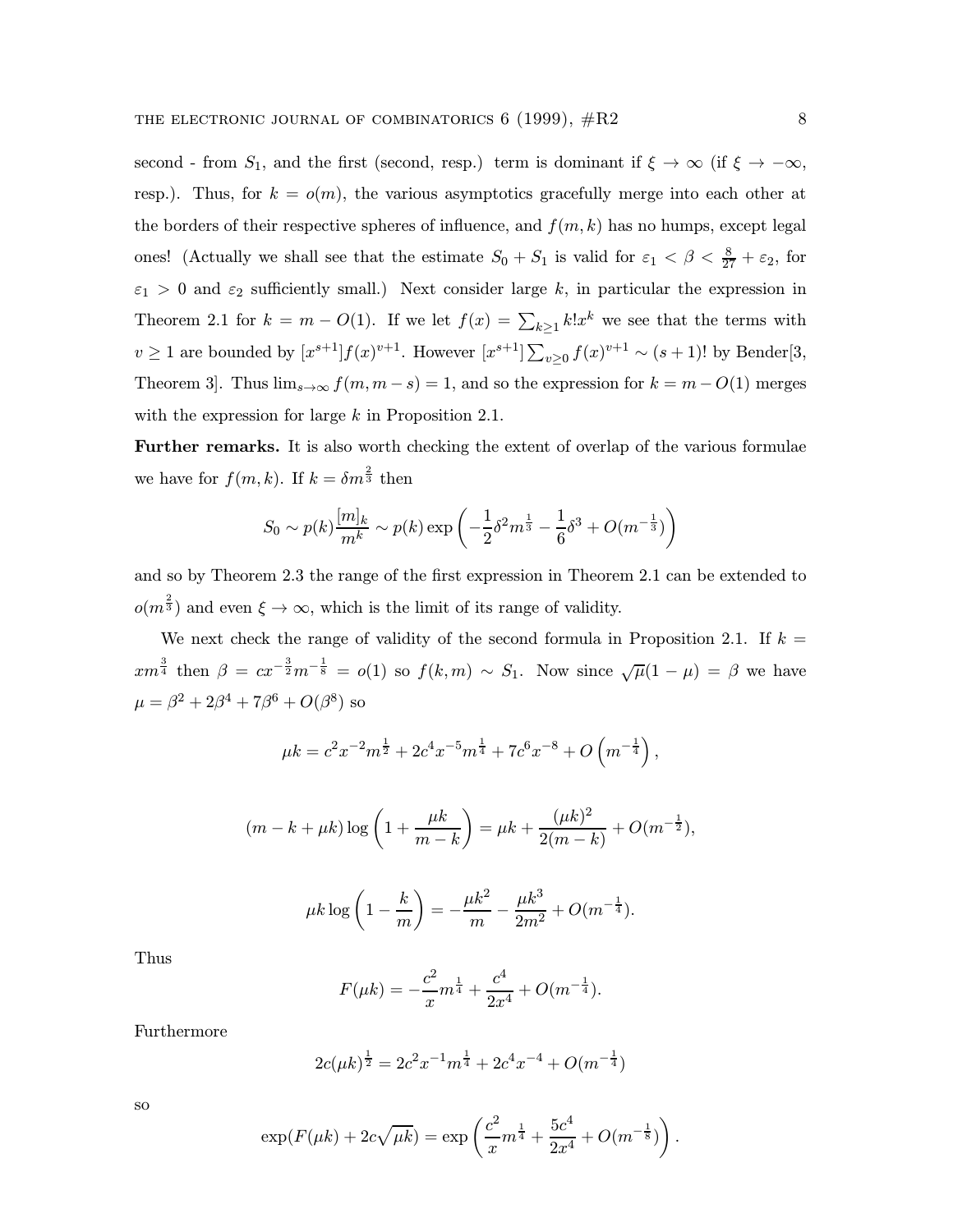As  $(24\mu k)^{\frac{1}{4}} \sim \sqrt{2\pi} m^{\frac{1}{8}} x^{\frac{-1}{2}}$  we now have

$$
S_1 \sim \frac{x^{1/2}m^{-1/8}}{\sqrt{2\pi}} \exp\left(\frac{c^2m^{1/4}}{x} + \frac{5c^4}{2x^4}\right).
$$

However

$$
Q(1 - k/m) = Q\left(e^{\frac{k}{m} - \frac{k^2}{2m^2} + O\left(\frac{k^3}{m^3}\right)}\right)
$$

and it is well known (see for instance Andrews [1]) that

$$
Q(e^s) = e^{\pi^2/6s} \sqrt{s/2\pi} (1 + O(s))
$$
\n(2.5)

and hence  $Q(1 - k/m) \nsim f(k, m)$  if  $k = xm^{3/4}$  for fixed x.

Note next that if  $k = o(m)$  but  $km^{-3/4} \to \infty$  then  $\beta \to 0$  so  $\mu \sim \beta^2$  and  $\mu k \sim c^2 m^2 / k^2 =$  $o(m^{1/2})$ . Thus

$$
(m-k+t)\log\left(1+\frac{t}{m-k}\right) = t + O\left(\frac{t^2}{m-k}\right) = t + o(1),
$$

so the sum over those t for which  $t = \mu k + O((\mu k)^{7/8})$  in  $\sum_t e^{F(t)} p(t)$  is asymptotic to  $\sum_t p(t)(1 - k/m)^t$  (summed over these t). We shall see however that the sum over the other t in  $\sum_t e^{F(t)} p(t)$  is negligible. If  $|t - \mu k| \geq (\mu k)^{7/8}$  then  $p(t)(1 - k/m)^t \leq$  $p(\mu k)(1-\mu k/m)^{\mu k} \exp(-\delta(\mu k)^{1/4})$  for some  $\delta > 0$  so the sum over these t of  $p(t)(1-k/m)^t$ is asymptotic to  $Q(1 - k/m)$ . Thus the range of validity of  $f(k,m) \sim Q(1 - k/m)$ , the second formula in Proposition 2.1, is  $m - k \to \infty$  and  $km^{-3/4} \to \infty$ .

As a final remark, it can be easily verified that, as functions of k, both  $f(m, k)$  and  $S_0$ attain their respective maxima at  $k \sim c^{2/3} m^{2/3}$ .

From now on, whenever we refer to n, m and k, we will always assume that  $n =$  $m(m+1)/2 + k, 0 \leq k \leq m$ . Let

$$
\Pi(n,r) = \left\{ (h_1, h_2, \dots, h_r) : 1 \le h_1 < h_2 < \dots < h_r, \sum_{j=1}^r h_j = n \right\} \tag{2.6}
$$

be the set of partitions of the integer  $n$  into  $r$  distinct parts, and let

$$
\Pi(n) = \bigcup_{r \geq 1} \Pi(n,r) .
$$

Note that  $\Pi(n,r) = \emptyset$  for  $r \geq m+1$ . For  $\pi \in \Pi(n,r)$ ,  $\pi = (h_1, h_2, \ldots, h_r)$ , let

$$
P(\pi) = \frac{1}{\prod_{j=1}^r h_j!}.
$$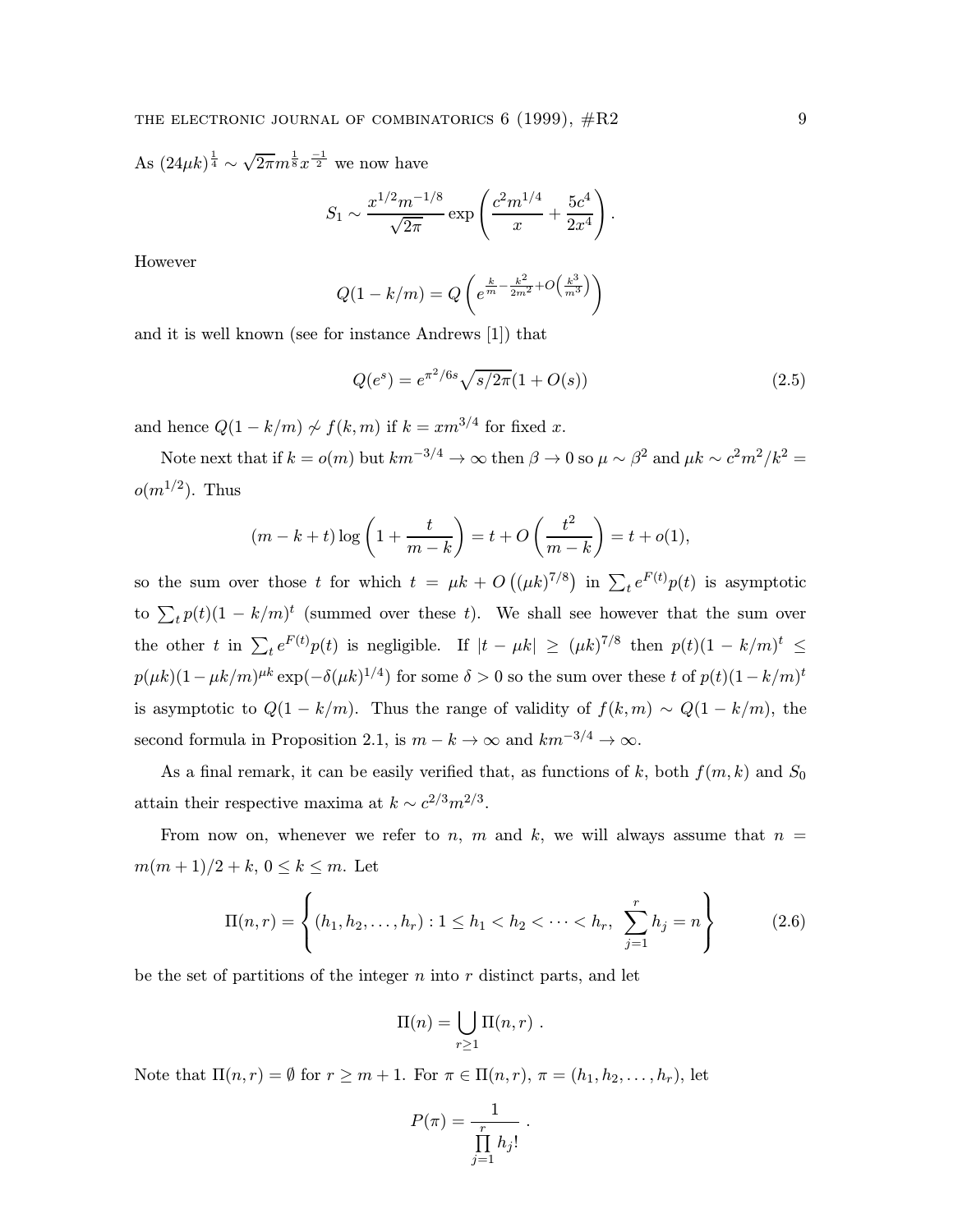Thus

$$
a_n = \sum_{\pi \in \Pi(n)} P(\pi) .
$$

We will say that  $\pi = (h_1, h_2, \ldots, h_r) = [u, u'] - [w]$  if  $\{h_1, \ldots, h_r\} = \{u, u+1, \ldots, u'\} - \{w\}.$ Thus  $\pi$  consists of all the integers in an interval with the possible exception of a single integer, the "hole." In the case of the partition  $\pi_0 = [1, m + 1] - [m + 1 - k]$ , we will say that  $\pi_0$  is the *canonical* partition of *n*.

**Proposition 2.2.** For any r, the maximum of  $P(\pi)$  over  $\pi \in \Pi(n,r)$  is achieved uniquely by  $\pi = [u, u'] - [w]$  for some  $u \leq w \leq u'$ . The maximum of  $P(\pi)$  over all  $\pi \in \Pi(n)$  is achieved by the canonical partition  $\pi_0$ .

To get started in our analysis when  $m-k \to \infty$  it is convenient to characterise partitions according to which block or part sizes are missing. For  $\pi \in \Pi(n,m)$  as in (2.6), let  $d_0$  <  $\cdots < d_v$ , where  $v = h_m - m - 1 \ge 0$ , denote the "holes" of  $\pi$ , that is all the numbers from 1 to  $h_m - 1$  which do not appear in  $\pi$ . Observe that properly inserting the missing numbers into  $\pi$  results in the complete staircase diagram with  $m + v + 1$  steps, that is

$$
\sum_{j=1}^{m+v+1} j = n + d_0 + \dots + d_v,
$$

or

$$
k=n-\frac{m(m+1)}{2}=\lambda_0+\cdots+\lambda_v,\quad \lambda_i:=m+1+i-d_i.
$$

Since  $d_i$  is strictly increasing,  $\lambda_i$  is nonincreasing. Also  $\lambda_v \geq 1$ , because  $d_v \leq h_m-1 = v+m$ . Thus  $\lambda = (\lambda_0, \ldots, \lambda_v)$  is a partition of k, which we call the hole partition corresponding to  $\pi$  or to the associated set partition, from which  $\pi$  can be recovered (given n). When we come to describe the likely shape of  $\pi$ , we will be comparing  $P(\pi)$  to  $P(\pi_0)$ , and it is immediate that

$$
P(\pi) = \prod_{j=0}^{v} d_j! \left( \prod_{j=1}^{m+v+1} j! \right)^{-1},
$$
  

$$
P(\pi_0) = (m+1-k)! \prod_{j=1}^{v} (m+j+1)! \left( \prod_{j=1}^{m+v+1} j! \right)^{-1},
$$

since  $\pi_0$  has a single hole  $m + 1 - k$ , and its largest part is  $m + 1$ . Thus

$$
\frac{P(\pi)}{P(\pi_0)} = \frac{d_0!}{(m+1-k)!} \cdot \prod_{i=1}^v \frac{d_i!}{(m+i+1)!}
$$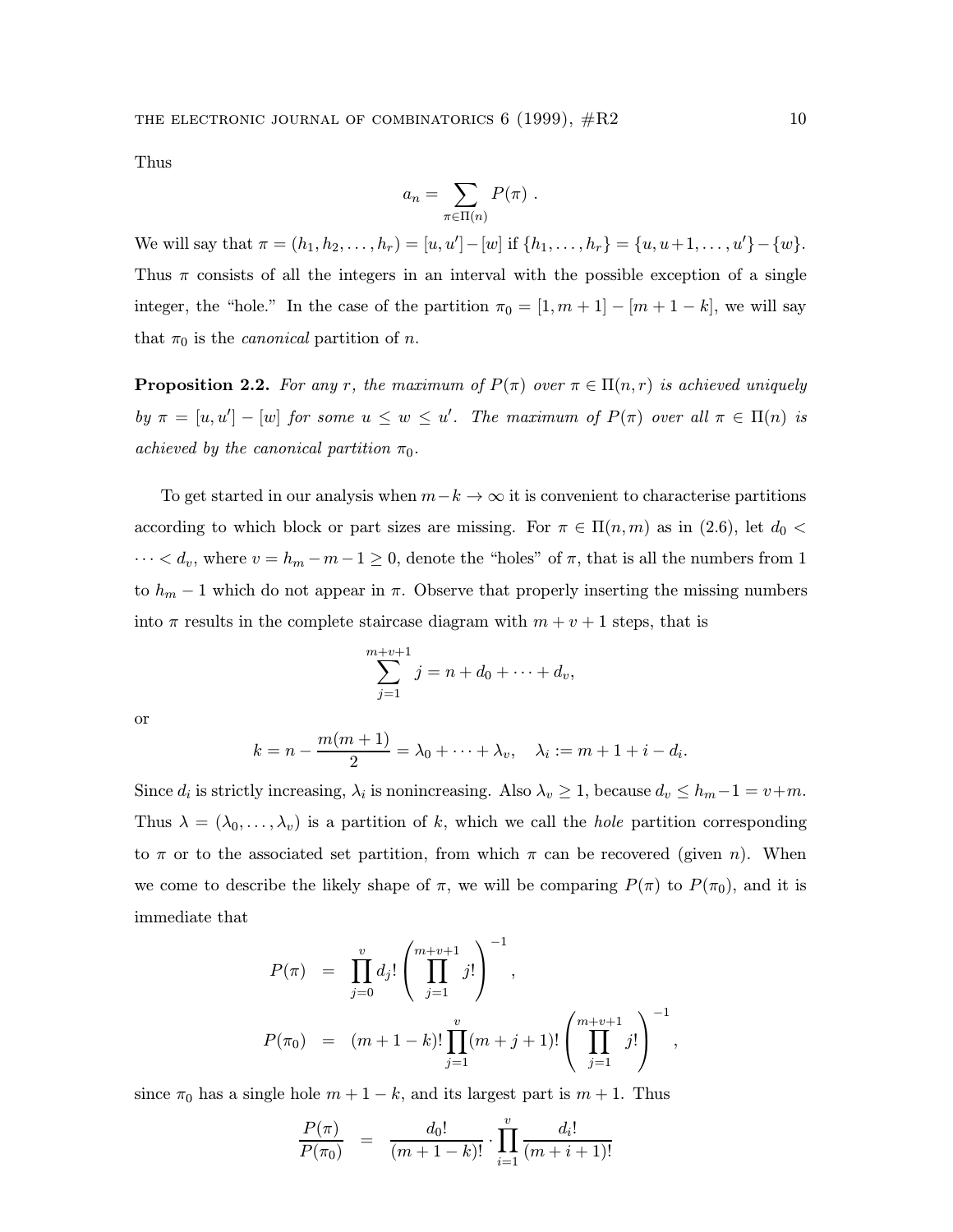$$
= [m+1-k+t]_t \cdot \prod_{i=1}^v \frac{1}{[m+1+i]_{\lambda_i}}, \tag{2.7}
$$

where  $t = \lambda_1 + \ldots + \lambda_v$ . It is this formula that will make the notion of the hole partition so useful for us.

The partition

$$
t=\lambda_1+\ldots+\lambda_v
$$

will itself play an important role around the difficult range  $k \approx m^{2/3}$ . It is important to note the upper bound

$$
\lambda_1 \leq k - t,
$$

which holds because  $\lambda_0 = k - t$ .

By the "shape" of a partition of an  $n$ -set we mean the multiset of the cardinalities of its blocks. As noted just above, for the partitions into distinct parts, the shape (which is a set) is characterised by the partition  $\{\lambda_i\}$ . We can conclude various results about the shape of a random partition from our main results on asymptotics.

Define  $\Omega_n$  to be the probability space whose elements are partitions  $\lambda = {\lambda_0, \ldots, \lambda_v}$  of  $k$ , with probability proportional to the number of partitions of an *n*-set with hole partition λ. Note that r can be regarded as a random variable on  $\Omega_n$  since it is determined in a natural way from  $\lambda$  by the fact that the r smallest integers other than those holes determined by  $\lambda$  sum to n. We say that a random partition  $\pi$  is *distributed asymptotically uniformly* as a partition of a number (possibly with a bound on the largest part size) if the total variation distance between the distribution of  $\pi$  and the uniformly distributed partitions of the same number (with the same part size bound, if it is specified) tends to 0 as  $n \to \infty$ . We also say that an event occurs almost surely if its probability tends to 1 as  $n \to \infty$ .

First we consider small k.

**Proposition 2.3.** For sufficiently large D, and  $k < m^{2/3}/D \log n$ , we have  $r = m$  almost surely, and  $\lambda \in \Omega_n$  is distributed asymptotically uniformly as a random partition of k.

Next we have a less conclusive result for a wider range of k.

**Proposition 2.4.** For  $k \geq 0$  with  $m - k \to \infty$ , for  $\lambda = (\lambda_0, \dots, \lambda_v) \in \Omega_n$ ,  $r = m$  almost surely, and

(i) the sub-partition  $(\lambda_1,\ldots,\lambda_v)$  is distributed asymptotically uniformly as a random partition of  $k - \lambda_0$  with largest part at most  $\lambda_0$ .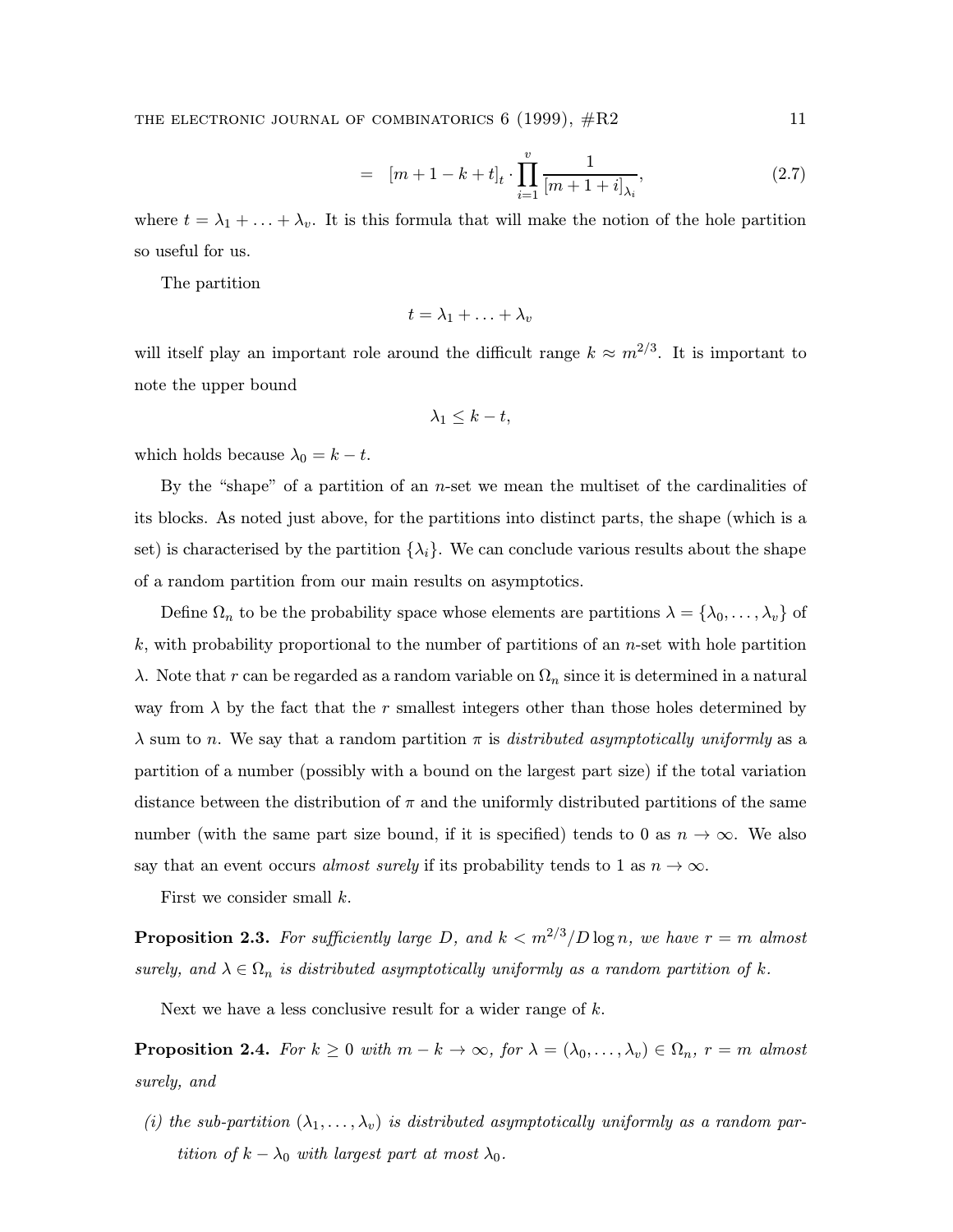(ii) conditional upon k, the distribution of  $\lambda_0$  and the distribution of a random variable X with  $P(X = j)$  proportional to

$$
\frac{[m+1-j]_{k-j}}{m^{k-j}}p(k-j,j)
$$

have total variation distance tending to 0.

When k grows considerably larger than the trouble-spot near  $m^{2/3}$ , we can simplify the previous statement by dropping the bound on the part size. This can be stated as follows.

**Proposition 2.5.** For some  $c > 0$ , if  $k > cm^{2/3}$  and  $m-k \to \infty$  then for  $\lambda = (\lambda_0, \dots, \lambda_v) \in$  $\Omega_n$ , the sub-partition  $(\lambda_1,\ldots,\lambda_v)$  is distributed asymptotically uniformly as a random partition of t, where the distribution of t and the distribution of a random variable X with  $P(X = i)$  proportional to

$$
\frac{[m+1-k+i]_i}{m^i}p(i)
$$

have total variation distance tending to 0.

In fact, from the proof of Theorem 2.3, it is easy to deduce more about the distribution of X.

For the remaining, very large, values of  $k$ , we have the following.

**Proposition 2.6.** If s is fixed and  $k = m - s$  then in a random partition of n with distinct block sizes,  $h_r = m + 1$  almost surely. Furthermore, the holes  $d_0, \ldots, d_v$  are a random partition of  $s + 1$  into distinct parts in which the probability is asymptotically proportional to  $\prod_{j=0}^{v} d_j!$ .

These propositions have immediate corollaries for random partitions of an  $n$ -set into blocks of distinct sizes. For instance, the largest part almost surely has size  $m + 1$  by Proposition 2.6 when  $m - k$  is bounded. On the other hand, when  $m - k \to \infty$  Proposition 2.4 gives that  $r = m$  almost surely, which means the largest part has size  $m + 1 + v$ . Here v is the number of parts in the random partition  $\lambda_1, \ldots, \lambda_v$  as discussed in Proposition 2.4, and so this proposition determines its distribution asymptotically, as do Propositions 2.3 and 2.5. The simplest result on this is given by Proposition 2.3, that for  $k < m^{2/3}/D \log n$ ,  $v$  will be distributed asymptotically as the number of parts, plus 1, in a random partition of  $k$ .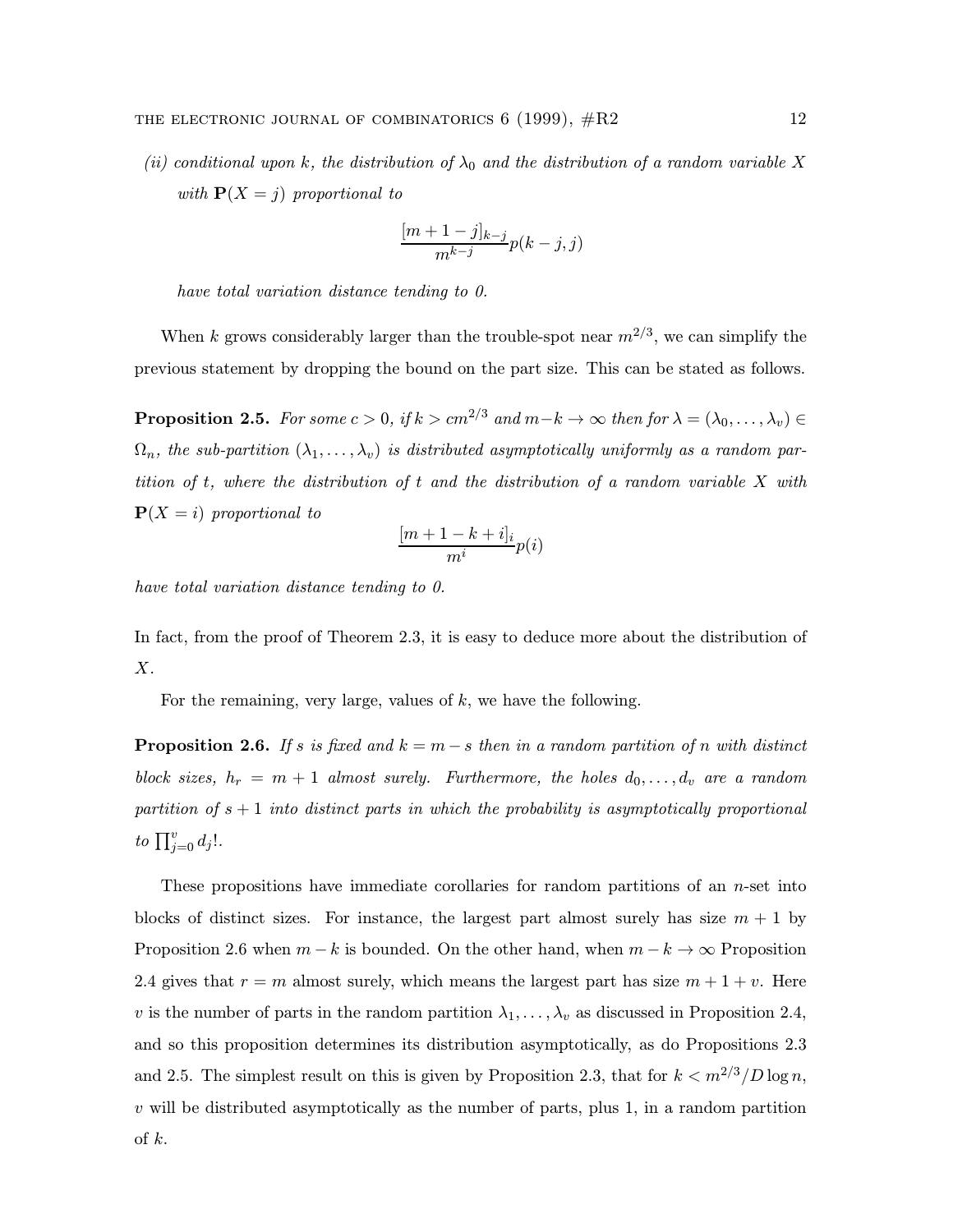# 3. Structure of Proof

The propositions and theorems are proved in this section, and proofs of the lemmas used here are given in the next section. First we show that almost all of the set partitions under consideration have precisely  $r = m$  blocks, unless  $m - k$  is bounded, in which case  $d_0$  is bounded.

Lemma 3.1. For  $m - k \rightarrow \infty$ ,

$$
a_n \sim \sum_{\substack{h_1 < h_2 < \dots < h_m \\ \sum h_j = n}} \frac{1}{\prod_{j=1}^r h_j!} \; .
$$

If  $m-k$  is bounded, the contribution to the summation in (1.4) from partitions with  $d_0 \to \infty$ is negligible.

Considering the definition of  $f(m, k)$  at (1.4) and (1.5), we can write  $f(m, k)$  as the sum of  $P(\pi)/P(\pi_0)$  over all  $\pi \in \Pi(n,r)$  and over all appropriate r. Lemma 3.1 implies that only terms with  $r = m$  are significant for  $m - k \to \infty$ , and so in this case

$$
f(m,k) \sim \sum_{t=0}^{k} \frac{[m+1-k+t]_t}{m^t} g(m,t,k-t) = \frac{[m+1]_k}{m^k} g(m,k)
$$
(3.1)

where

$$
g(m, s, b) = \sum_{\substack{b \ge \lambda_1 \ge \lambda_2 \ge \dots \ge \lambda_v \\ \lambda_1 + \dots + \lambda_v = s}} \prod_{i=1}^v \frac{m^{\lambda_i}}{[m+1+i]_{\lambda_i}} \tag{3.2}
$$

and (as seen by writing  $\lambda_0$  for  $k - t$ )

$$
g(m,s) = \sum_{\substack{\lambda_0 \ge \lambda_1 \ge \dots \ge \lambda_v \\ \sum \lambda_i = s}} \prod_{i=0}^v \frac{m^{\lambda_i}}{[m+1+i]_{\lambda_i}}.
$$
 (3.3)

Note that  $g(m, s)$  is the same as  $g(m, s, b)$  except that it has no restriction on the largest part size.

**Lemma 3.2.** For some constant c, the summation in  $(3.1)$  is asymptotically unchanged when it is restricted to

$$
t < c\, \min\{m^{2/3}, m^2/k^2\}
$$

and it is also asymptotically unchanged if  $\lambda_1$  in (3.2) is resticted to

$$
\lambda_1 < \sqrt{m} (\log m)^{3/2}.
$$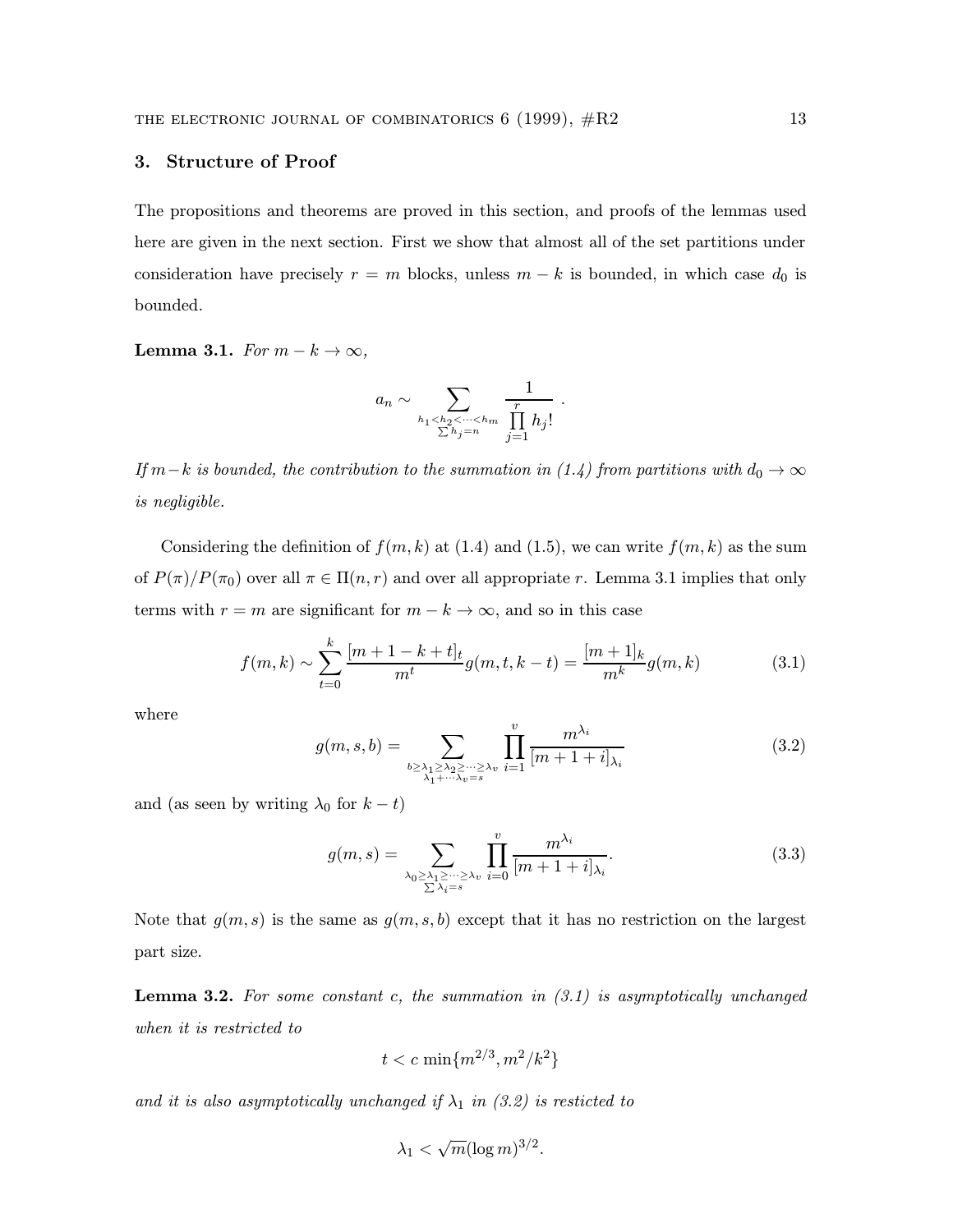Due to these upper bounds on t, it is possible to determine the behaviour of  $g(m, s, b)$ when k is not near  $m^{2/3}$  using the following lemma.

**Lemma 3.3.** For D large enough and  $s < m^{2/3}/D \log m$ ,

$$
g(m,s) \sim p(s)
$$

as  $s \to \infty$ , and furthermore, for some fixed function  $w(n) \to 0$ , almost all partitions  $\lambda_0, \ldots, \lambda_v$  of s satisfy

$$
\left|1-\prod_{i=0}^v\frac{m^{\lambda_i}}{[m+1+i]_{\lambda_i}}\right|\leq w(n).
$$

Values of t between the upper bounds in Lemmas 3.2 and 3.3 are taken care of primarily by the following result, which we prove by analysing a function which has already been studied in connection with card shuffling.

**Lemma 3.4.** (i) For  $M_s = o(s)$  with  $M_s > \sqrt{s} \log s$  and  $s = O(m^{2/3})$ ,

$$
g(m,s,M_s)\sim p(s)
$$

as  $s \to \infty$ , and furthermore

(ii) for some fixed function  $w(n) \to 0$ , almost all partitions  $\lambda_1, \ldots, \lambda_v$  of s with  $\lambda_1 \leq M_s$ satisfy

$$
\left|1 - \prod_{i=1}^v \frac{m^{\lambda_i}}{[m+1+i]_{\lambda_i}}\right| \leq w(n).
$$

# Proof of Theorem 2.1

First consider  $k < m^{2/3}/D \log m$ . Lemma 3.1 implies that only terms with  $r = m$  are significant, Lemma 3.3 gives  $g(m, k) \sim p(k)$ , and so the formula on the right in (3.1) becomes

$$
\frac{[m+1]_k}{m^k}p(k) \sim \frac{[m]_k}{m^k}p(k).
$$

This gives the first part of the theorem.

Next consider  $m - k$  bounded, let s denote  $m - k$ , and as usual let  $d_0, \ldots, d_v$  denote the holes in  $\pi$ . Partitions with less than m parts are now significant in (1.4). Note that the largest part  $h_r$  is at least m. If  $h_r = m$  then  $k = 0$ , and  $m - k$  is not bounded so we do not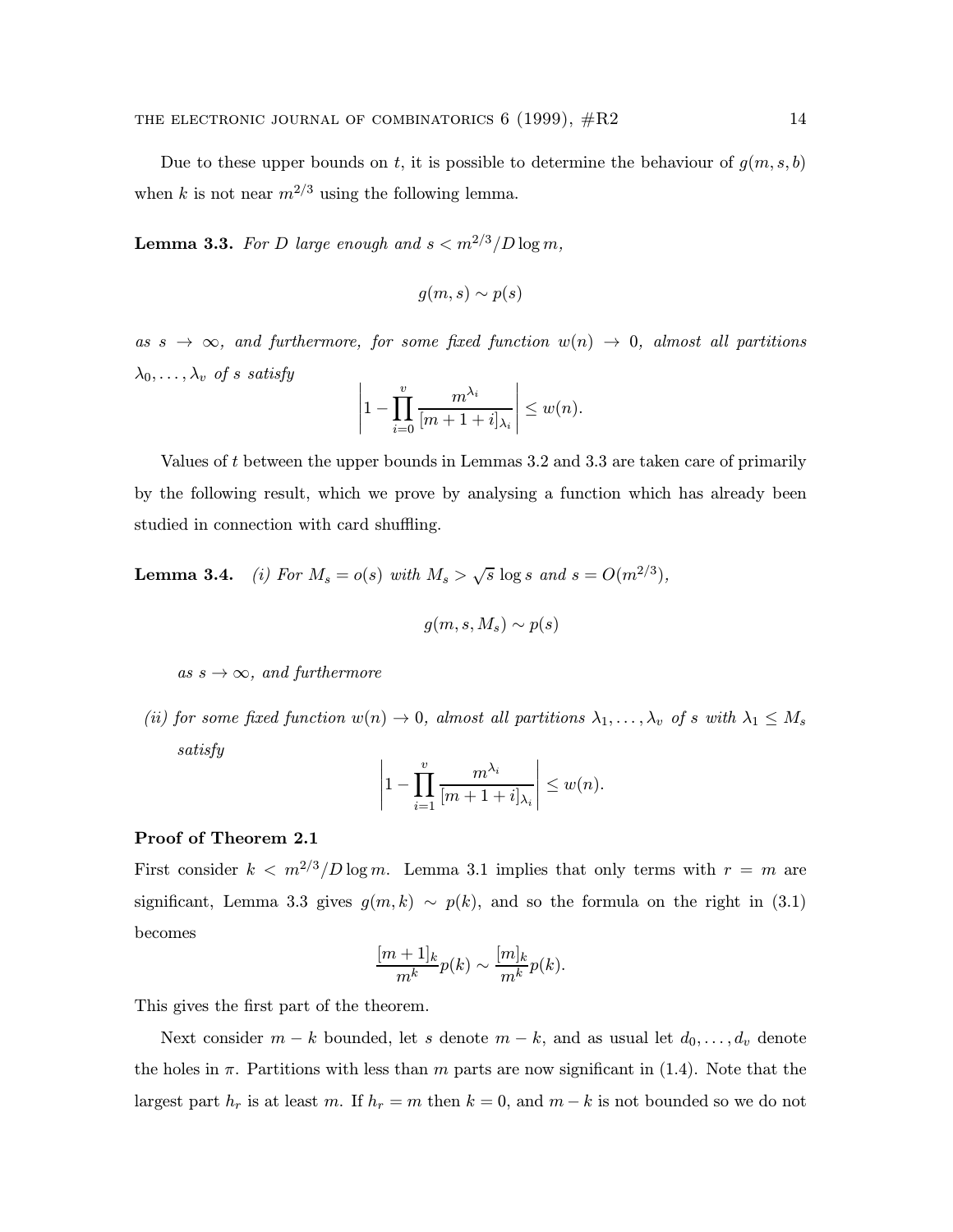have to consider this here. Next suppose  $h_r = m + 1$ . We will show that this is the only significant case. Note that

$$
1 + 2 + \dots + (m + 1) - d_0 - d_1 - \dots - d_v = h_1 + h_2 + \dots + h_r
$$
  
= 
$$
(1 + 2 + \dots + m) + k
$$
  
= 
$$
1 + 2 + \dots + (m + 1) - s - 1,
$$

so  $d_0 + d_1 + \cdots + d_v = s + 1$ . Since  $P(\pi) = \prod_{i=0}^{v} d_i! \prod_{i=1}^{m+1} \frac{1}{i!}$  $\frac{1}{i!}$ , the second part of Theorem 2.1 follows if these are the only significant partitions. So now suppose  $h_r \geq m+2$ . Then

$$
h_1 + h_2 + \dots + h_r \geq 1 + 2 + \dots + (m+2) - d_0 - \dots - d_v
$$
  
>  $n + (m+2) - d_0 - \dots - d_v.$ 

But the sum on the left is n and so, since the  $d_i$  are distinct,  $d_v \geq \sqrt{m}$ . From Lemma 3.1 we have  $d_0$  bounded. So adding 1 to the part  $d_0 - 1$  (if  $d_0 = 1$ , this means creating a new part 1) and subtracting 1 from the part  $d_v + 1$  multiplies the contribution to (1.4) by at least  $d_v/d_0 \to \infty$ . The number of ways of reversing this operation is bounded (the only possible ambiguity caused by holes moving to 0 or to the top at  $h_r$ ) and we conclude that these partitions are not significant. Г

# Proof of Theorem 2.2

Take any  $k > \sqrt{m} \log m$ , but  $m - k \to \infty$ . We break the terms in the summation in (3.1) into groups according to the value of t.

**Case 1.**  $t \geq k - k^{2/3}$ .

By Lemma 3.2 we can assume  $k = O(m^{2/3})$ . Then

$$
\frac{[m+1]_{k-t}}{m^{k-t}} \sim 1
$$

for all such  $t$ . Thus, on multiplication by this quantity, the sum of the terms with  $t$  in this range is

$$
\sum_{t=\lceil k-k^{2/3} \rceil}^k \frac{[m+1-k+t]_t}{m^t} g(m,t,k-t) \sim \sum_{t=\lceil k-k^{2/3} \rceil}^k \frac{[m]_k}{m^k} g(m,t,k-t).
$$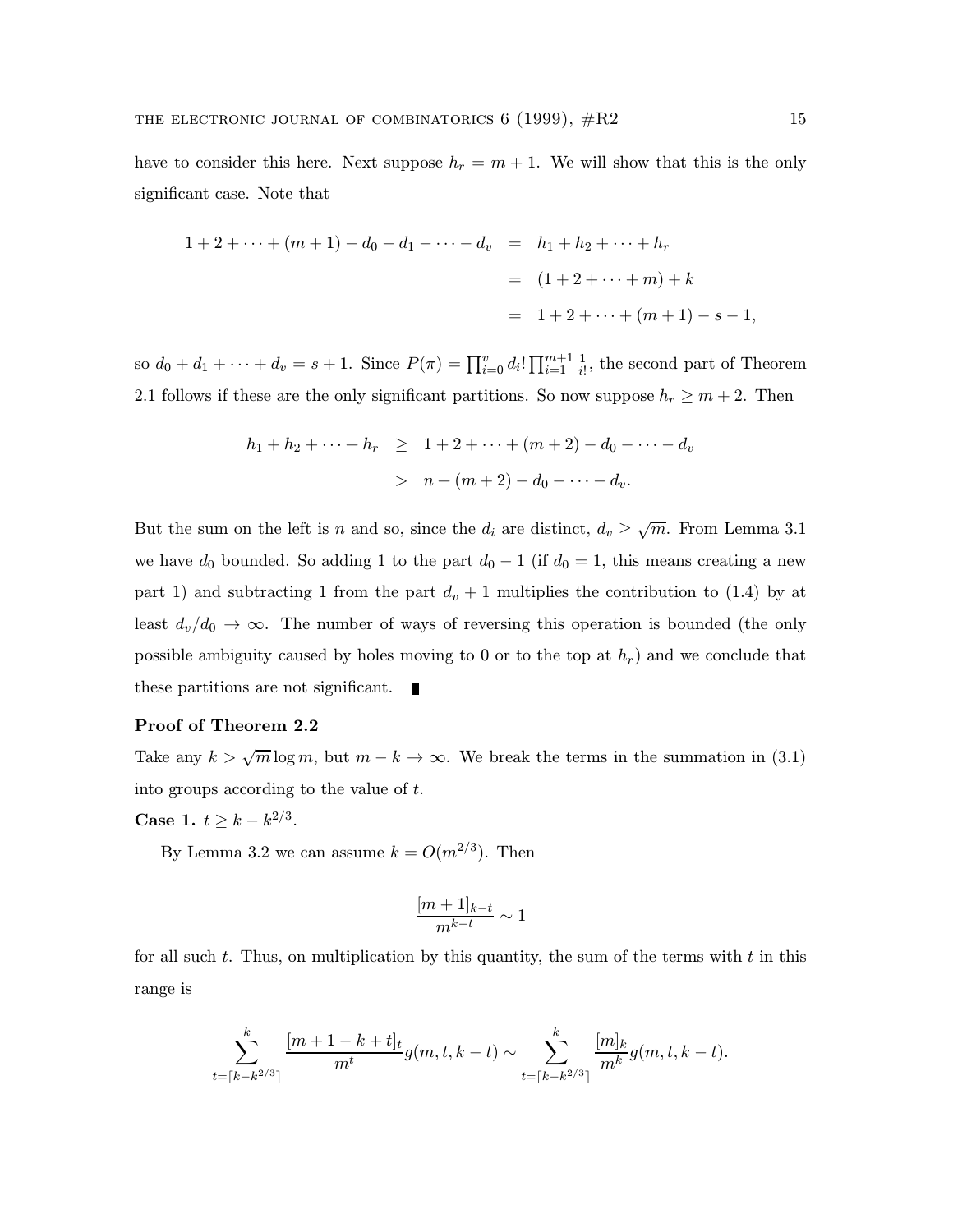But this equals  $\frac{[m]_k}{m^k} g(m, k, \lceil k^{2/3} \rceil)$ . Now by Lemma 3.4 this is asymptotic to  $\frac{[m]_k}{m^k} p(k)$ , which is in turn asymptotic to

$$
\sum_{t=\lceil k-k^{2/3} \rceil}^{k} \frac{[m+1-k+t]_t}{m^t} p(t,k-t)
$$

by (2.3).

**Case 2.**  $\log m < t < k - k^{2/3}$ .

By Lemma 3.2, we can assume that  $\lambda_0$  (= k – t) is at most  $\sqrt{m}(\log m)^{3/2}$ . This is  $o(k)$ . So by Lemma 3.4, and then using (2.3),  $g(m, t, k - t) \sim p(t) \sim p(t, k - t)$ , and so

$$
\frac{[m+1-k+t]_t}{m^t}g(m,t,k-t) \sim \frac{[m+1-k+t]_t}{m^t}p(t,k-t)
$$
\n(3.4)

as required. Since Lemma 3.4 requires  $s \to \infty$ , we deal with small t separately in the next case.

Case 3.  $t \leq \log m$ .

Here, immediately from the definition (3.2),  $g(m, t, k - t) \sim p(t, k - t)$  and so we again have  $(3.4)$ . This gives the theorem.

# Proof of Proposition 2.1

Since  $p(t, k - t)$  is equal to the number of partitions of k with largest part equal to  $k - t$ , the formula in Theorem 2.2 can be written as

$$
\sum_{\lambda_0=0}^k \frac{[m+1-\lambda_0]_{k-\lambda_0}}{m^{k-\lambda_0}} p(k-\lambda_0,\lambda_0)
$$
\n(3.5)

or

$$
\sum_{\substack{\lambda_0 \ge \lambda_1 \ge \cdots \\ \lambda_0 + \lambda_1 + \cdots = k}} \frac{[m + 1 - \lambda_0]_{k - \lambda_0}}{m^{k - \lambda_0}}.
$$
\n(3.6)

The summand in (3.6) for any term with  $\lambda_0 < m^{1/2-\epsilon}$  ( $\epsilon > 0$  arbitrarily small) is asymptotic to  $[m]_k/m^k$ . Hence these terms contribute asymptotically  $p(k)[m]_k/m^k$  to the summation. On the other hand, the contribution from terms with  $\lambda_0 \geq m^{1/2-\epsilon}$  can be estimated using (3.5), where for each  $\lambda_0$  the term is at most  $p(k - \lambda_0, \lambda_0) \leq p(k - \lambda_0)$ . For  $k \leq \sqrt{m} \log m$ , this contribution is  $o(p(k)[m]_k/m^k)$ . The first part of Proposition 2.1 follows.

From Lemma 3.2, only the terms with  $t < cm^2/k^2$  are significant in the statement of Theorem 2.1. Note that  $m^2/k^2 = O(m^{1/2}/\log^2 m)$ . Suppose  $k = o(m)$ . Now

$$
[m+1-k+t]_t = (m+1-k)^t \exp\left(\frac{t^2}{2(m+1-k)} + O\left(\frac{t^3}{(m+1)^2}\right)\right)
$$
  
  $\sim (m+1-k)^t.$  (3.7)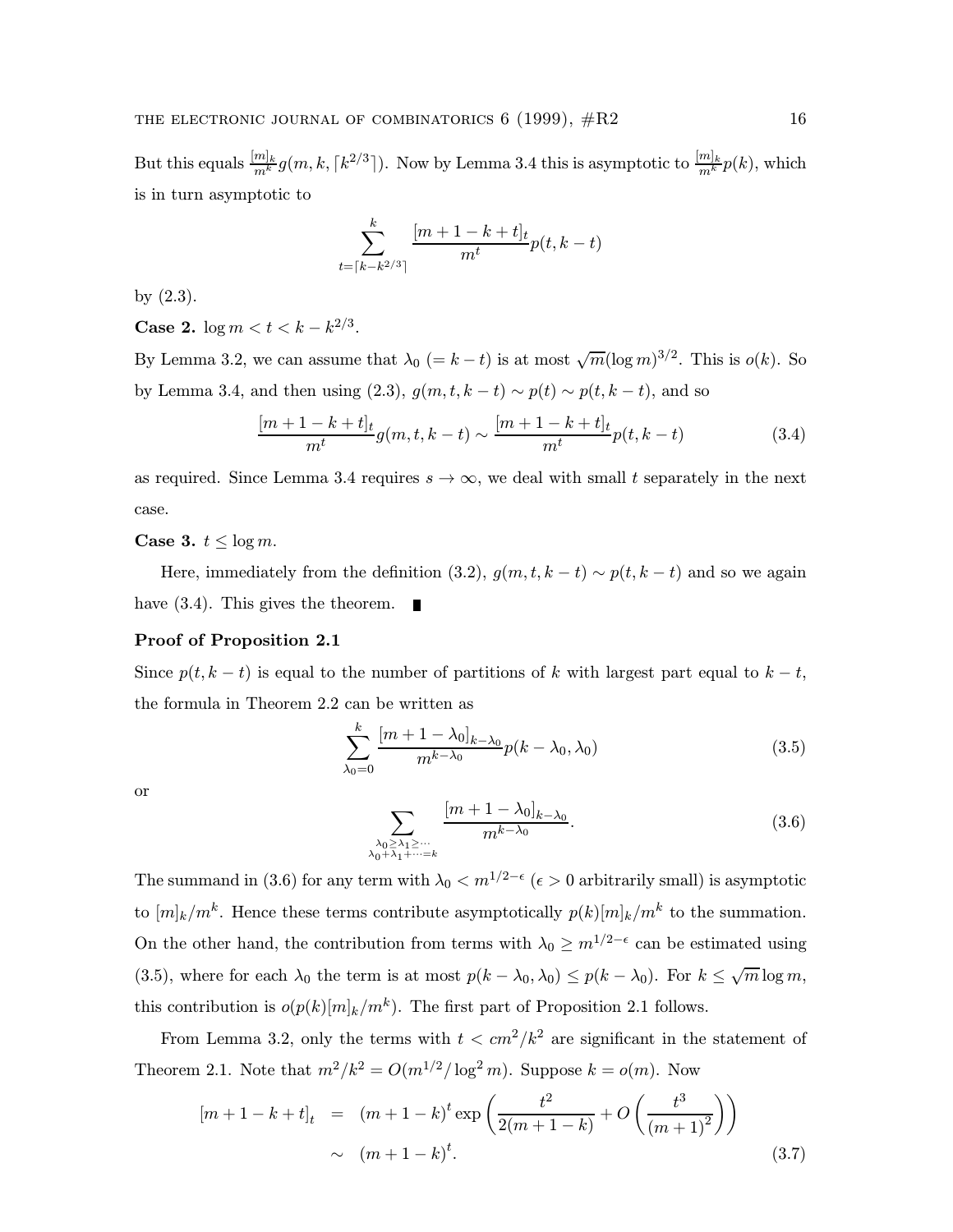Hence,

$$
\sum_{t} \frac{[m+1-k+t]_t}{m^t} p(t, k-t) \sim \sum_{t} (1 - k/m)^t p(t)
$$
  
=  $Q(1 - k/m)$ .

If  $k \ge m/\omega(n)$  for some  $x > 0$  and  $m + 1 - k > \omega^3(n)$ , then by (3.7)

$$
\sum_{t \ge \omega(n)} \frac{[m+1-k+t]_t}{m^t} p(t, k-t) \le \sum_{t \ge \omega(n)} (1-x/2)^t p(t) = o(1).
$$

Note that

$$
\sum_{t < \omega(n)} \frac{[m+1-k+t]_t}{m^t} p(t, k-t) \sim \sum_{t < \omega(n)} \frac{[m+1-k+t]_t}{m^t} p(t)
$$

$$
\sim \sum_{t < \omega(n)} (1-k/m)^t p(t)
$$

$$
\sim Q(1-k/m). \quad \blacksquare
$$

# Proof of Theorem 2.3

The last part of the theorem, referring to  $m - k$  bounded, is the same as in Theorem 2.1. For  $m - k \to \infty$  but  $k \neq o(m)$ , the theorem is covered by Proposition 2.1 together with the check (in the remarks after the statement of the present theorem) that the formula there corresponds with the formula in the present theorem for such  $k$ . For the rest, we can assume  $k = o(m)$  and start from

$$
f(m,k) \sim \sum_{t=0}^{k} \frac{[m+1-k+t]_t}{m^t} p(t, k-t),
$$

which is valid for  $k = o(m)$ , according to Proposition 2.1. By Stirling's formula,

$$
\log \frac{[m+1-k+t]_t}{m^t} = \log(m+1-k+t)! - \log(m+1-k)! - t \log m
$$
  
\n
$$
= (m-k+t+3/2) \log(m-k+t+1) - t
$$
  
\n
$$
-(m-k+3/2) \log(m-k+1) - t \log m + o(1)
$$
  
\n
$$
= (m-k) \log \left(1 + \frac{t}{m-k}\right) - t + t \log \left(1 - \frac{k-t}{m}\right) + o(1)
$$
  
\n
$$
= (m-k+t) \log \left(1 + \frac{t}{m-k}\right) + t \log \left(1 - \frac{k}{m}\right) - t + o(1)
$$
  
\n
$$
= F(t) + o(1).
$$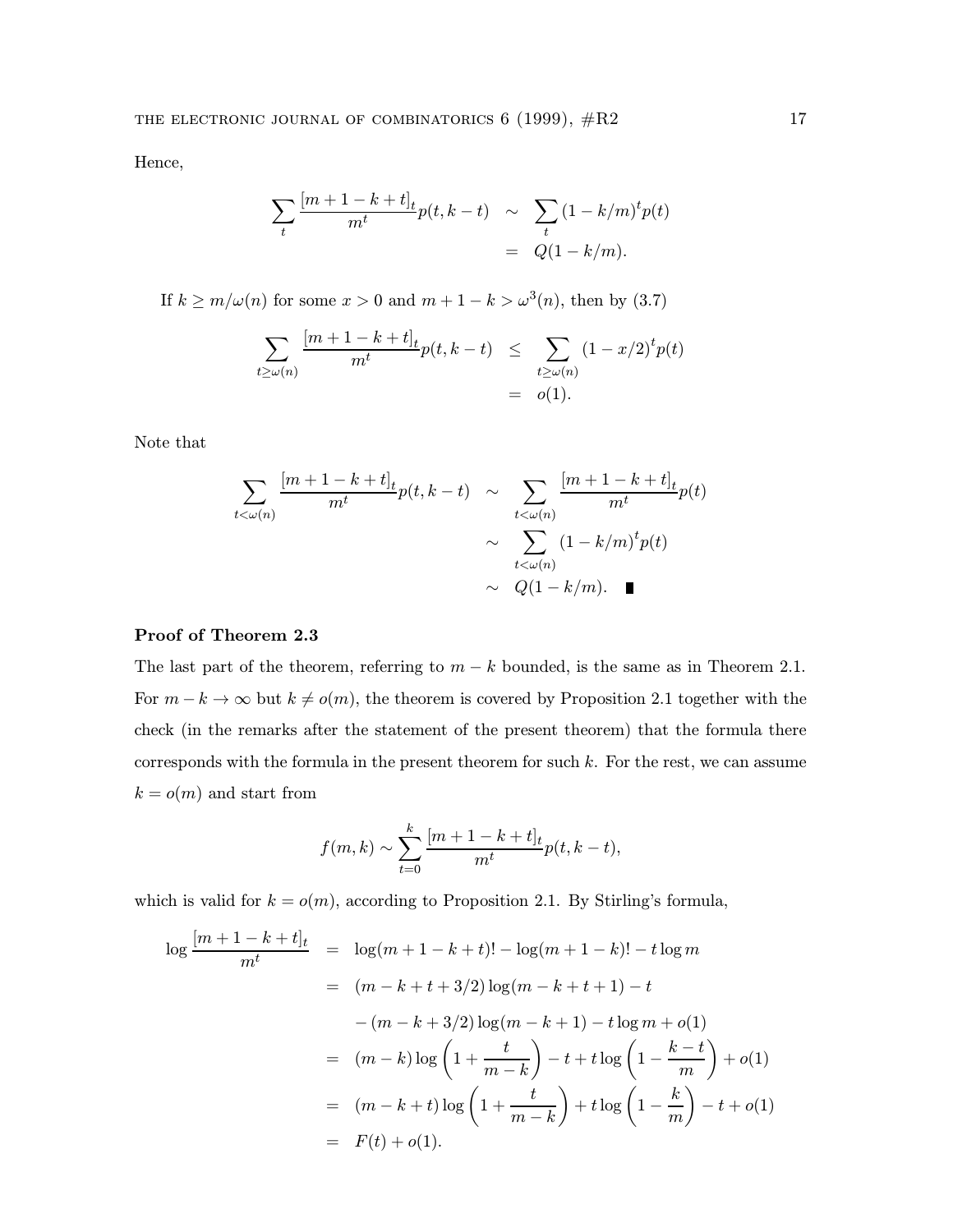(We note for later reference that

$$
F'(t) = \log\left(1 - \frac{k - t}{m}\right), \quad F''(t) = \frac{1}{m - k + t}, \quad F'''(t) = O(m^{-2}).\tag{3.8}
$$

Thus

$$
f(m,k) \sim \sum_{t=0}^{k} e^{F(t)} p(t, k-t).
$$
 (3.9)

To proceed, notice that

$$
p(t, k-t) \le p(t) \le \exp(2c\sqrt{t})
$$

by  $(2.1)$ , and so

$$
e^{F(t)}p(t, k-t) \le e^{G(t)}, \quad G(t) := F(t) + 2c\sqrt{t}.
$$

Recall that we introduced  $\beta$  via  $k^{3/2} = cm/\beta$ .

**Case 1.** Consider the small  $\beta$ 's first. Pick a small  $\varepsilon > 0$  and suppose that  $\beta \leq \varepsilon$  and that  $k = o(m)$ , which is equivalent to  $\beta k^{1/2} \to \infty$ . An easy calculation shows that  $G(t)$  has two stationary points

$$
t_0 = \beta^2 k \left[ 1 + O\left(\beta^2 + \frac{1}{\beta k^{1/2}}\right) \right],
$$
  
\n
$$
t_1 = k - \beta k (1 + O(\beta)),
$$

which are a local maximum and local minimum respectively. Further, with more algebra,

$$
G(t_0) = \left(2c\sqrt{t_0} - \frac{kt_0}{m}\right) \left[1 + O\left(\beta^2 + \frac{1}{\beta k^{1/2}}\right)\right]
$$
  
\n
$$
= c\beta k^{1/2} \left[1 + O\left(\beta^2 + \frac{1}{\beta k^{1/2}}\right)\right],
$$
  
\n
$$
G(k) = -\frac{k^2}{2m} \left(1 + O(\beta + (\beta k^2 1/2)^{-1})\right) + 2c\sqrt{k}
$$
  
\n
$$
= -\frac{ck^{1/2}}{2\beta} \left(1 + O(\beta + (\beta k^{1/2})^{-1})\right).
$$
\n(3.11)

Since  $G(t_0) \ge G(k)$ ,  $G(t)$  attains its absolute maximum at  $t_0$ . Also, for  $t \le t^* = t_0 + t_0^{7/8}$ ,

$$
G''(t) = \frac{1}{m - k + t} - \frac{c}{2t^{3/2}}
$$
  
 
$$
\leq -\frac{c}{2.5t_0^{3/2}},
$$
 (3.12)

whence

$$
e^{G(t^*)} \le \exp\left(G(t_0) - \frac{c(t^* - t_0)^2}{5t_0^{3/2}}\right)
$$
  
=  $\exp(G(t_0) - \frac{1}{5}ct_0^{1/4}).$  (3.13)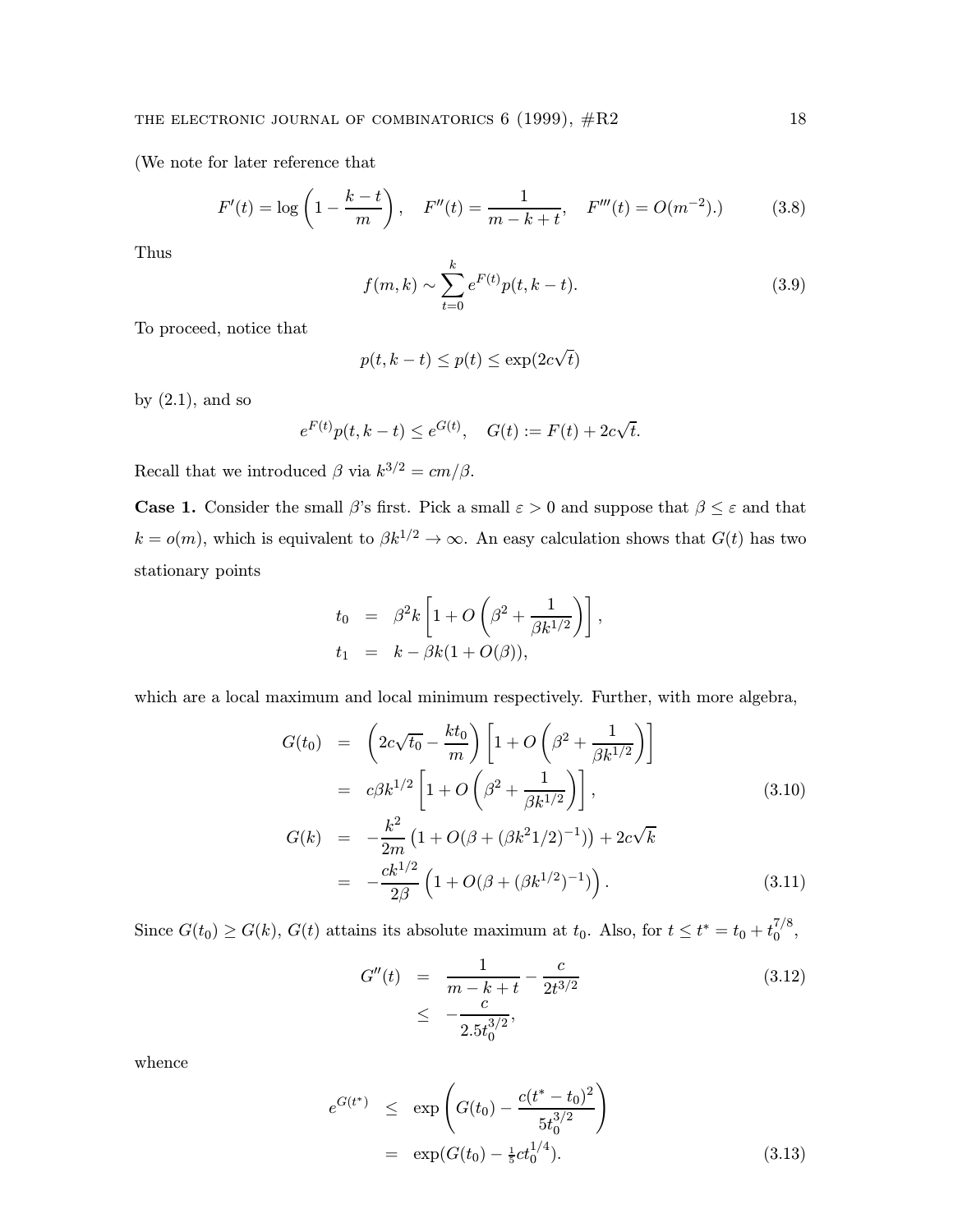Introduce  $t^{**} = \beta k$ . It is easy to see that

$$
G(t^{**}) = -\frac{t^{**}k}{m} \left[ 1 + O\left(\beta^2 + \frac{1}{\beta k^{1/2}}\right) \right]
$$
  
=  $-ck^{1/2} \left[ 1 + O\left(\beta^2 + \frac{1}{\beta k^{1/2}}\right) \right],$  (3.14)

and that, for  $t\in[t^*,t^{**}],$ 

$$
G'(t) \leq G'(t^*) = G'(t_0) + G''(\tilde{t})(t^* - t_0)
$$
  
(for some  $\tilde{t} \in [t_0, t^*])$   

$$
\leq -\frac{c}{2.5}t_0^{-5/8}.
$$

(The inflection point  $\hat{t}$  of  $G(t)$  is of order  $k\beta^{2/3} \gg k\beta$ , so that  $G'(t)$  decreases for  $t \leq t^{**}$ .) Therefore, for  $t\in[t^*,t^{**}],$  we bound

$$
\frac{e^{G(t+1)}}{e^{G(t)}} \le \exp\left(-\frac{c}{2.5}t_0^{-5/8}\right),\tag{3.15}
$$

so the terms  $e^{G(t)}$  are bounded by the terms of a geometric progression with denominator given by the right hand expression. Combining  $(3.11)$ – $(3.15)$ , we bound

$$
\sum_{t \ge t^*} e^{G(t)} \le e^{G(t_0)} \frac{e^{-ct_0^{1/4}/5}}{1 - e^{-ct_0^{-5/8}/2.5}} + k \max\{G(t^{**}), G(k)\}
$$
\n
$$
\le e^{G(t_0)} \cdot e^{-ct_0^{1/4}/6} + e^{-ck^{1/2}/2}.
$$
\n(3.16)

Analogously to (3.13) and (3.15), for  $t_* = t_0 - t_0^{7/8}$  and  $t \in [2, t_*]$ ,

$$
\frac{e^{G(t_*)}}{e^{G(t)}} \leq \exp(G(t_0) - ct_0^{1/4}/5),
$$
  

$$
\frac{e^{G(t-1)}}{e^{G(t)}} \leq \exp(-\frac{c}{2.5}t_0^{-5/8}),
$$

so that

$$
\sum_{t \le t_*} e^{G(t)} \le e^{G(t_0)} \cdot e^{-ct_0^{1/4}/6}.
$$
\n(3.17)

Finally, using (3.13), we obtain

$$
\sum_{t \in (t_*,t^*)} e^{G(t)} \sim e^{G(t_0)} \int_{t_*}^{t^*} \exp\left(\frac{G''(t_0)}{2}(t-t_0)^2\right) dt
$$

$$
\sim e^{G(t_0)} \cdot \sqrt{\frac{2\pi}{-G''(t_0)}}.
$$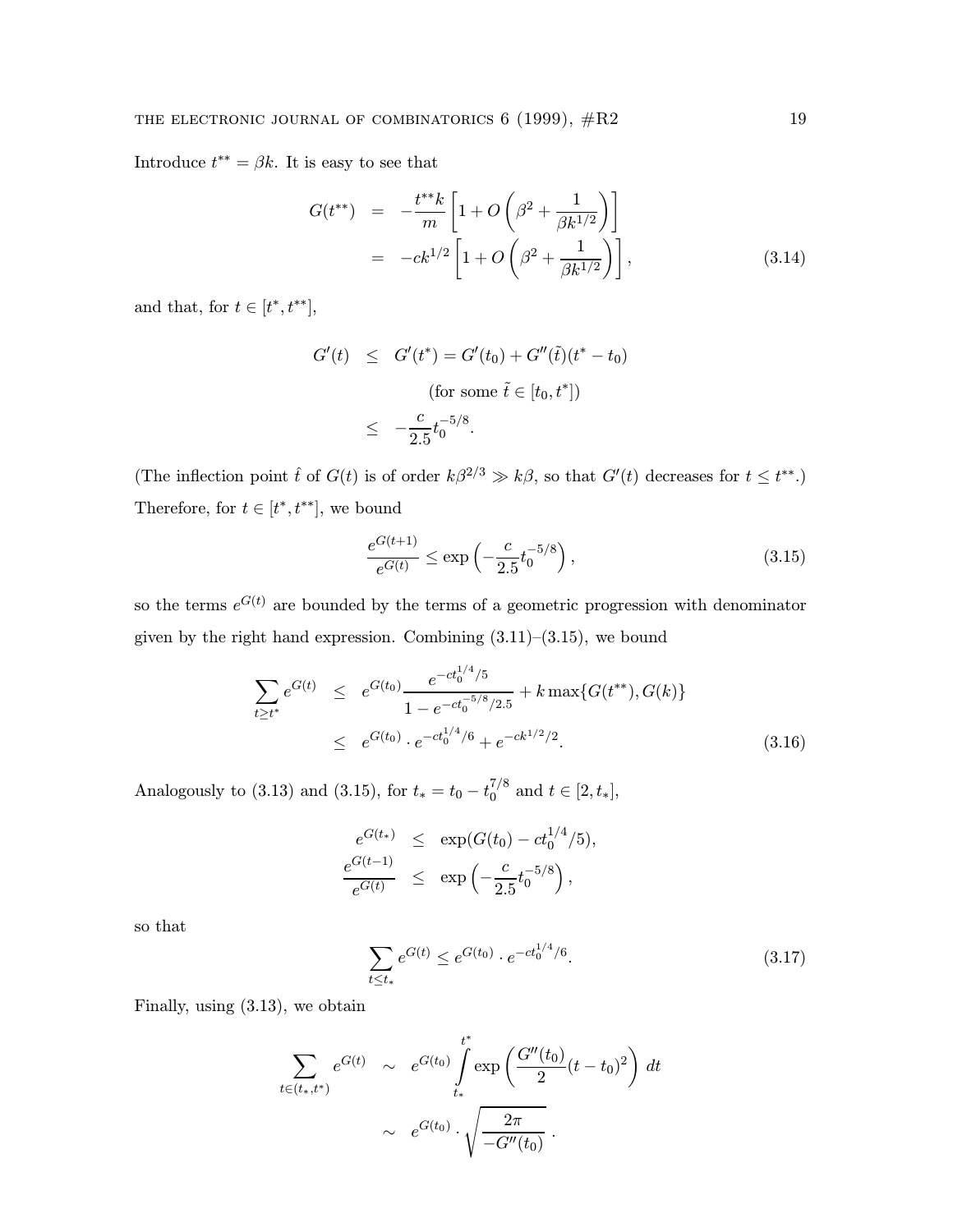To evaluate  $G''(t_0)$  we note that from  $G'(t_0) = 0$  it follows that

$$
\frac{k-t_0}{m} \sim \frac{c}{\sqrt{t_0}}.
$$

Therefore

$$
-G''(t_0) = \frac{c}{2t_0^{3/2}} - \frac{1}{m - k + t_0}
$$
  
 
$$
\sim \frac{c}{2t_0^{3/2}} - \frac{1}{m} \sim \frac{c}{2t_0^{3/2}} - \frac{c}{t_0^{1/2}(k - t_0)}
$$
  
 
$$
= \frac{c(k - 3t_0)}{2t_0^{3/2}(k - t_0)}.
$$

Thus, observing from (2.2) that

$$
p(t, k-t) \sim p(t) \sim \frac{e^{2c\sqrt{t}}}{4\sqrt{3}t_0}
$$

uniformly for  $t \in (t_*, t^*)$ , we evaluate

$$
\sum_{t=0}^{k} e^{F(t)} p(t, k-t) = \frac{1+o(1)}{4\sqrt{3}t_0} \sum_{t \in (t_*, t^*)} e^{G(t)} + O\left(e^{G(t_0)} \cdot e^{-ct_0^{1/4}} + e^{-ck^{1/2}/2}\right)
$$
  
 
$$
\sim \frac{e^{G(t_0)}}{(24t_0)^{1/4}} \left(\frac{k-t_0}{k-3t_0}\right)^{1/2}
$$
  
 
$$
\sim S_1
$$
 (3.18)

since  $t_0 \sim \mu k$ . ■

**Case 2.** Now consider the case of large  $\beta$ 's, that is  $\beta \geq \varepsilon$ , or  $k^3 = O(m^2)$ . Expanding  $F(t)$ at  $k$  and using  $(3.10)$ ,

$$
e^{F(t)}p(t, k-t) = O\left(e^{F(k)}e^{g(t)}\right),
$$

$$
g(t) := \frac{(k-t)^2}{2m} + 2c\sqrt{t}.
$$

If the equation

$$
g'(t) = -\frac{k-t}{m} + \frac{c}{\sqrt{t}} = 0
$$

has a root  $\tau^*$  then, setting  $\mu^* = \tau^*/k,$  we get

$$
\beta = \sqrt{\mu^*} (1 - \mu^*).
$$

Note that  $\sqrt{y}(1-y)$  attains its maximum (equal to  $\frac{2}{3\sqrt{3}}$ ) for  $y > 0$  at  $y = 1/3$ . Thus, if  $\beta > \frac{2}{3\sqrt{3}}$ , then there is no root  $\tau^*$ , and  $g(t)$  is strictly increasing for all t's. If  $\beta = \frac{2}{3\sqrt{3}}$ , then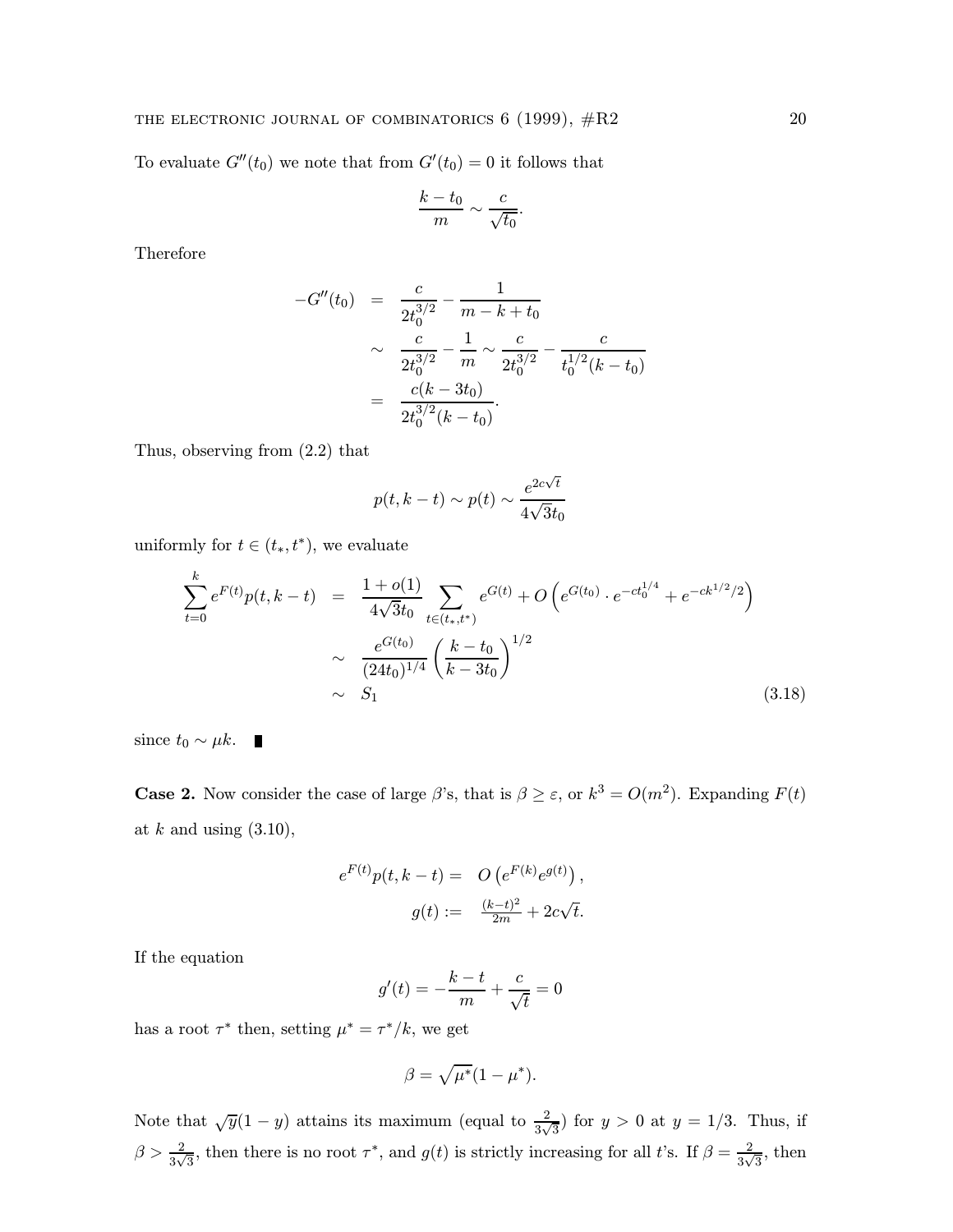there is a unique root  $\tau^* = k/3$ , but it is an inflection point for  $g(t)$ , which therefore remains strictly increasing for all t's. If  $\beta < \frac{2}{3\sqrt{3}}$ , then there are two roots  $0 < \tau_0 < k/3 < \tau_1 < 1$ , so that  $g(t)$  is increasing on  $[0, \tau_0] \cup [\tau_1, 1]$ , and decreasing on  $[\tau_0, \tau_1]$ . The single inflection point is  $k(\beta/2)^{2/3}$ .

Let  $\varepsilon > 0$  be given.

Case 2(a).  $\beta \ge \frac{8}{27} + \varepsilon$ . A little algebra shows that  $g(t) = g(k)$  for some  $t < k$  iff

$$
k - t = \frac{4\beta k^{3/2}}{\sqrt{k} + \sqrt{t}}.\tag{3.19}
$$

Since  $\beta > 8/27$  and  $\sqrt{\tau_0}(k-\tau_0) = \beta k^{3/2}$ ,  $\tau_0 > k/9$  and so  $(k-t)(\sqrt{k} + \sqrt{t})$  is decreasing on  $\tau_0 \le t \le k$ . Thus  $g(t) < g(k)$ ,  $(\forall t < k)$ , if  $\tau_0$  satisfies

$$
k - \tau_0 < \frac{4\beta k^{3/2}}{\sqrt{k} + \sqrt{\tau_0}},
$$

which is clearly true once again using  $\sqrt{\tau_0}(k - \tau_0) = \beta k^{3/2}$  and  $\tau_0 > k/9$ .

We know that  $g(t)$  is increasing if  $\beta \geq \frac{2}{3\sqrt{3}}$ . If  $\beta < \frac{2}{3\sqrt{3}}$ , then there exists  $\tau_2 \in (\tau_1, k)$ such that  $g(\tau_0) = g(\tau_2)$ . Since  $\beta$  is bounded away from  $\frac{8}{27}$ , the difference  $k - \tau_2$  is of order k exactly. (This follows from the conditions

$$
g(\tau_0) = g(\tau_2), \quad g'(\tau_0) = 0.
$$

Thus, in either case,

$$
e^{F(k)} \sum_{t=0}^{k-k^{5/8}} e^{g(t)} = O\left(k \exp[F(k) + g(k - k^{5/8})]\right)
$$
  
=  $O\left(k \exp[F(k) + 2c\sqrt{k} - ck^{1/8}]\right).$  (3.20)

On the other hand,  $F(t) \sim F(k)$  uniformly for  $t \in [k - k^{5/8}, k]$ , since  $k = O(m^{2/3})$ ; so

$$
\sum_{t=k-k^{5/8}}^{k} e^{F(t)} p(t, k-t) \sim e^{F(k)} \sum_{t=k-k^{5/8}}^{k} p(t, k-t)
$$
\n
$$
= e^{F(k)} \sum_{t=k-k^{5/8}}^{k} P(k, k-t)
$$
\n
$$
\sim e^{F(k)} p(k)
$$
\n
$$
\sim \frac{e^{F(k)} p(k)}{4\sqrt{3}k}.
$$
\n(3.21)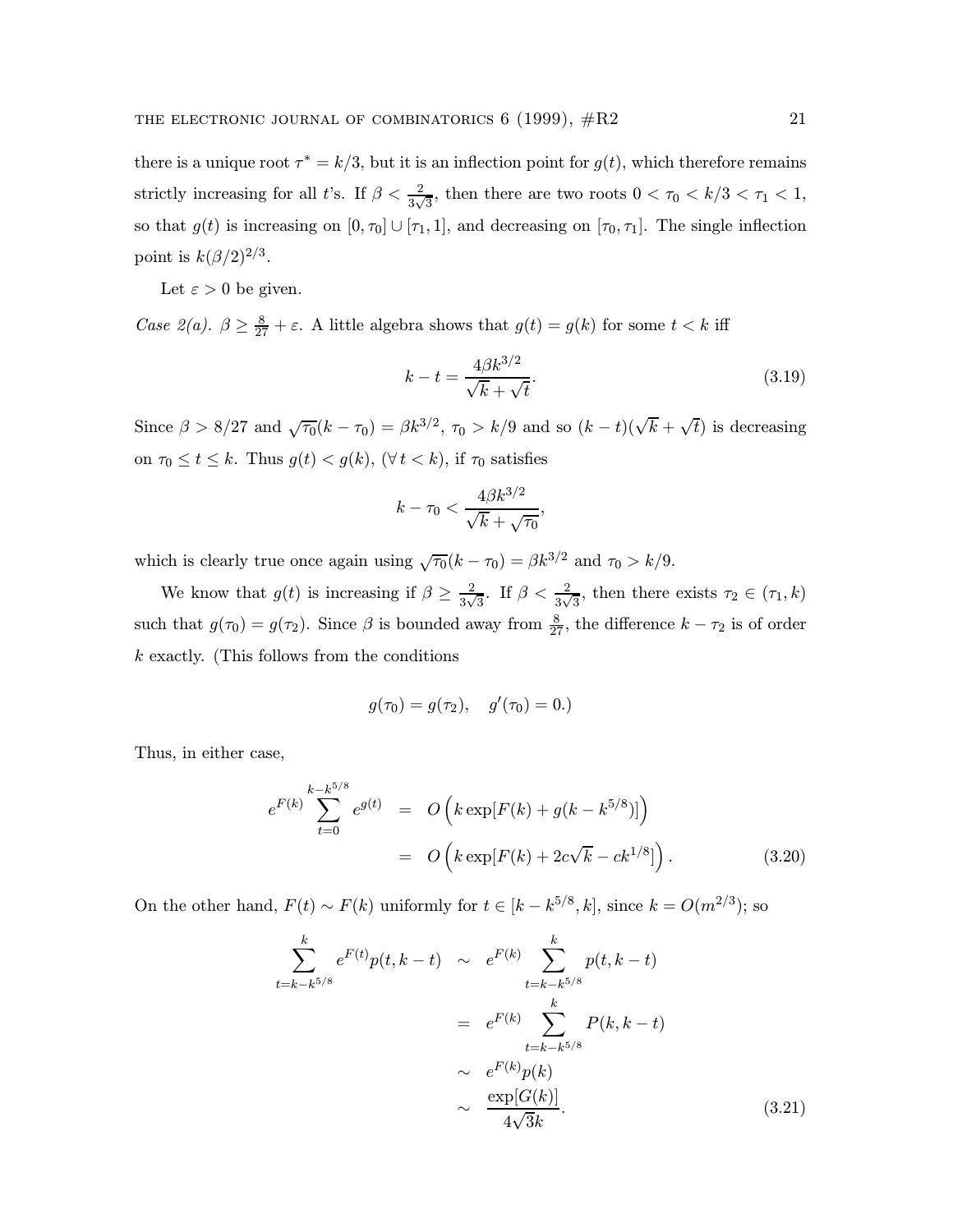(We have used the formula  $p(a, b) = P(a+b, b)$ , where  $P(a+b, b)$  is the number of partitions of  $a + b$  with the largest part equal to b exactly. We also know that for almost all partitions of  $\nu$  the largest part is of order  $O(\sqrt{\nu} \log \nu)$ . Comparing (3.20) and (3.21) we get

$$
\sum_{t=0}^{k} e^{F(t)} p(t, k-t) \sim \frac{\exp[G(k)]}{4\sqrt{3}k} \sim S_0.
$$
\n(3.22)

Case 2(b).  $\beta \leq 8/27 + \varepsilon < \frac{2}{3\sqrt{3}}$ . The equation

$$
G'(t) = \log\left(1 - \frac{k - t}{m}\right) + \frac{c}{\sqrt{t}} = 0
$$

has two roots  $0 < t_0 < 1/3 < t_1 < k$  (cf. Case 1), which are relatively close to  $\tau_0$  and  $\tau_1$ respectively; more precisely

$$
t_i - \tau_i = O\left(\frac{k^2}{m}\right) = O(k^{1/2}), \quad i = 1, 2.
$$

Arguing basically as in Case 1, we obtain

$$
\sum_{t=0}^{t_1} e^{F(t)} p(t, k-t) = (1+o(1)) \sum_{|t-t_0| \le t_0^{7/8}} e^{F(t)} p(t) + O(e^{G(t_0 \pm t_0^{7/8})})
$$
\n
$$
\sim \frac{1}{4\sqrt{3}t_0} \sum_{|t-t_0| \le t_0^{7/8}} e^{G(t)}
$$
\n
$$
\sim \frac{e^{G(t_0)}}{4\sqrt{3}t_0} \cdot \sqrt{\frac{2\pi}{-G''(t_0)}},
$$
\n
$$
-G''(t_0) \sim \frac{c}{2t_0^{3/2}} - \frac{1}{m} \sim \frac{c(k-3t_0)}{2t_0^{3/2}(k-t_0)},
$$

or

$$
\sum_{t=0}^{t_1} e^{F(t)} p(t, k-t) \sim \frac{e^{G(t_0)}}{(24t_0)^{1/4}} \left(\frac{k-t_0}{k-3t_0}\right)^{1/2}.
$$
 (3.23)

Since  $k - t_1$  is of order k exactly, we get (see Case 2(a)):

$$
\sum_{t=t_1}^{k} e^{F(t)} p(t, k-t) \sim \frac{e^{G(k)}}{4\sqrt{3}k}.
$$
\n(3.24)

From  $(3.23)$  and  $(3.24)$  it follows that

$$
\sum_{t=0}^{k} e^{F(t)} p(t, k-t) = (1+o(1)) \frac{e^{G(t_0)}}{(24t_0)^{1/4}} \left(\frac{k-t_0}{k-3t_0}\right)^{1/2} + (1+o(1)) \frac{e^{G(k)}}{4\sqrt{3}k} \sim S_1 + S_0 \tag{3.25}
$$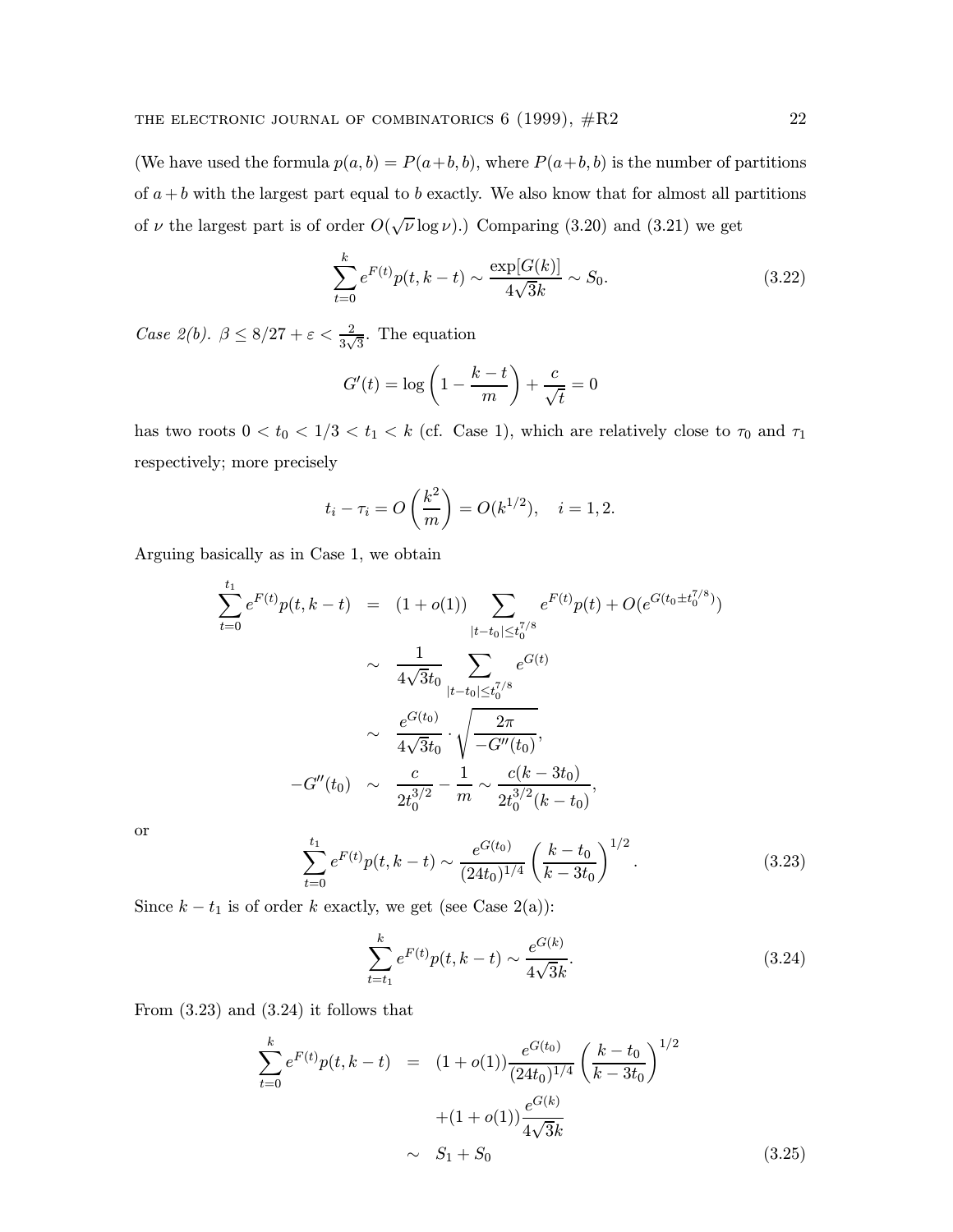after a little algebra. This finishes Case 2(b).

The parts of the theorem for  $k = o(m)$  have now been established by (3.18) and (3.22) except for the range  $\varepsilon \leq \beta \leq \frac{8}{27} + \varepsilon$ , for some  $\varepsilon > 0$ . For this remaining range, from (3.9), (3.22) and (3.25) we have

$$
f(m,k) \sim S_0 + S_1. \tag{3.26}
$$

It is interesting that  $S_0$  and  $S_1$  represent the contributions to  $f(m, k)$  from two parts of the summation in (3.9), one for t close to k and the other for t close to  $\mu k$ . For most values of k, one dominates the other, but at the point where they become comparable in magnitude they are still two distinct local maxima of the expression being summed, and one takes over from the other as global maximum as  $k$  increases. So it only remains to determine which of  $S_0$  and  $S_1$  dominates the other. For  $\varepsilon \leq \beta \leq \frac{8}{27} + \varepsilon$ , we only need to investigate when  $\log(S_0/S_1)$  goes to 0 or to  $\infty$ . Note that we have  $k^3 = O(m^2)$ , and in particular we can assume  $\mu \leq \frac{1}{3} - \varepsilon$ . Then first considering the exponents in  $S_0$  and  $S_1$ ,

$$
2c\sqrt{k} + (m - k)\log\left(1 + \frac{k}{m - k}\right) - k = 2c\sqrt{k} - \frac{1}{2}k^2/m + O(k^3/m^2),
$$
  

$$
F(\mu k) + 2c\sqrt{\mu k} = 2c\sqrt{\mu k} + \frac{1}{2}\mu^2 k^2/m - \mu k^2/m + O(k^3/m^2),
$$

and so

$$
\log\left(\frac{S_0}{S_1}\right) = 2c(1-\sqrt{\mu})\sqrt{k} - \frac{1}{2}(1-\mu)^2\frac{k^2}{m} - \frac{3}{4}\log k + \frac{1}{2}\log(1-3\mu) + O\left(1+\frac{k^3}{m^2}\right)
$$
  
\n
$$
= 2c(1-\sqrt{\mu})\sqrt{k} - \frac{c}{\beta}(1-\mu)^2\sqrt{k} - \frac{3}{4}\log k + \frac{1}{2}\log(1-3\mu) + O\left(1+\frac{k^3}{m^2}\right)
$$
  
\n
$$
= c\sqrt{k}\left(2-2\sqrt{\mu}-\frac{1-\mu}{2\sqrt{\mu}}\right) - \frac{3}{4}\log k + \frac{1}{2}\log(1-3\mu) + O\left(1+\frac{k^3}{m^2}\right)
$$
  
\n
$$
= \frac{c\sqrt{k}}{2\sqrt{\mu}}(1-\sqrt{\mu})(3\sqrt{\mu}-1) - \frac{3}{4}\log k + \frac{1}{2}\log(1-3\mu) + O\left(1+\frac{k^3}{m^2}\right). \quad (3.27)
$$

It is easily verified that  $\sqrt{k}/\sqrt{\mu}$  dominates here. So the behaviour of this expression is determined by the sign and magnitude of  $(1 - \sqrt{\mu})(3\sqrt{\mu} - 1)$ . Setting this equal to zero and ignoring the error term gives

$$
\mu = \frac{1}{9} + \frac{\log k}{c\sqrt{k}} + O(1/m^3), \qquad \beta = \frac{8}{27} + \frac{2}{27c^{4/3}} \frac{\log m}{m^{\frac{1}{3}}}.
$$

We conclude that with  $\xi$  defined as in the statement of the theorem,  $S_0 = o(S_1)$  for  $\xi \to -\infty$ and  $S_1 = o(S_0)$  for  $\xi \to \infty$ . This establishes the formulae for  $f(m, k)$  in these two cases.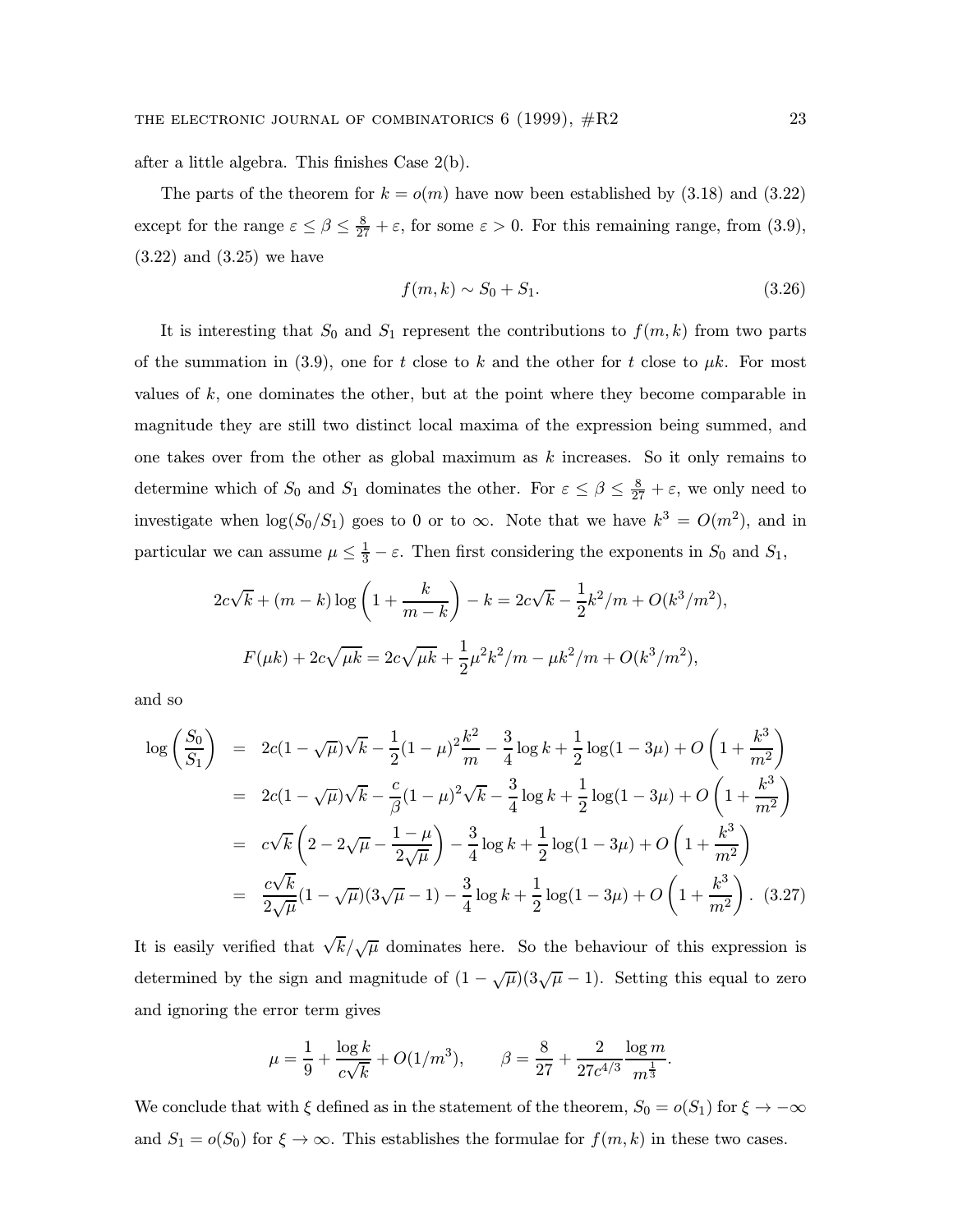For  $\xi = O(1)$  we already have (3.26), but taking expansions of the functions in the previous paragraph about

$$
\mu = \frac{1}{9} + \frac{\tau + \xi}{m^{\frac{1}{3}}},
$$

where

$$
\tau = \frac{2\log m}{27c^{4/3}}
$$

to the  $k^3/m^2$  terms, we find with  $\theta = k/m$ 

$$
\beta = \frac{8}{27} + \frac{\tau + \xi + o(1)}{m^{\frac{1}{3}}},
$$
\n
$$
S_0 = \frac{1}{4\sqrt{3}\theta m} e^{m((4\beta - 1)\theta^2/2 - \theta^3/6 + O(\theta^4))}
$$
\n
$$
\sim \frac{\sqrt{2}}{\sqrt{3}c^{\frac{1}{6}}m^{\frac{7}{96}}} \exp\left(\frac{15}{32}c^{\frac{4}{3}}m^{\frac{1}{3}}\right) \frac{1}{9\sqrt{2c}} \exp\left(\frac{513}{64}c^{\frac{4}{3}}\xi - \frac{243}{128}c^2\right)
$$
\n
$$
S_1 = \frac{2^{1/4}}{3^{1/4}\theta^{1/4}m^{1/4}} e^{m(-\mu(2-\mu)\theta^2/2 + 2\beta\sqrt{\mu}\theta^2 - \mu(3-3\mu+\mu^2)\theta^3/6 + O(\theta^4))}
$$
\n
$$
\sim \frac{\sqrt{2}}{\sqrt{3}c^{\frac{1}{6}}m^{\frac{7}{96}}} \exp\left(\frac{15}{32}c^{\frac{4}{3}}m^{\frac{1}{3}}\right) \frac{2^{\frac{1}{4}}}{3^{\frac{1}{4}}} \exp\left(\frac{81}{64}c^{\frac{4}{3}}\xi - \frac{217}{384}c^2\right)
$$

as required. (We omit the details of the final calculations, which were performed with the assistance of Maple.)

**Note.** As we have seen, the asymptotic formula for  $f(m, k)$  depends essentially on the shape of  $g(t) = (k - t)^2/2m + 2c\sqrt{t}$ . This formula and the classification of possible modes are curiously similar to those for van der Waals (phenomenological) equation that connects pressure p, volume V and temperature T (Uhlenbeck and Ford [21], pp. 33–34):

$$
p = \frac{\gamma T}{V - \beta} - \frac{\alpha}{V^2}.
$$

# Proof of Proposition 2.2

Suppose that  $\pi \in \Pi(n,r)$ , and suppose that x and y are positive integers such that

$$
x < y
$$
,  
\n $x, y \notin \{h_1, ..., h_r\}$ ,  
\n $x - 1, y + 1 \in \{h_1, ..., h_r\}$ ,  $x - 1 = h_i$ ,  $y + 1 = h_j$ .

Consider now  $\pi' = (h'_1, \ldots, h'_r) \in \Pi(n,r)$  with  $h'_i = h_i + 1 = x, h'_j = h_j - 1 = y$ , and  $h'_t = h_t$  for all other t. Then  $P(\pi') > P(\pi)$ . Therefore the  $\pi \in \Pi(n,r)$  which maximizes  $P(\pi)$  cannot have two integers x and y with  $h_1 < x < y < h_r$  and  $x, y \notin \{h_1, h_2, \ldots, h_r\}$ , which proves the claim for  $\Pi(n,r)$ .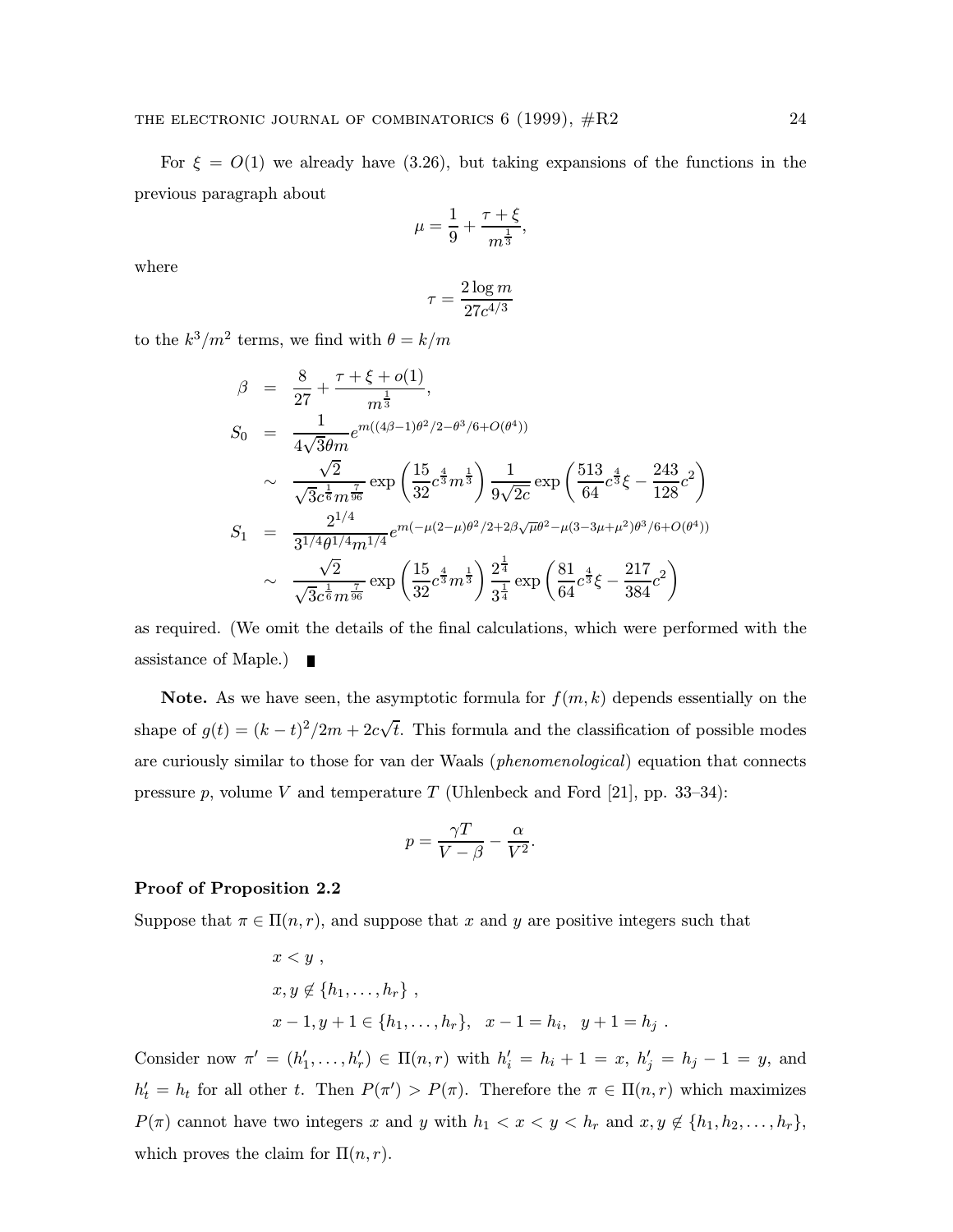Suppose that  $\pi \in \Pi(n,r)$  with  $r < m$  maximizes  $P(\pi)$  for that r. Then  $1 < h_1$ , as otherwise we would have one integer at least 2 missing (by the first part of the proposition), hence

$$
\sum_{j=1}^{r} h_j \le 1 + 3 + 4 + \dots + (r+1) = \binom{r+2}{2} - 2 < \binom{m+1}{2} \; .
$$

If  $2 < h_1$ , then  $\pi' \in \Pi(n, r + 1)$  with  $\pi' = (h'_0, h'_1, \ldots, h'_r)$ ,  $h'_0 = 1$ ,  $h'_1 = h_1 - 1$ ,  $h'_t = h_t$ for  $t \geq 2$  yields  $P(\pi') > P(\pi)$ . If  $2 = h_1$ , then there is an integer  $y, 2 < y < h_r$ , such that  $y \notin \{h_1, \ldots, h_r\}$ . We let  $h_j = y + 1$ . Then  $\pi' = (h'_0, \ldots, h'_r)$  with  $h'_0 = 1, h'_j = h_j - 1 = y$ , and  $h'_t = h_t$  for all other t has the property that  $P(\pi') > P(\pi)$ . Thus in all cases we have found a  $\pi' \in \Pi(n, r+1)$  with  $P(\pi') > P(\pi)$ , which completes the proof of the proposition.

## Proof of Proposition 2.3

The statement that almost surely  $r = m$  follows, as we have seen, from Lemma 3.1. In view of (2.7), the partition  $\lambda$  in (3.3) corresponds to the hole partition of  $\pi$ . So the rest follows from  $(1.4)$ ,  $(1.5)$ ,  $(3.1)$ ,  $(3.3)$  and Lemma 3.3.

#### Proof of Proposition 2.4

As with the previous proposition, according to Lemma 3.1,  $r = m$  almost surely. For the rest, note that from (1.4), (1.5), and Lemma 3.2, we can restrict t to  $O(m^{2/3})$  and  $\lambda_1$  to at most  $\sqrt{m}(\log m)^{3/2}$ . The rest of the proof is obtained essentially by examining the proof of Theorem 2.2. Firstly, for any particular  $t \geq k - k^{2/3}$ , almost all partitions with the given bound on the maximum part size contribute  $[m+1-k+t]_t/m^t$  asymptotically to the summation in  $(3.2)$ . Since this depends only on t, both parts of the proposition now follow easily in this case. Next, for  $t < k-k^{2/3}$ , firstly consider the case that  $\sqrt{m}(\log m)^{3/2} = o(t)$ . Then the upper bound on part size is  $o(t)$ , so putting  $s = t$  in Lemma 3.4, we obtain the asymptotic uniformity required in (i). Secondly, if  $t = O(\sqrt{m}(\log m)^{3/2})$ , Lemma 3.3 with  $s = t$  suffices, the upper bound on the part size being negligible by  $(2.3)$ . The statement (ii) in the case  $k > \sqrt{m} \log m$  follows from the proof of Theorem 2.2, whilst for smaller k it follows from Proposition 2.3.

### Proof of Proposition 2.5

In the light of the proof of Theorem 2.2, we only need to consider Cases 2 and 3, where it was shown that the restriction on the maximum part size can be ignored when counting the partitions. It follows that the restriction can be dropped from Proposition 2.4.  $\blacksquare$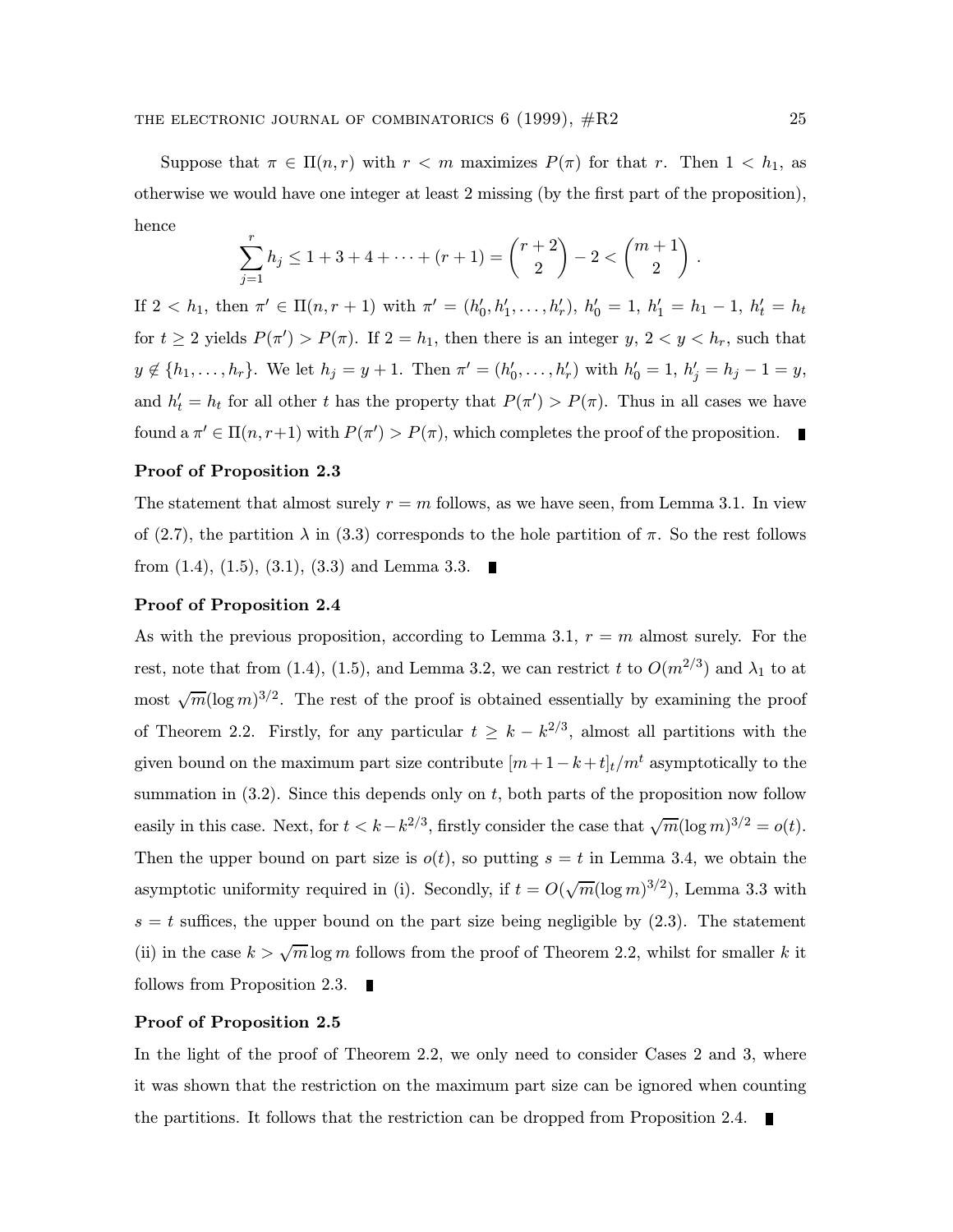#### Proof of Proposition 2.6

This follows immediately from the fact that in the proof of Theorem 2.1 for the case  $k =$  $m - s$ , the  $d_i$  represent the holes in the partition.

# 4. Proofs of lemmas

#### Proof of Lemma 3.1

If  $r \ge m+1$ , then  $\sum_{i=1}^r h_i \ge 1+2+\cdots+(m+1) > n$ , so this case never arises.

We first deal with the statement about  $m - k \to \infty$ . The first idea of the proof is to analyse a mapping from partitions with r parts to those with  $r + 1$  parts. Consider a partition with  $r \leq m-1$  parts. Such a partition must have at least two holes, since a partition with at most one hole has  $m$  parts by the definition of  $m$ .

Recall that  $d_0$  denotes the smallest hole. So  $h_{d_0-1} = d_0 - 1$  and  $h_{d_0} > d_0$ . Informally, the mapping is obtained by inserting a part of size  $d_0$ , which gives a partition of  $n + d_0$ , and then compensating by reducing the size of some of the larger parts. Inductively, this compensation can always be accomplished because any partition of a number at least  $n+1$ into m or less distinct parts must have at least one hole, and hence a part whose size can be decreased. The compensation is done by replacing the part  $h_{d_0}$  by  $d_0 + 1$ ,  $h_{d_0+1}$  by  $d_0 + 2$ , etc., until the sum of the parts is reduced to n. To be precise, write  $q_i = h_i - i - 1$  for  $i \geq d_0$ . Then  $0 \leq q_{d_0} \leq q_{d_0+1} \leq \cdots$ . Determine l and j by

$$
d_0 = q_{d_0} + q_{d_0+1} + \dots + q_j + l, \qquad 0 \le l < d_{j+1}.
$$

The partition with  $r + 1$  parts derived from  $\{h_i\}$  is  $\{h'_i\}$  where

$$
h'_i = \begin{cases} i & i \leq j+1 \\ h_{j+1}-l & i = j+2 \\ h_{i-1} & i > j+2 \end{cases}
$$

This partition contributes  $\frac{1}{\prod_{i=1}^{r+1} h_i'}$  to (1.4), whereas the original partition contributed  $\frac{1}{\prod_{i=1}^{r} h_i!}$ . The compensation spoken of above reduces the sum of the parts  $h_i$  for  $i =$  $d_0, d_0 + 1, \ldots, j$  by a total of  $d_0$ , but each remains at least  $d_0 + 1$ . Hence the ratio of the old to the new contributions is at most

$$
\frac{d_0!}{d_0^{d_0}} \leq \sqrt{2\pi d_0} e^{-d_0}
$$

as  $d_0 \to \infty$  by Stirling's formula.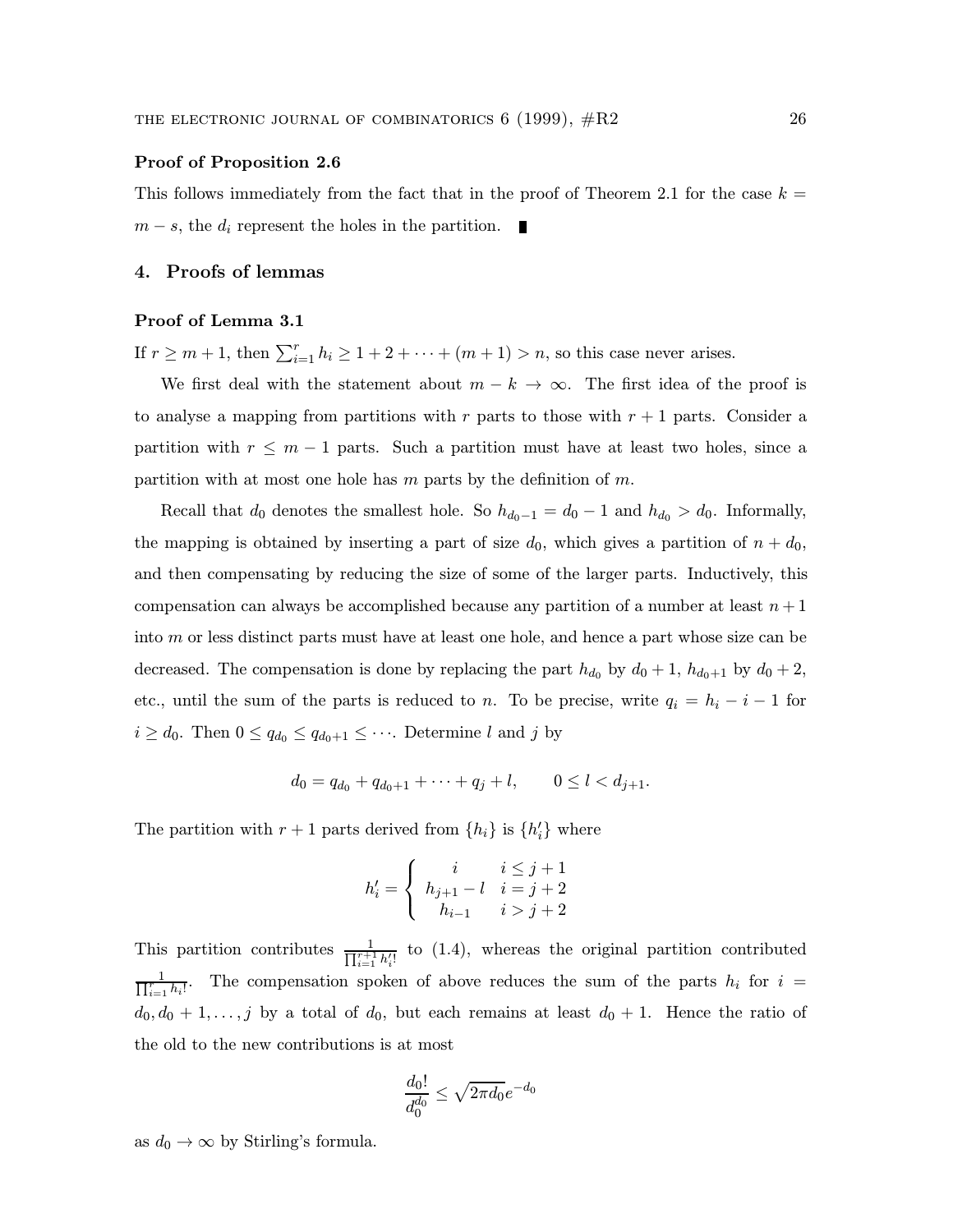In how many ways can we reverse this operation? We pick  $d_0$ , we pick  $l \leq d_0$ , we note that the lowest hole in the partition  $\{h_i'\}$  occurs exactly at  $j+2$ . Then the number of possible partitions  $q_{d_0}, q_{d_0+1}, \ldots, q_j$  of  $d_0 - l$  into  $j - d_0 + 1$  nonnegative parts is at most  $p(d_0 - l)$ . Thus, the contribution of the original partitions to (1.4) is bounded by

$$
\frac{p(d_0)d_0\sqrt{2\pi d_0}}{e^{d_0}}(1+o(1))
$$

times the contribution of all partitions with  $r + 1$  parts. Since the sum over  $d_0$  of this expression converges (by (2.1), the lemma is proven for  $d_0 \to \infty$ .

Suppose now, with  $m - k \ge \omega(n)$ , that the smallest hole is at  $d_0 \le \omega^{1/3}(n)$ . We first show that there exists a hole above  $\omega^{1/2}(n)$ . If not, then the sum of the largest parts is

$$
\geq \omega^{1/2}(n) + (\omega^{1/2}(n) + 1) + \cdots + h_r
$$
  
= 
$$
\frac{h_r(h_r + 1)}{2} - \frac{\omega^{1/2}(n) (\omega^{1/2}(n) - 1)}{2}
$$
  

$$
\geq \frac{h_r(h_r + 1)}{2} - \frac{\omega(n)}{2}.
$$

Thus n, the sum of all the parts, satisfies  $\frac{h_r(h_r+1)}{2} - \frac{\omega(n)}{2} \le n \le \frac{h_r(h_r+1)}{2}$ . Now  $n =$  $m(m+1)/2 + k$  implies  $h_r = m+1$  and  $k \ge m - \omega(n)/2$  or  $m-k \le \omega(n)/2$ . Since we are supposing  $m-k \geq \omega(n)$  that is not possible. We know, therefore, that there is a hole above  $\omega^{1/2}(n)$ , say at d'. We subtract one from the first part above this hole and add one to the part  $d_0 - 1$ . That is, move the hole at d' up one and the hole at  $d_0$  down one (with the understanding that if  $d_0 = 1$ , we merely fill this hole in rather than moving it to 0). The ratio of the contributions to (1.4) of the old and new partitions is  $d'/d_0 > \omega^{1/6}(n)$ . The number of ways to reverse this operation is at most 2 and so we conclude the partitions with  $r \leq m-1$  are negligible if  $m-k > \omega(n)$ . This establishes the first part of the lemma.

The proof of the second part of the lemma, when  $m-k$  is bounded, is similar to the first of the two arguments above, with the following modifications. We assume  $d_0 \to \infty$ . After filling in the hole at  $d_0$ , also delete the part  $m-k+1$ . Then this becomes the smallest hole, and the number of parts remains the same. For  $n$  sufficiently large, every partition of at least  $n+1$  into m or fewer parts with its smallest hole at  $m-k+1$  must have another hole, and so again the compensation referred to above can always be carried out. The rest of the argument follows just as before (in the case  $d_0 \to \infty$ ) except that there is an extra factor  $(m - k + 1)!$  in the ratio of the contributions, which is negligible because it is bounded.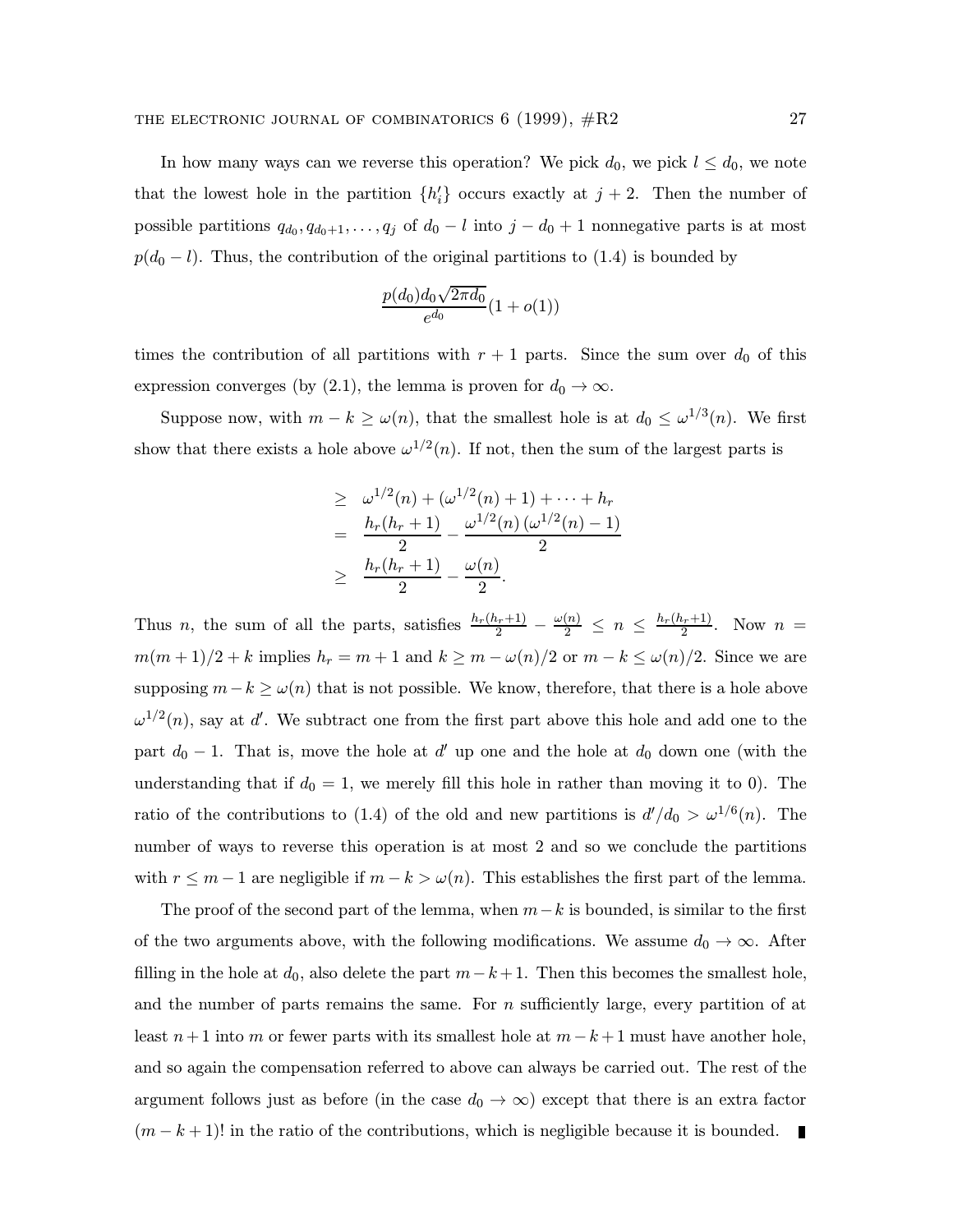# Proof of Lemma 3.2

The ratio between the contribution of the partition  $\pi = \{h_j\}$  to (1.4) and that of the canonical partition  $\pi_0 = \{h'_j\}$  is, by (2.7),

$$
\frac{\prod_{j} h'_{j}!}{\prod_{j} h_{j}!} \le \frac{[m+1-(k-t)]_{t}}{(m+1-(k-t))^{t}} \le \exp\left(-\frac{t(t-1)}{2m}\right).
$$
\n(4.1)

The number of partitions with a given value of t is bounded above by  $p(t)$ . The total contribution to  $(1.4)$  for a given t is therefore bounded by

$$
p(t) \exp\left(-\frac{t(t-1)}{2m}\right) \le \exp\left(\kappa\sqrt{t} - \frac{t(t-1)}{2m}\right)
$$

by (2.1). Take  $c > (2\kappa)^{2/3}$  to prove the statement about  $t < cm^{2/3}$ .

Recall that in a partition  $\pi = \{h_j\} \in \Pi(n,m)$  the holes are at  $d_0, d_1, \ldots, d_v$ . Move the hole at  $d_0$  to a hole at  $d_0 - s$ , where  $s = m - d_1 + 2$ . Also, noting that there are exactly s parts above the hole at  $d_1$ , move each of these parts down by 1. Call the resulting partition  $\pi' = \{h'_j\}.$  The ratio between the contributions of  $\pi$  and  $\pi'$  to (1.4) is

$$
\frac{P(\pi)}{\Pi(\pi')} = \frac{\prod_j h'_j!}{\prod_j h_j!} = \frac{1/(d_0 - s)!}{1/d_0!} \prod_t \frac{(t-1)!}{t!},
$$

where t runs over all part sizes above the hole at  $d_1$ . Therefore,

$$
\frac{\prod_j h'_j!}{\prod_j h_j!} = \frac{d_0!}{(d_0-s)!} \prod_t \frac{1}{t} \le \frac{d_0!}{(d_0-s)!} \frac{d_0!}{(d_0+s)!} \le e^{-s^2/d_0}.
$$

The number of ways of reversing this procedure is bounded above by  $k$ . Hence, the proportion of (1.4) which is contributed from all  $s \geq \sqrt{m}(\log m)^{3/2}$  is at most

$$
\sum_{s \ge \sqrt{m}(\log m)^{3/2}} k e^{-s^2/d_0} \le \sum_{s \ge \sqrt{m}(\log m)^{3/2}} k e^{-s^2/m} \to 0.
$$

This permits the bound on  $\lambda_1$  in the statement of the lemma.

If  $k < 2cm^{2/3}$  then the fact that  $t \leq k$  implies the statement about  $t < cm^2/k^2$  (for c sufficiently large). Otherwise, we have by  $t < cm^{2/3}$  that  $t < k/2$ . In this case, since the second-bottom hole in  $\{h_j\}$  is at least  $m-t$ , the bound in  $(4.1)$  can be improved to

$$
\frac{[m+1-(k-t)]_t}{(m+1-(k-t))^t} \le \exp\left(-\frac{t(t-1)}{2m}\right) \left(\frac{m+1-(k-t)}{m+1-t}\right)^t
$$

$$
\le \exp\left(-\frac{t(t-1)}{2m} - \frac{t(k-2t)}{m}\right)
$$

$$
= \exp\left(-\frac{t(2k-3t-1)}{2m}\right)
$$

$$
< \exp\left(-\frac{t(\frac{1}{2}k-1)}{2m}\right).
$$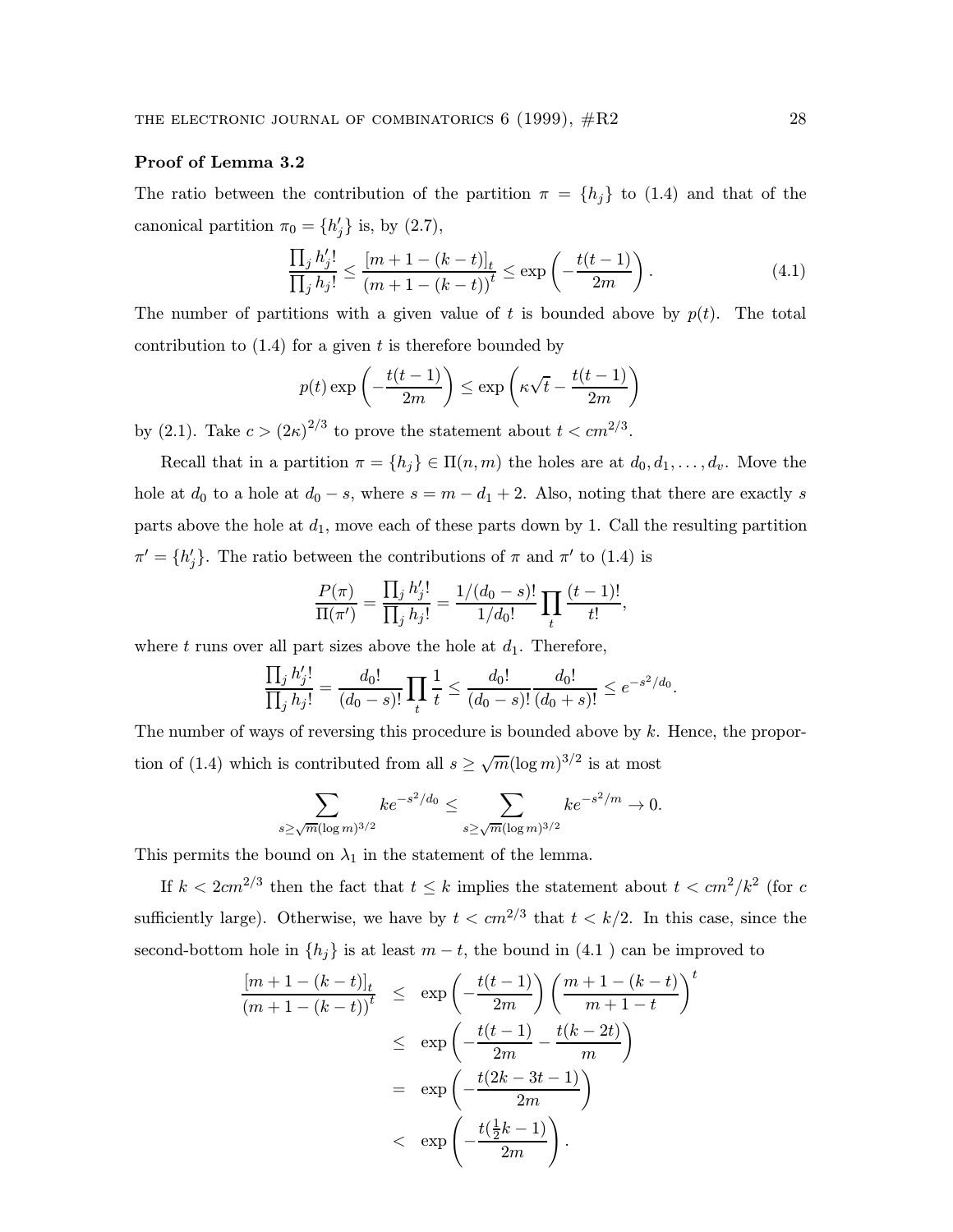Thus, the contribution to (1.4) is bounded by  $O(\exp(-\frac{tk}{4m})p(t))$ . Using (2.1) as before shows that this is negligible if  $tk/m \geq c\sqrt{t}$  (c sufficiently large), or  $t \geq cm^2/k^2$ , as required.  $\blacksquare$ 

#### Proof of Lemma 3.3

We prove an upper bound is by induction on  $s$  for  $m$  fixed; the inductive hypothesis we use is that for some  $w(m, D) \to 0$  as  $m \to \infty$  with D fixed,

$$
g(m, s) \le p(s)(1 + O(w(m, D)))\tag{4.2}
$$

where  $O()$  is independent of s and m. (Or we can replace  $O(w(m, D))$  by  $o(1)$  independent of  $s$ .)

We can start the induction at any  $s < m^{1/2-\epsilon}$ , since here

$$
\frac{m^{\lambda_i}}{[m+1+i]_{\lambda_i}} = \exp(O(\lambda_i^2/m))
$$

and so

$$
\prod_{i=0}^v \frac{m^{\lambda_i}}{[m+1+i]_{\lambda_i}} = \exp\left(O\left(\sum \lambda_i^2/m\right)\right) = \exp(O(s^2/m)) = e^{o(1)}.
$$

Now consider any  $s < m^{2/3}/D \log m$ .

Case 1:  $\lambda_0 < D(\log m)\sqrt{s}$ .

Then

$$
\frac{m}{m+1-\lambda_i} \le \exp(O(D(\log m)\sqrt{s})/m)
$$

so

$$
\prod_{i=0}^{v} \frac{m^{\lambda_i}}{[m+1+i]_{\lambda_i}} \leq \prod_{i} \exp(O(\lambda_i D(\log m) \sqrt{s})/m
$$
  

$$
\leq \exp(O(D(\log m) s^{3/2}/m))
$$
  

$$
= e^{o(1)}.
$$

Thus the partitions in Case 1 contribute at most  $p(s)(1 + w(m, D)/2)$  to  $g(m, s)$  for  $w(m, D)$  going to 0 sufficiently slowly.

Case 2:  $s \geq \lambda_0 \geq D(\log m)\sqrt{s}$ .

Here

$$
\frac{m^{\lambda_0}}{[m+1]_{\lambda_0}} \leq \exp(\lambda_0^2/m),
$$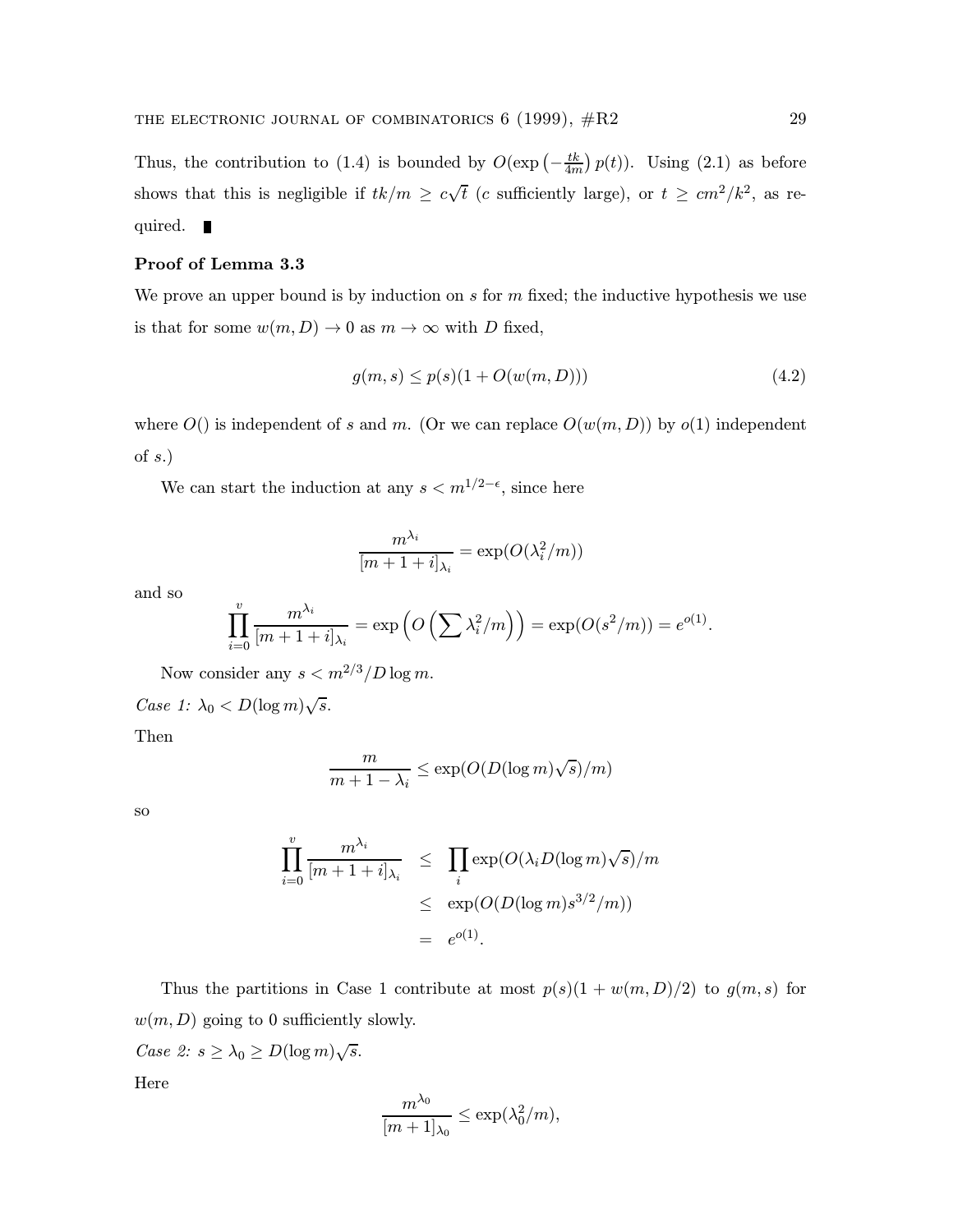and we have

$$
\sum_{\substack{\lambda_1 \geq \dots \geq \lambda_v \\ \lambda_1 + \dots + \lambda_v = s - \lambda_0}} \prod_{i=1}^v \frac{m^{d_i}}{[m+1+i]_{\lambda_i}} \leq g(m, s - \lambda_0)
$$

which is by induction at most

$$
p(s - \lambda_0)(1 + O(w(m, D))) \le p(s)(1 + O(w(m, D)))e^{-C\lambda_0/\sqrt{s}}
$$

for some constant  $C > 0$ . The product of these two factors is

$$
O(p(s) \exp(\lambda_0^2/m - C\lambda_0/\sqrt{t})) = O(p(s) \exp(-CD(\log m)/2))
$$

for m sufficiently large. Summing over all  $\lambda_0$  in this case multiplies by at most m, so for D large enough these partitions contribute  $o(p(s))$  to  $g(m, s)$ .

Now  $(4.2)$  follows by induction. Note that by  $(2.3)$ , for D sufficiently large, almost all partitions fall into Case 1 and hence for almost all of them,

$$
\prod_{i=0}^{v} \frac{m^{\lambda_i}}{[m+1+i]_{\lambda_i}} \le e^{o(1)}.
$$
\n(4.3)

To prove the corresponding lower bound

$$
g(m,s) \ge p(s)(1 + O(r(m,D))),
$$

we only need to observe that a random partition of s will almost surely have at most  $(D(\log m)\sqrt{s})$  parts, by (2.3) applied to the dual partition. Calculations as above show that the contribution of such a partition to  $g(m, s)$  is asymptotically at least 1. The lower bound follows, as does the statement about random partitions, in view of  $(4.3)$ .

## Proof of Lemma 3.4 (i)

It is enough to show

$$
\mathbf{E}\left(\prod \frac{1}{[m+1+i]_{\lambda_i}}1_{\{\lambda_1\leq M_s\}}\right)/\mathbf{P}\left(\lambda_1\leq M_s\right)\sim m^{-s},
$$

where  $\lambda_1 \geq \cdots \geq \lambda_v$  is a random partition of s,  $1_H$  denotes the indicator function of the event H and  $M_s > \sqrt{s} \log s$ . This assumption about  $M_s$  implies  $P(\lambda_1 \leq M_s) \to 1$ , by (2.3), hence it suffices that

$$
\mathbf{E}\left(\prod \frac{1}{[m+1+i]_{\lambda_i}} 1_{\{\lambda_1 \le M_s\}}\right) \sim m^{-s}.\tag{4.4}
$$

Given a partition  $\lambda$  of s, we define  $\rho(\lambda)$  as

$$
\rho(\lambda) = \sum_j \left[ \lambda_j^2 - (2j - 1)\lambda_j \right].
$$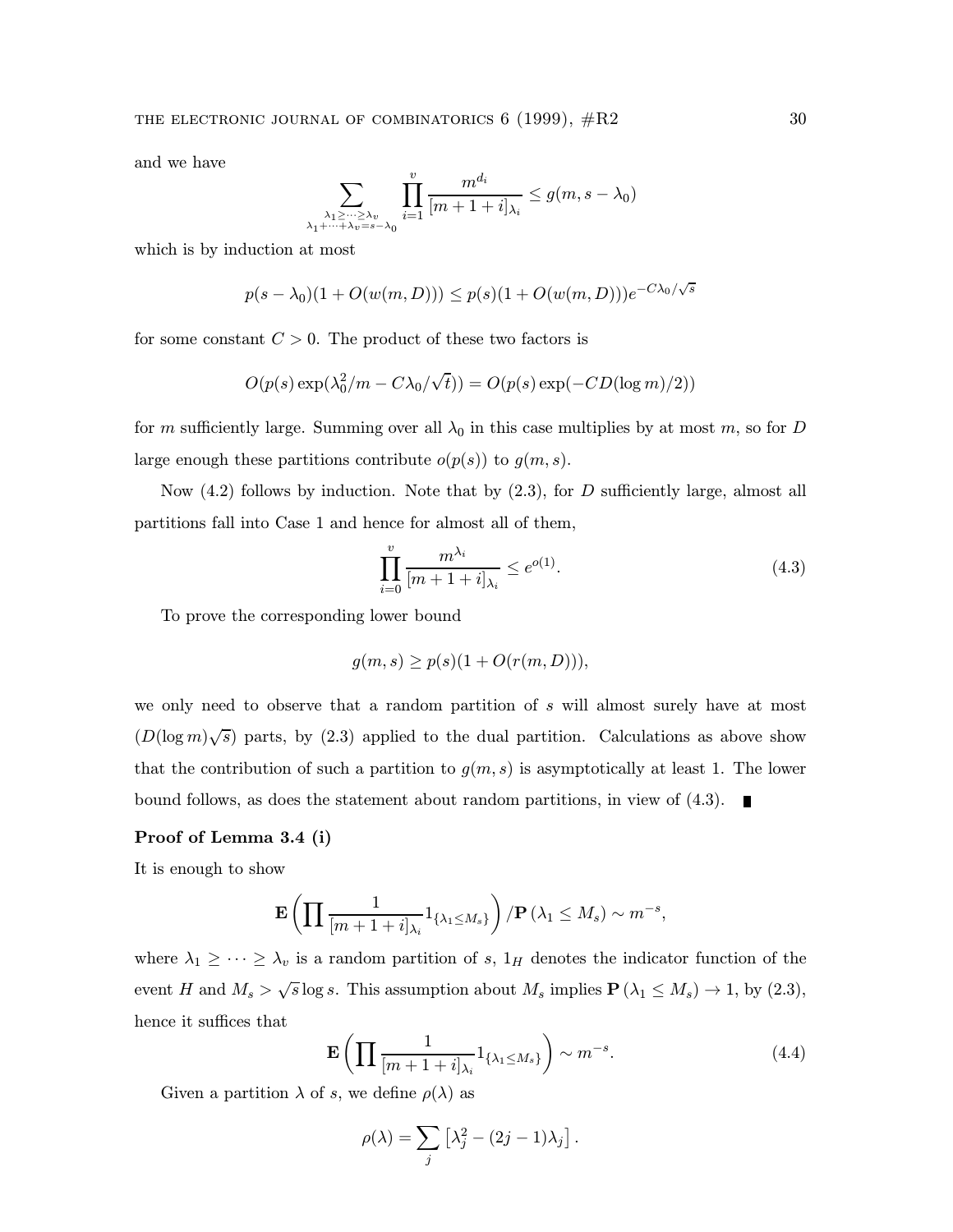The function  $\rho(\lambda)$  arises in the analysis of card shuffling; see [9]. Using Stirling's formula we find that

$$
\prod \frac{1}{[m+1+i]_{\lambda_i}} = m^{-s} (1 + O(s/m)) \exp \left( \sum_i \frac{\lambda_i^2 - 2i\lambda_i}{2(m+1)} + \sum_i \frac{i^2\lambda_i - i\lambda_i^2}{2(m+1)^2} + \sum_i \frac{\lambda_i^3}{6(m+1)^2} + O\left( \sum_i \frac{\lambda_i^4 + i\lambda_i^3 + i^2\lambda_i^2 + i^3\lambda_i}{(m+1)^3} \right) \right)
$$

Now  $i\lambda_i \leq s$  and  $\sum \lambda_i^a \leq (\sum \lambda_i)^a \leq s^a$  so  $\sum \lambda_i^4 = O(s^4)$ ,  $\sum i\lambda_i^3 = O(s^3)$ ,  $\sum i^2 \lambda_i^2 = O(s^3)$ ,  $\sum i^3 \lambda_i = O(s^4)$ . Also  $\sum i^2 \lambda_i = O(s^2)$ ,  $\sum i \lambda_i^2 = O(s^2)$ ,  $\sum \lambda_i^3 = O(s \sum \lambda_i^2) = o(m \sum \lambda_i^2)$ since  $s = O(m^{2/3})$ . Hence

$$
\prod_{i=1}^{v} \frac{1}{[m+1+i]_{\lambda_i}} = m^{-s} \exp\left(\sum_{i} \frac{\lambda_i^2 - 2i\lambda_i}{2(m+1)} + O\left(\frac{\sum \lambda_i^3}{m^2}\right) + o(1)\right)
$$
\n
$$
= m^{-s} \exp\left(\frac{\rho(\lambda)}{2(m+1)} - \frac{\sum \lambda_i}{2(m+1)} + O\left(\frac{\sum \lambda_i^3}{m^2}\right) + o(1)\right)
$$
\n
$$
= m^{-s} \exp\left(\frac{\rho(\lambda)}{2(m+1)} + O\left(\frac{\sum \lambda_i^3}{m^2}\right) + o(1)\right),
$$
\n(4.5)

where the  $o(1)$  is independent of  $\lambda$ . We know from [18] that that  $\rho(\lambda)/s^{3/2} = O_p(s^{-1/4})$  (a weaker result from [9],  $\rho(\lambda)/s^2 = o_p(1)$ , is not sufficient for our purposes here); therefore  $\frac{\rho(\lambda)}{2(m+1)} \Rightarrow \delta_0$ , where  $\delta_x$  denotes the point mass at x. We know from 2.3 that  $\lambda_1 < \sqrt{s} \log s$ almost surely, so  $\frac{\sum \lambda_i^3}{m^2} \Rightarrow \delta_0$ . By a standard result ([5], page 341) we can add these three functions and revert to (4.5) to get

$$
\sum_{i} \frac{\lambda_i^2 - 2i\lambda_i}{2(m+1)} + O\left(\frac{\sum \lambda_i^3}{m^2}\right) + o(1) \Rightarrow \delta_0
$$

and so

$$
Z_s \Rightarrow \delta_1 \tag{4.6}
$$

where

$$
Z_s = m^s \prod_{i=1}^s \frac{1}{[m+1+i]_{\lambda_i}} 1_{\{\lambda_1 \le M_s\}}
$$
  
=  $\exp \left( \sum_i \frac{\lambda_i^2 - 2i\lambda_i}{2(m+1)} + O\left(\frac{\sum \lambda_i^3}{m^2}\right) + o(1) \right) 1_{\{\lambda_1 \le M_s\}}$ 

by (4.5).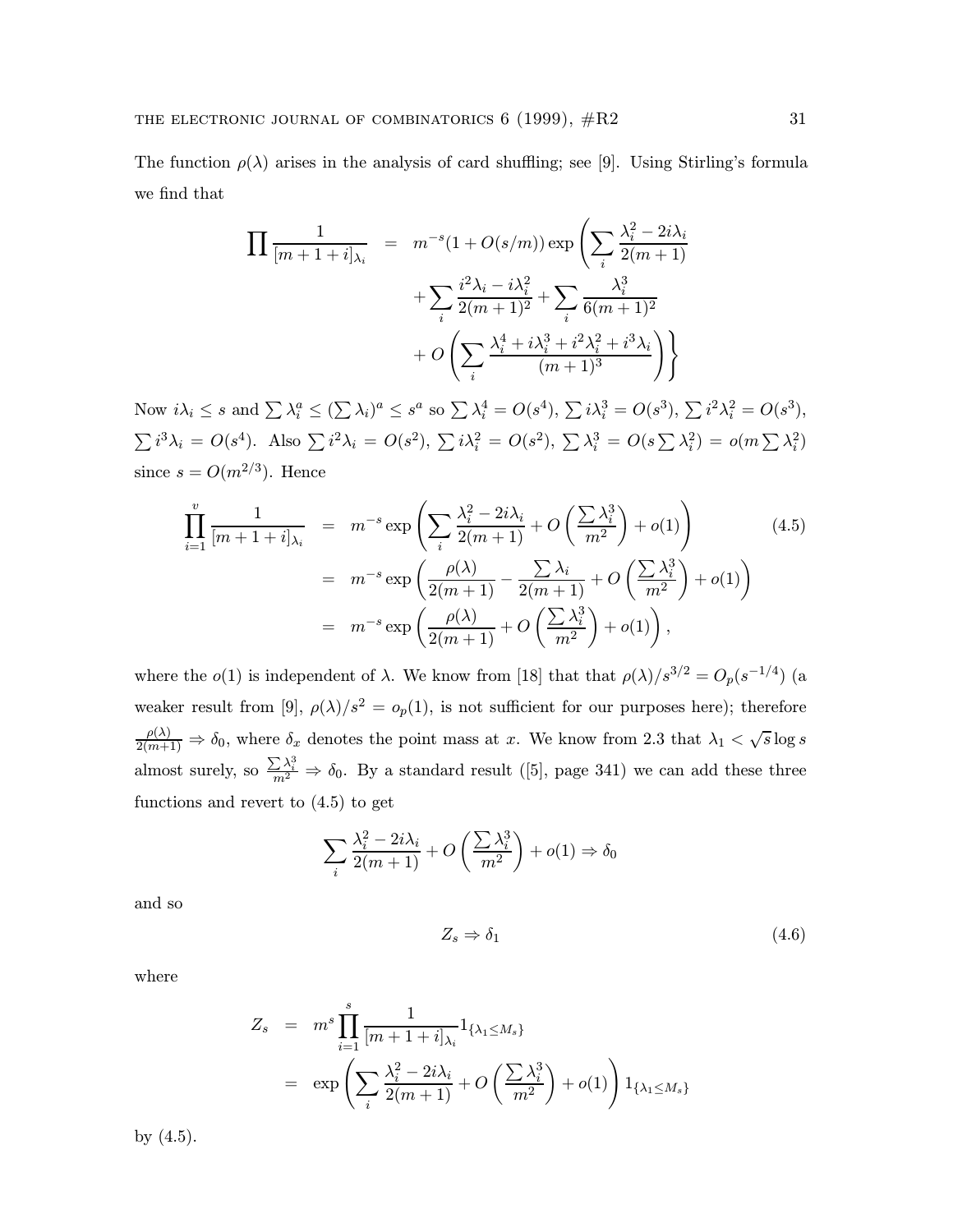It is well known from probability theory that if variables  $Z_n$  converge weakly, so that  $Z_n \Rightarrow Z$ , and  $\mathbf{E}Z_n^{-1+\epsilon} = O(1)$  for some  $\epsilon > 0$ , then  $\mathbf{E}Z_n \to \mathbf{E}Z$ ; see [5], page 348. Therefore, the following lemma establishes (4.4) by taking any  $\beta > 1$ , and so completes the proof of Lemma 3.4 (i).

**Lemma 4.1.** Let  $X_j$  be the number of parts of size j in a random partition of s. If  $s =$  $O(m^{2/3})$ ,  $\beta > 0$  and  $M_s = o(s)$ , then

$$
\mathbf{E}\left\{\exp\left(\beta m^{-1}\sum_{j=1}^{M_s}j^2X_j\right)\right\} = O(1).
$$

# Proof

We use a technique found in  $[18]$ . In view of the condition on s, it is enough to show

$$
\mathbf{E}\left\{\exp\left(\beta s^{-3/2}\sum_{j=1}^{M_s}j^2X_j\right)\right\} = O(1).
$$

Let z and  $\mathbf{x} = (x_1, x_2, \ldots)$  be such that  $\sup\{|z^j x_j| : j \geq 1\} < 1$ , and  $\sum_{j \geq 1} |z^j x_j| < \infty$ . Then

$$
\sum_{s\geq 0} z^s p(s) \mathbf{E} \left( \prod_{j\geq 1} x_j^{X_j} \right) = \prod_{j\geq 1} \frac{1}{1 - z^j x_j}.
$$

Therefore (using Cauchy's formula for the circular contour  $\{z = re^{i\theta} : \theta \in (-\pi, \pi]\}\)$ ,

$$
\mathbf{E}\left(\prod_{j\geq 1}x_j^{X_j}\right) = \frac{1}{2\pi r^s p(s)} \int_{-\pi}^{\pi} e^{-in\theta} \prod_{j\geq 1} \frac{1}{1 - r^j e^{ij\theta} x_j} d\theta,
$$
\n(4.7)

where r is such that  $\sup\{r^j |x_j| : j \ge 1\} < 1$ , and  $\sum_{j\ge 1} r^j |x_j| < \infty$ . Let us set

$$
x_j = \begin{cases} e^{\beta s^{-3/2}j^2} & \text{if } j \le M_s, \\ 1 & \text{if } j > M_s. \end{cases}
$$

As for r, we choose  $r = e^{-cs^{-1/2}}$ ,  $c = \pi/\sqrt{6}$ . For  $j \le M_s$ ,

$$
-cs^{-1/2}j + \beta s^{-3/2}j^2 \le -cs^{-1/2}j/2,\tag{4.8}
$$

if s is sufficiently large, since  $M_s = o(s)$ . So  $\sup\{r^j x_j : j \ge 1\} < 1$ , and  $\sum_{j \ge 1} r^j x_j < \infty$ . Using an inequality

$$
\left|\frac{1}{1-z}\right| \le \frac{1}{1-|z|} \exp \left[\Re(z-|z|\right], \quad (z \in \mathbb{C}, |z| < 1),
$$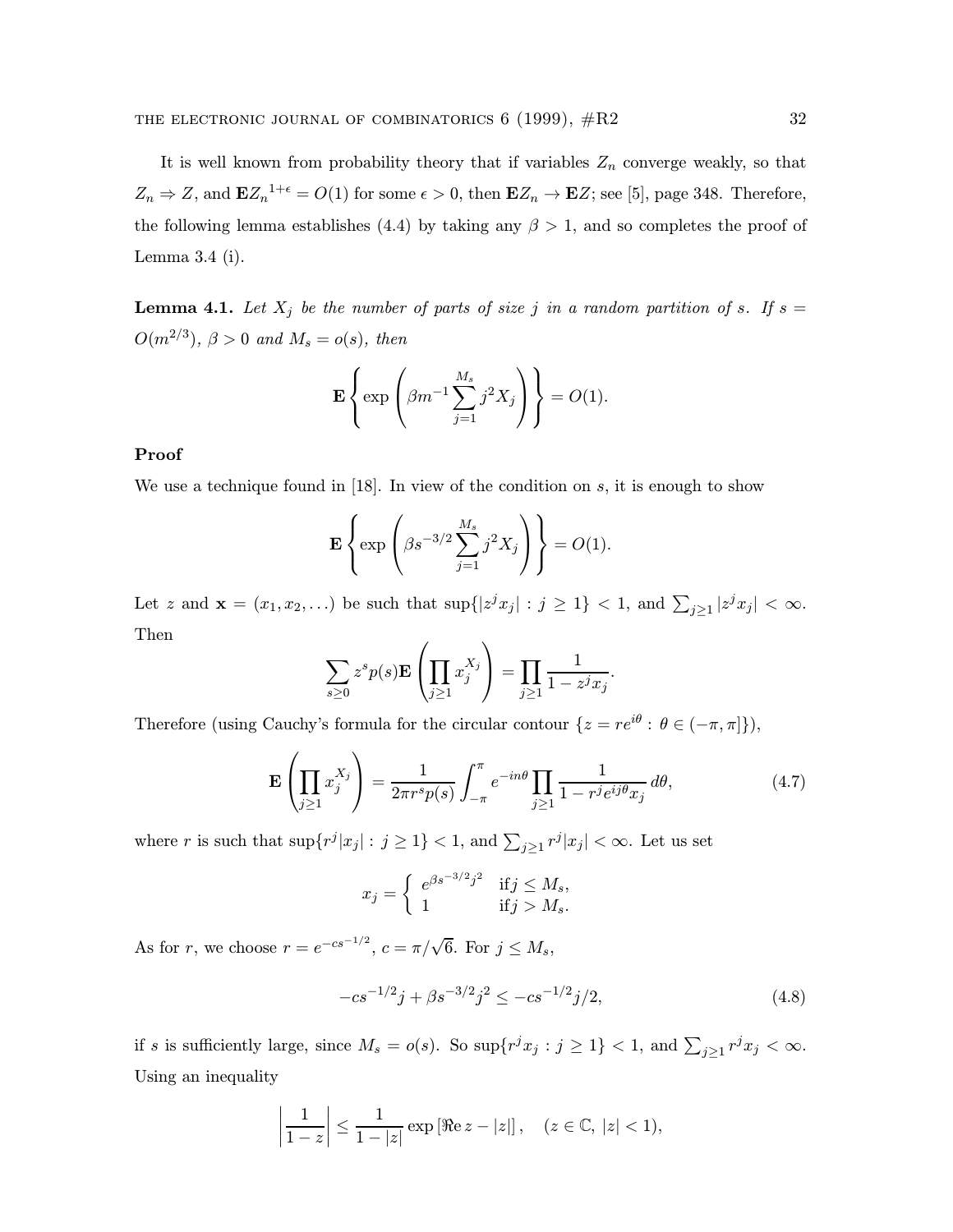and (4.8), we bound the integrand by

$$
\prod_{j=1}^{M_s} \frac{1}{1 - e^{-cjs^{-1/2} + \beta s^{-3/2}j^2}} \cdot \prod_{j>M_s} \frac{1}{1 - e^{-cjs^{-1/2}}} \cdot \exp\left[\sum_{j\geq 1} e^{-cjs^{-1/2}/2}(\cos j\theta - 1)\right].
$$

Using the formula (2.5), we estimate the product of the two products as follows:

$$
\prod_{j=1}^{\infty} \frac{1}{1 - e^{-cjs^{-1/2}}} \cdot \prod_{j=1}^{M_s} \frac{1 - e^{-cjs^{-1/2}}}{1 - e^{-cjs^{-1/2} + \beta s^{-3/2}j^2}}
$$
\n
$$
= \exp\left[\frac{\pi^2}{6z} + \frac{1}{2}\log\frac{z}{2\pi} + O(z)\right]\Big|_{z = cs^{-1/2}} \exp\left(2\sum_{j=1}^{M_s} \frac{e^{\beta s^{-3/2}j^2} - 1}{e^{cjs^{-1/2} - 1}}\right). \tag{4.9}
$$

The exponential bound for the second product is based on the fact that

$$
\sup_{1 \le j \le M_s} \frac{e^{\beta s^{-3/2}j^2} - 1}{e^{cjs^{-1/2} - 1}} \to 0,
$$

as  $s \to \infty$ . Indeed, for  $j \leq s^{3/4}$  the ratio is of order

$$
O\left(\frac{s^{-3/2}j^2}{(js^{-1/2})^2}\right) = O(s^{-1/2});
$$

for  $s^{3/4} \leq j \leq M_s$  the ratio is of order

$$
O\left(\exp\left\{\beta s^{-3/2}j^2 - cs^{-1/2}j\right\}\right) = O\left(\exp\left\{-cjs^{-1/2}(1 - \beta c^{-1}M_s/s)\right\}\right)
$$
  
= 
$$
O\left(\exp\left\{-cjs^{-1/2}/2\right\}\right)
$$
  
= 
$$
O\left(\exp\left\{-cs^{1/4}/2\right\}\right).
$$

Furthermore, the sum of the ratios is of order

$$
\sum_{j=1}^{s^{3/4}} \frac{s^{-3/2}j^2}{e^{cjs^{-1/2}}-1} + \sum_{j=s^{3/4}}^{M_s} e^{-cjs^{-1/2}/2} = O\left(\int_0^\infty \frac{x^2}{e^{cx}-1} dx + \frac{e^{-cs^{1/4}/2}}{1 - e^{-cs^{-1/2}/2}}\right)
$$
  
= O(1). (4.10)

Using (4.9), (4.10), we bound the product of two products by

$$
O\left(\frac{e^{cs^{1/2}}}{s^{1/4}}\right). \tag{4.11}
$$

The  $\theta$ -dependent factor is bounded above by

$$
\exp\left(-\frac{a\theta^2}{s^{-3/2}+s^{-1/2}\theta^2}\right),\,
$$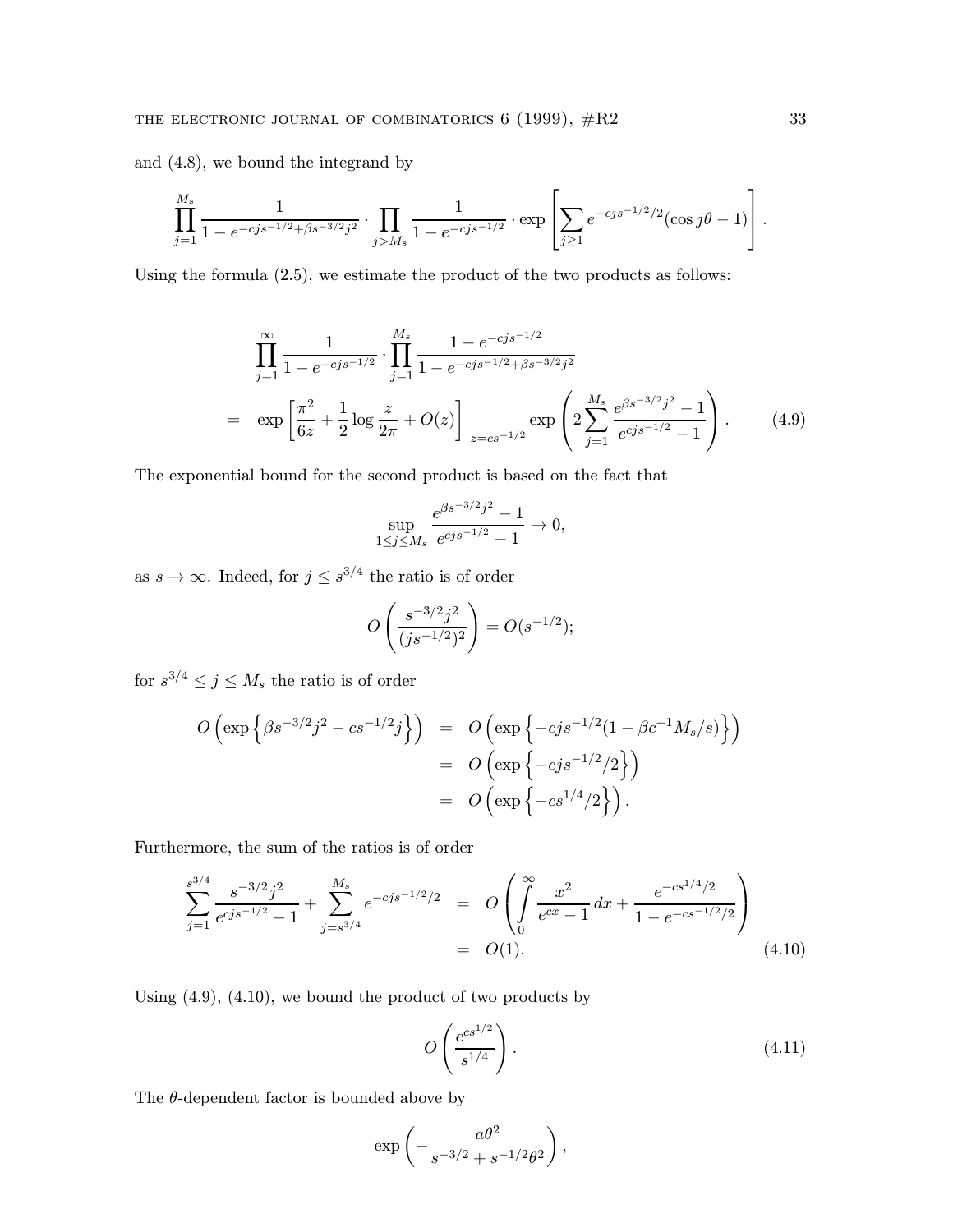$a > 0$  being an absolute constant; see  $(2.9)$  of  $[18]$ . And the integral of this function over  $[-\pi, \pi]$  is  $O(s^{-3/4})$ . Combining this estimate with (4.11), and taking into consideration the outside factor

$$
\frac{1}{2\pi r^s p(s)} = O\left(\frac{1}{e^{-cs^{1/2}} p(s)}\right)
$$

in (4.7), we conclude that

$$
\begin{aligned} \mathbf{E} \exp\left(\beta s^{-3/2} \sum_{j=1}^{M_s} j^2 X_j\right) &= O\left(\frac{e^{cs^{1/2}}}{sp(s)r^s}\right) \\ &= O\left(\frac{e^{2cs^{1/2}}}{sp(s)}\right) \\ &= O(1), \end{aligned}
$$

since

$$
p(s) = O\left(\frac{e^{2cs^{1/2}}}{s}\right). \quad \blacksquare
$$

# Proof of Lemma 3.4 (ii)

This follows immediately from (4.6).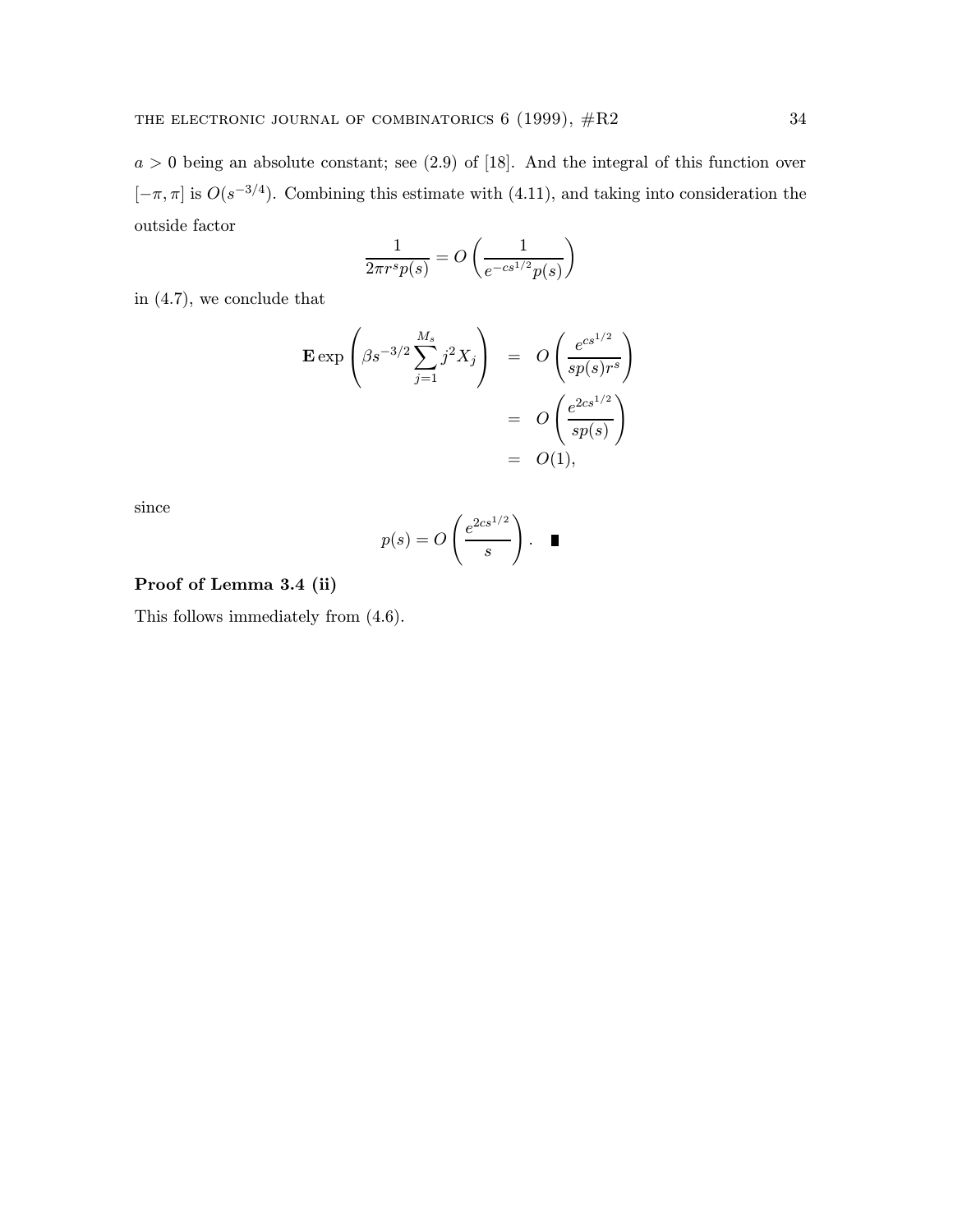# References

- [1] G.E. Andrews, The Theory of Partitions, Addison-Wesley, Reading, 1976.
- [2] T.M. Apostol, Introduction to Analytic Number Theory, Springer, Berlin, 1976.
- [3] E.A. Bender, Asymptotic Methods in Enumeration, SIAM Review 16 (1974), 485–515.
- [4] E. A. Bender, A. M. Odlyzko, and L. B. Richmond, The asymptotic number of irreducible partitions, *European J. Comb.*  $6$  (1985), 1–6.
- [5] P. Billingsley, Probability and Measure, 2nd ed., John Wiley & Sons, New York, 1986.
- [6] L. Carlitz, Set partitions, Fibonacci Quart. 14 (1976), 327–342.
- [7] L. Comtet, Advanced Combinatorics, Reidel, 1974.
- [8] J. M. DeLaurentis and B. G. Pittel, Counting subsets of the random partition and the "Brownian Bridge" process, Stochastic Processes Appl. 15 (1983), 115–167.
- [9] P. Diaconis and M. Shahshahani, Generating a random permutation with random transpositions, Wahr. Verw. Gebiete (1981), 159–179.
- [10] P. Erd˝os and J. Lehner, The distribution of the number of summands in the partitions of a positive integer, Duke Math. J. (1941), 335–345.
- [11] W. M. Y. Goh and E. Schmutz, Random set partitions, SIAM J. Discrete Math. 7 (1994), 419–436.
- [12] D. H. Greene and D. E. Knuth, Mathematics for the Analysis of Algorithms, 2nd ed., Birkhäuser Boston, 1982.
- [13] A. Guttman and M. Hirschhorn, Comment on the number of spiral self-avoiding walks, J. Phys. A. Math. Gen. 17 (1984), 3613–3614.
- [14] A. Knopfmacher and J. N. Ridley, Reciprocal sums over partitions and compositions, SIAM J. Discrete Math. 6 (1993), 388-399.
- [15] A. Knopfmacher and K. Warlimont, Distinct degree factorizations for polynomials over a finite field, Trans. Amer. Math. Soc. 347 (1995), 2235–2243.